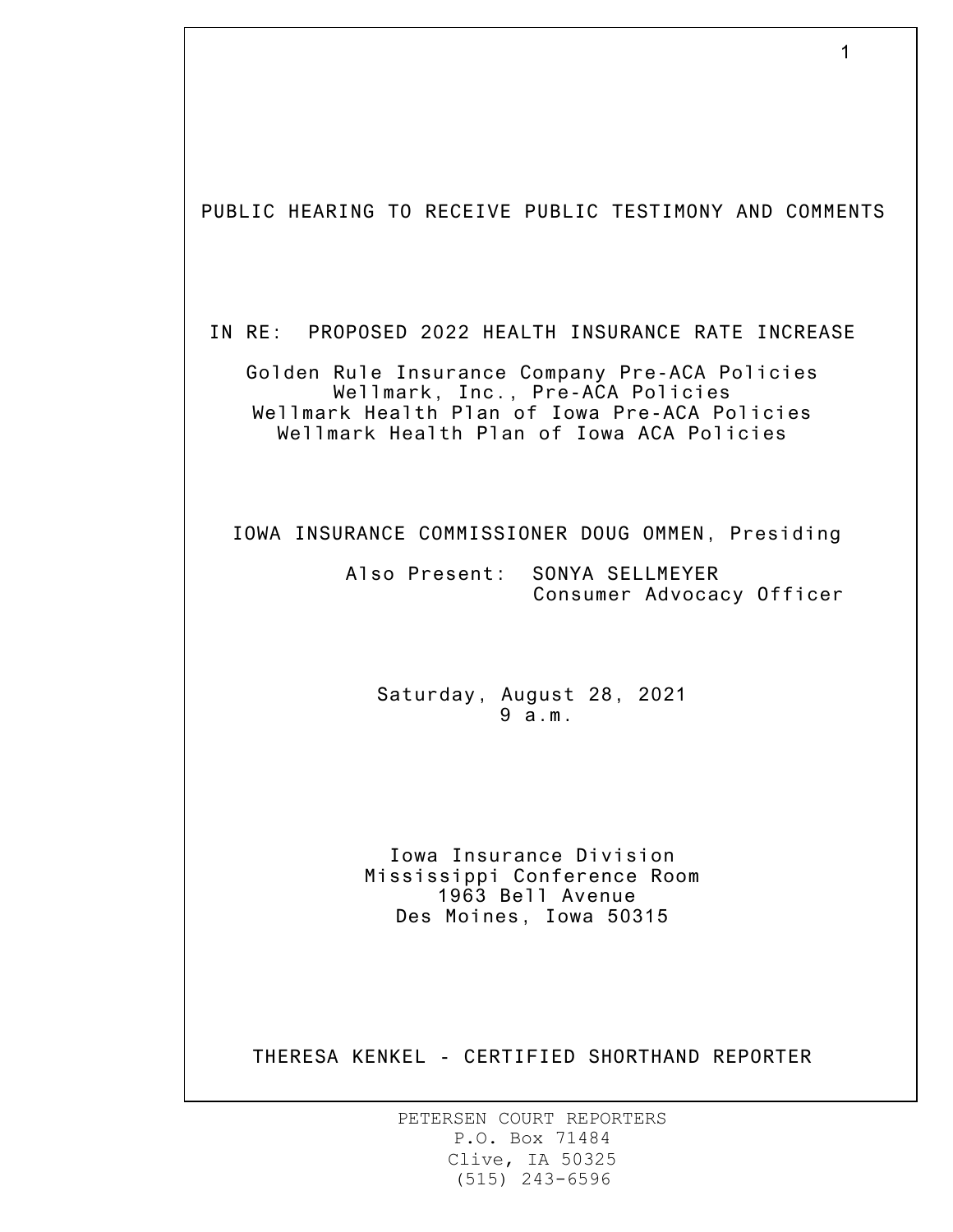|                                                                                 | 2    |
|---------------------------------------------------------------------------------|------|
| $\underline{I}$ $\underline{N}$ $\underline{D}$ $\underline{E}$ $\underline{X}$ |      |
| GOLDEN RULE INSURANCE COMPANY PRE-ACA POLICIES                                  | PAGE |
| Sonya Sellmeyer, Consumer Advocate                                              | 6    |
| Alec Johnson                                                                    | 15   |
| WELLMARK, INC., PRE-ACA POLICIES                                                |      |
| Sonya Sellmeyer, Consumer Advocate                                              | 16   |
| Jenny Turner                                                                    | 22   |
| Betty Salmon                                                                    | 24   |
| Sharon Johnson                                                                  | 27   |
| Steven Steffen                                                                  | 30   |
| WELLMARK HEALTH PLAN OF IOWA PRE-ACA POLICIES                                   |      |
| Sonya Sellmeyer, Consumer Advocate                                              | 39   |
| Matthew Covington                                                               | 44   |
| WELLMARK HEALTH PLAN OF IOWA ACA POLICIES                                       |      |
| Sonya Sellmeyer                                                                 | 46   |
| Shari Hawk                                                                      | 52   |
| Barb Kalbach                                                                    | 54   |
| Cherie Mortice                                                                  | 56   |
| Gary                                                                            | 60   |
| Pat Bowen                                                                       | 63   |
| Mary Burke                                                                      | 67   |
| Laural Clinton                                                                  | 69   |
|                                                                                 |      |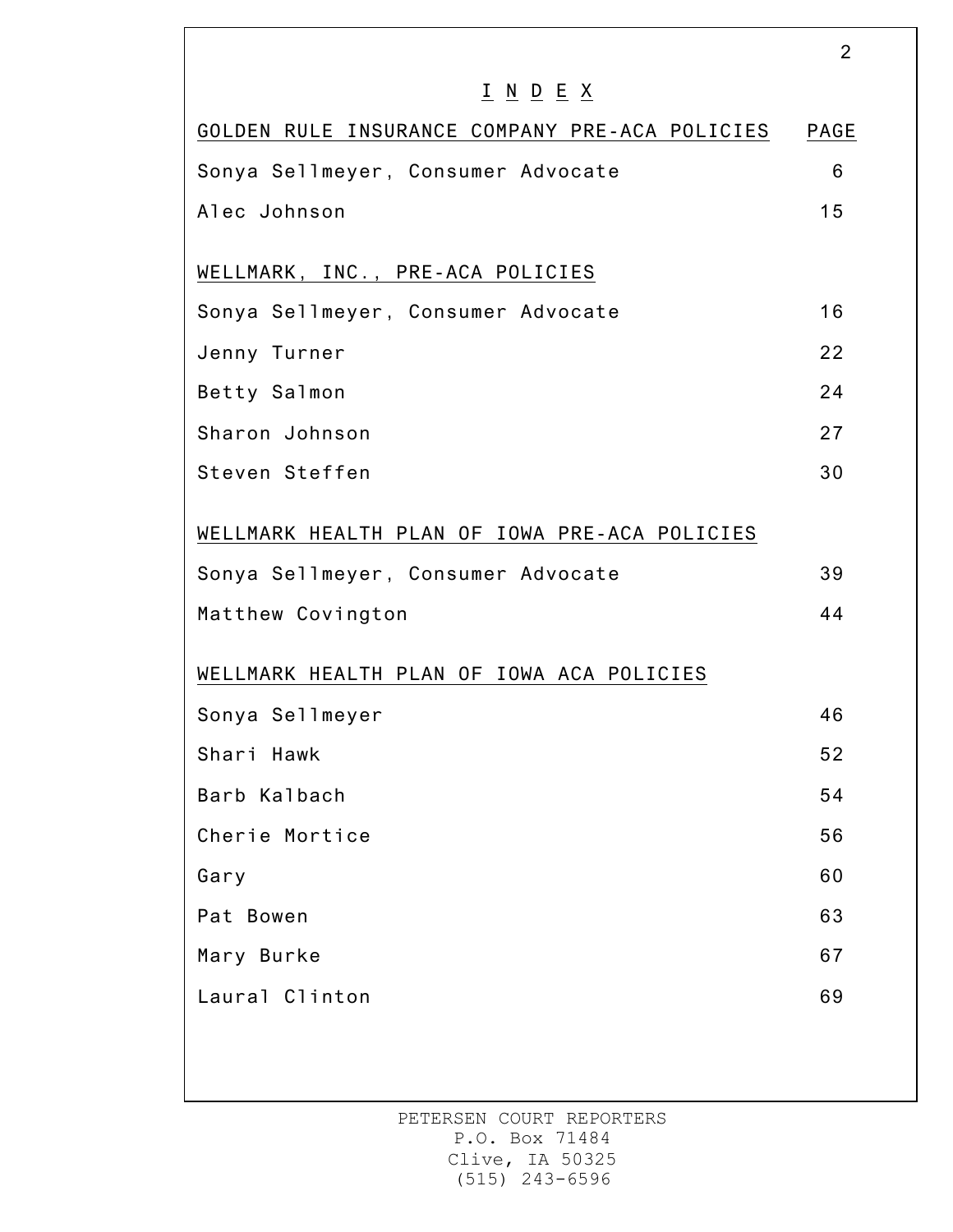1 2 3 4 5 6 7 8 9 10 11 12 13 14 15 16 17 18 19 20 21 22 23 24 25 3 P R O C E E D I N G S COMMISSIONER OMMEN: Good morning to all of you. Welcome to everyone in attendance today. I am Commissioner Doug Ommen and I am the Commissioner. In that I supervise the work of the Iowa Insurance Division. Today we're going to be hearing comments on rate filings that were submitted in our individual health insurance market. I am remote today due to personal circumstances. Please know I wanted to be there in person, but I'm unable to be, so--today, so I greatly appreciate your understanding. I will be first hearing testimony from the Consumer Advocate, Sonya Sellmeyer, then going to offer an opportunity for insurance companies that are independents to offer any remarks that they might like to do so in order to supplement the extensive materials that have already been provided to me. And then at that time I'll hear comments from the public in addition to the comments that have already been submitted in writing. The rate proposals that are before me have been thoroughly reviewed by Iowa Insurance Division actuaries. Additionally, under Iowa law, I requested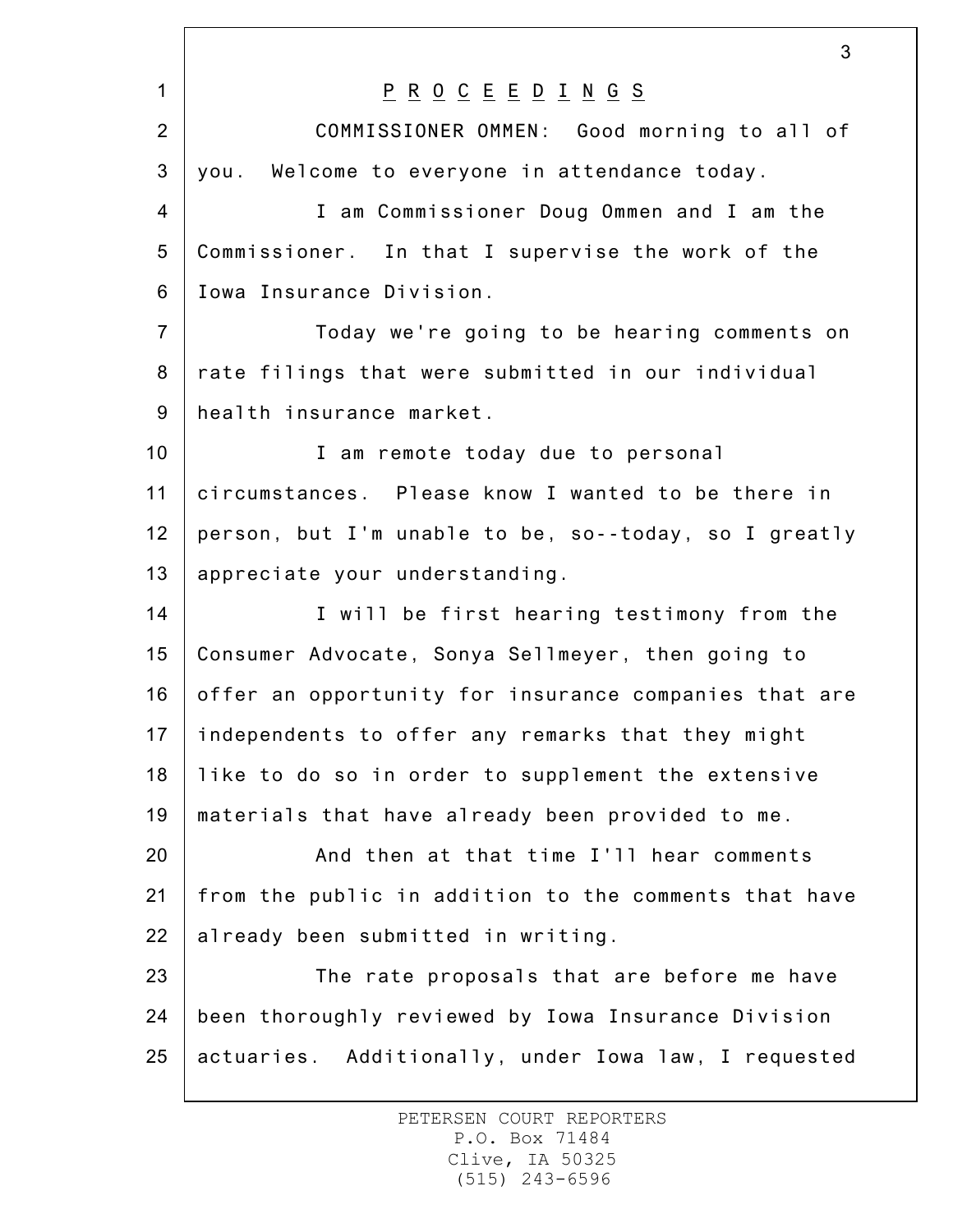1 2 3 an independent actuarial review by outside actuaries and that information is already before me and I have thoroughly studied that material.

4 5 6 7 8 9 10 11 12 13 Three of the plans that are being considered in this hearing are plans that existed prior to the implementation of the Affordable Care Act. These individual plans were grandfathered plans under the ACA or they are transition plans, that is plans that at the time of the implementation of the ACA, became known by executive action as transition plans which did allow the continuation of the plans but did not allow the companies to offer these plans to people that were not yet in that particular pool or plan.

14 15 16 17 18 19 20 21 22 The Federal Government does prohibit companies from offering these same plans to new participants. This is continuing to impact the risk pools because companies are unable to attract newer, younger, healthier individuals to replace those individuals who leave the plan. They can be described as closed blocks, and I believe this will continue to impact policyholders and the rates that we are seeing in these plans.

23 24 25 Finally, I will be also hearing information concerning an ACA plan that is an Affordable Care compliant plan of one of our insurers.

> PETERSEN COURT REPORTERS P.O. Box 71484 Clive, IA 50325 (515) 243-6596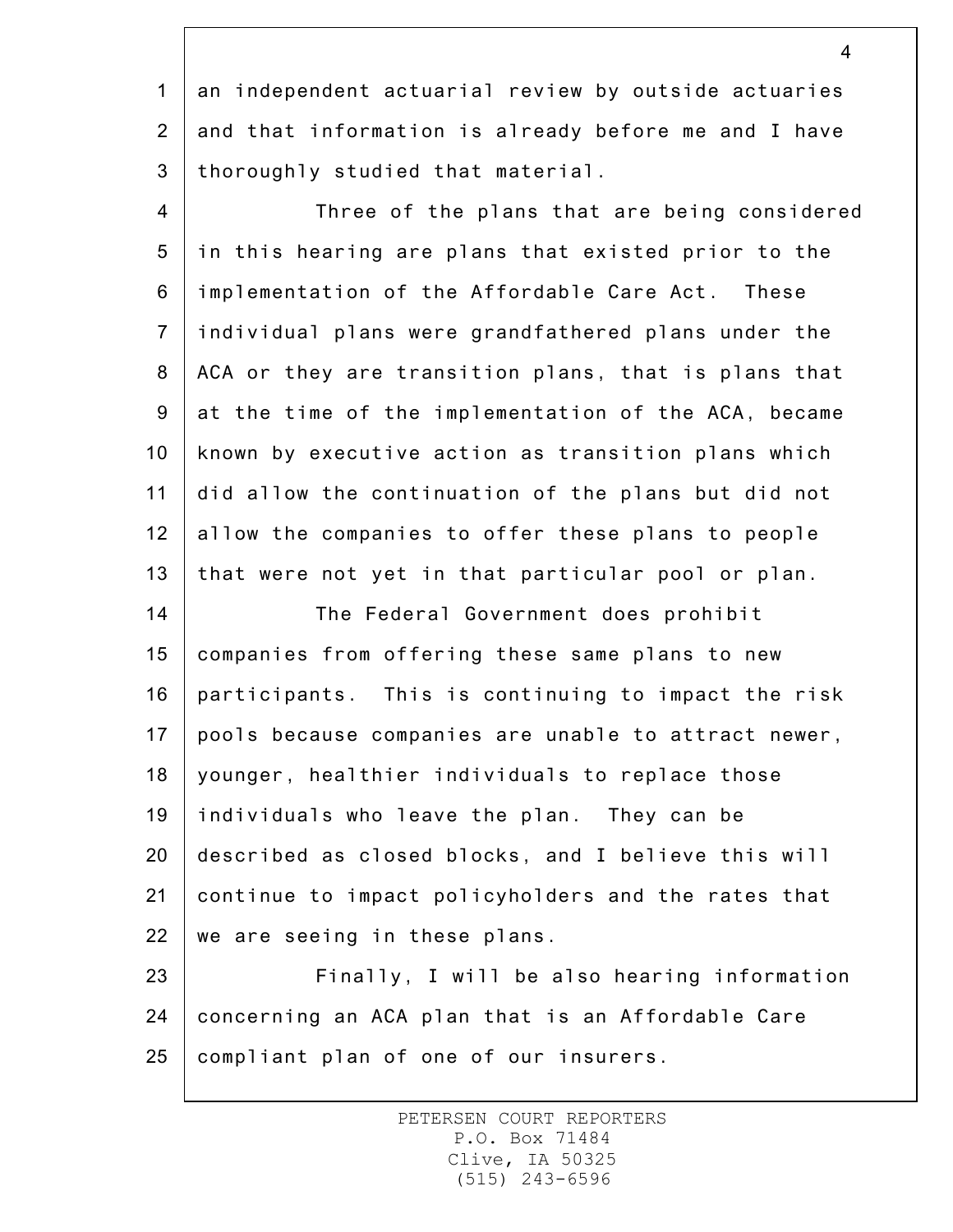1 2 3 4 5 6 7 8 9 10 11 12 13 14 15 16 17 18 19 20 21 22 23 24 25 So for those of you in attendance, we're going to proceed in the following manner: I will first hear information concerning the Golden Rule Insurance Company pre-ACA plan; then I will hear information concerning Wellmark, Inc.'s, pre-ACA plan; I will then thirdly hear information concerning the Wellmark Health Plan of Iowa pre-ACA plan; and then, finally, I will hear information concerning the Wellmark Health Plan of Iowa ACA plan, that is ACA compliant. So let's begin. I'll first call the matter of Golden Rule Insurance Company and its pre-ACA plan. And with that I will call upon Sonya Sellmeyer, our Consumer Advocate, to provide an overview of comments that have been provided to the Division over the publication of these proposed rates and information otherwise submitted for my consideration. Ms. Sellmeyer, I see you are prepared to testify and so if you would, please provide to me the information that you have prepared. MS. SELLMEYER: Thank you, Commissioner. Just so you're aware, we do have about 11 people here in attendance today. Thank you. COMMISSIONER OMMEN: Thank you.

5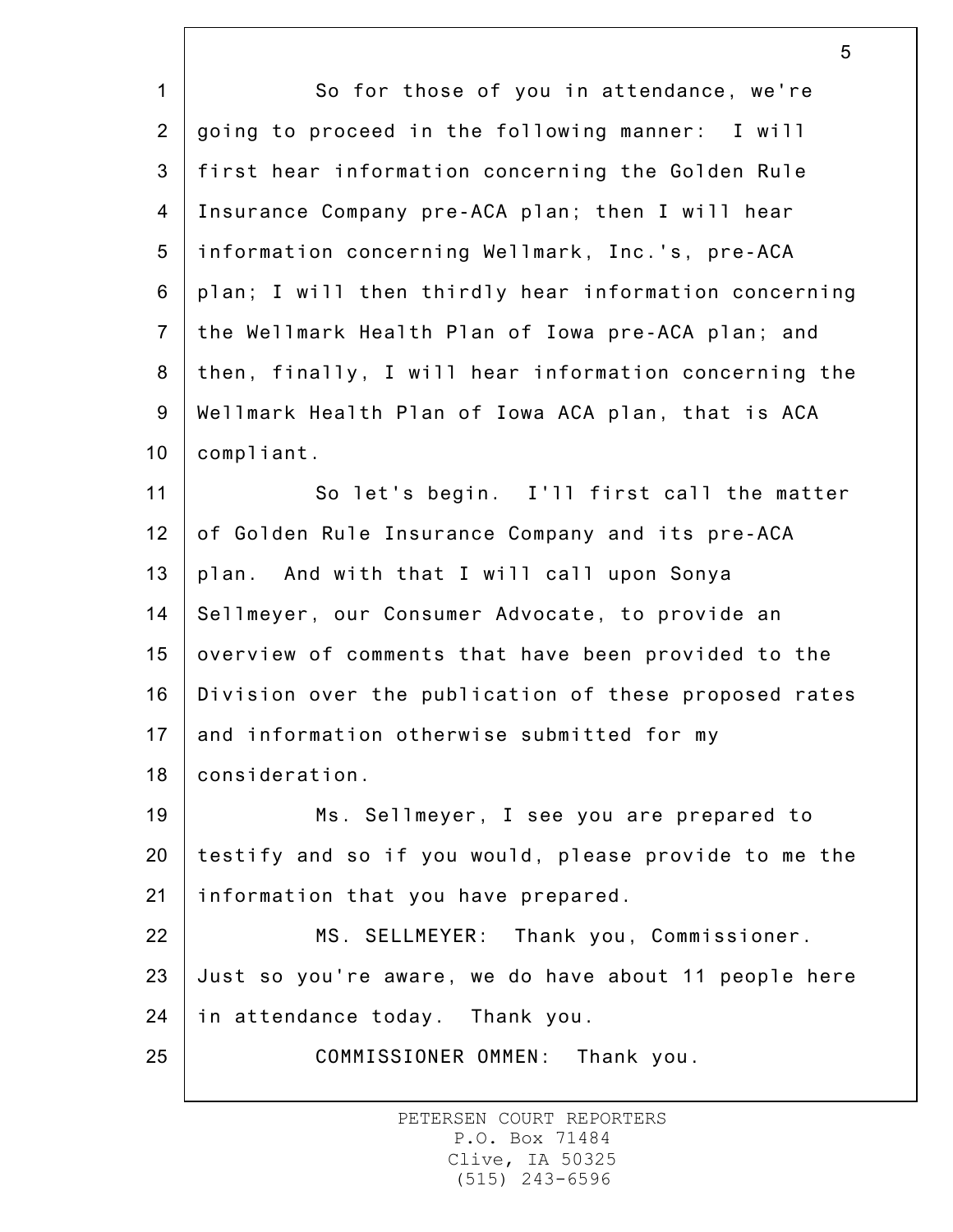1 2 3 4 MS. SELLMEYER: A little background, and I'm just going to read this background paragraph once and it does apply to each one of the four health policies under review today.

5 6 7 8 9 10 11 12 13 14 15 16 Iowa Code, Section 505.19, sets forth procedures for health insurance rate increases requests exceeding the annual health spending growth rate published by the Centers of Medicare and Medicaid Services, otherwise known as CMS. The procedures include a requirement that the Consumer Advocate solicit public comments on the proposed rate increase, provide comments received by the public on the internet, and present the public testimony and comments received to the Commissioner of Insurance for consideration before a decision is made on the proposed rate increase.

17 18 19 20 The Iowa Insurance Division was notified on June 20, 2021, that Golden Rule Insurance Company, Golden Rule, was seeking a proposed average rate increase of 25 percent.

21 22 23 24 25 After a thorough review, the Iowa Health team, its consulting partner, Magnum Actuarial Group, and Golden Rule agreed that the revised rate increase proposal should be 9.5 percent. This concession was achieved by not allowing, in totality, a huge spike

> PETERSEN COURT REPORTERS P.O. Box 71484 Clive, IA 50325 (515) 243-6596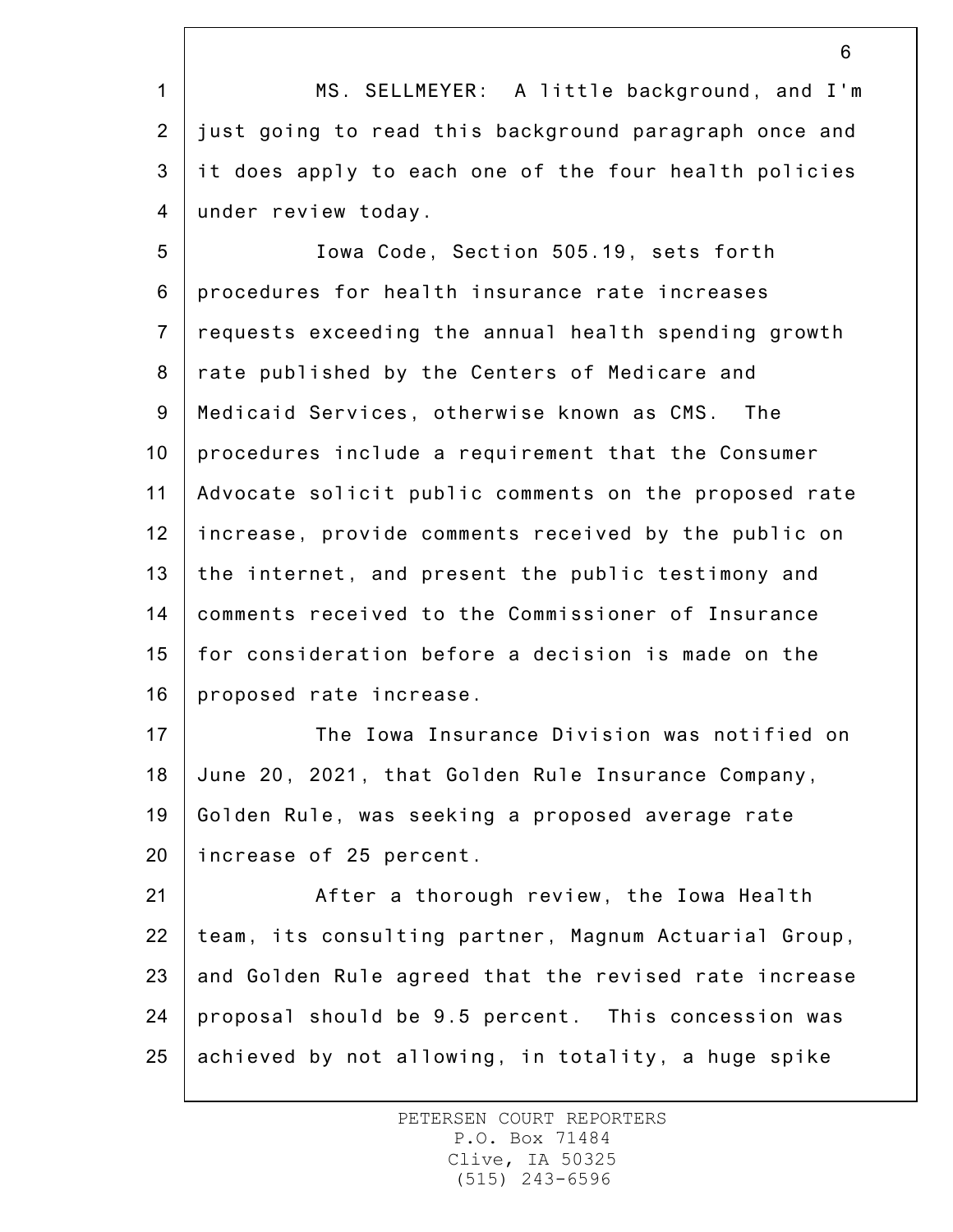|                | $\overline{7}$                                        |
|----------------|-------------------------------------------------------|
| $\mathbf 1$    | in claims in June of 2020 that did not appear to be   |
| $\overline{2}$ | ongoing.                                              |
| 3              | The 9.5 percent increase applies to all               |
| 4              | Generations 1 through 22 and 25 through 27 policies   |
| 5              | starting January 1 of 2022; Generation 23 on June     |
| 6              | 15th of 2022; and Generation 24 on June 1st of 2022,  |
| $\overline{7}$ | or as soon thereafter as the approval permits.        |
| 8              | All of the plans affected are either                  |
| 9              | grandfathered plans or transitional plans for a total |
| 10             | of 2,000 covered lives. As the amount proposed        |
| 11             | exceeded the current average monthly health spending  |
| 12             | growth rate of 5.4 percent, the Consumer Advocate     |
| 13             | solicited comments regarding the proposed rate        |
| 14             | increase.                                             |
| 15             | Actuarial Review. Two separate and                    |
| 16             | independent reviews are conducted to confirm the      |
| 17             | carrier's rate change proposal. An internal review,   |
| 18             | as I mentioned, is conducted by the Iowa Insurance    |
| 19             | Division's health team which includes an actuary, and |
| 20             | another review is independently conducted by a        |
| 21             | consulting actuary of our choosing on a contractual   |
| 22             | basis. The dual review system has been in place for   |
| 23             | 13 years.                                             |
| 24             | For any medical insurance rate change                 |
| 25             | proposal the review involves analyzing the carrier's  |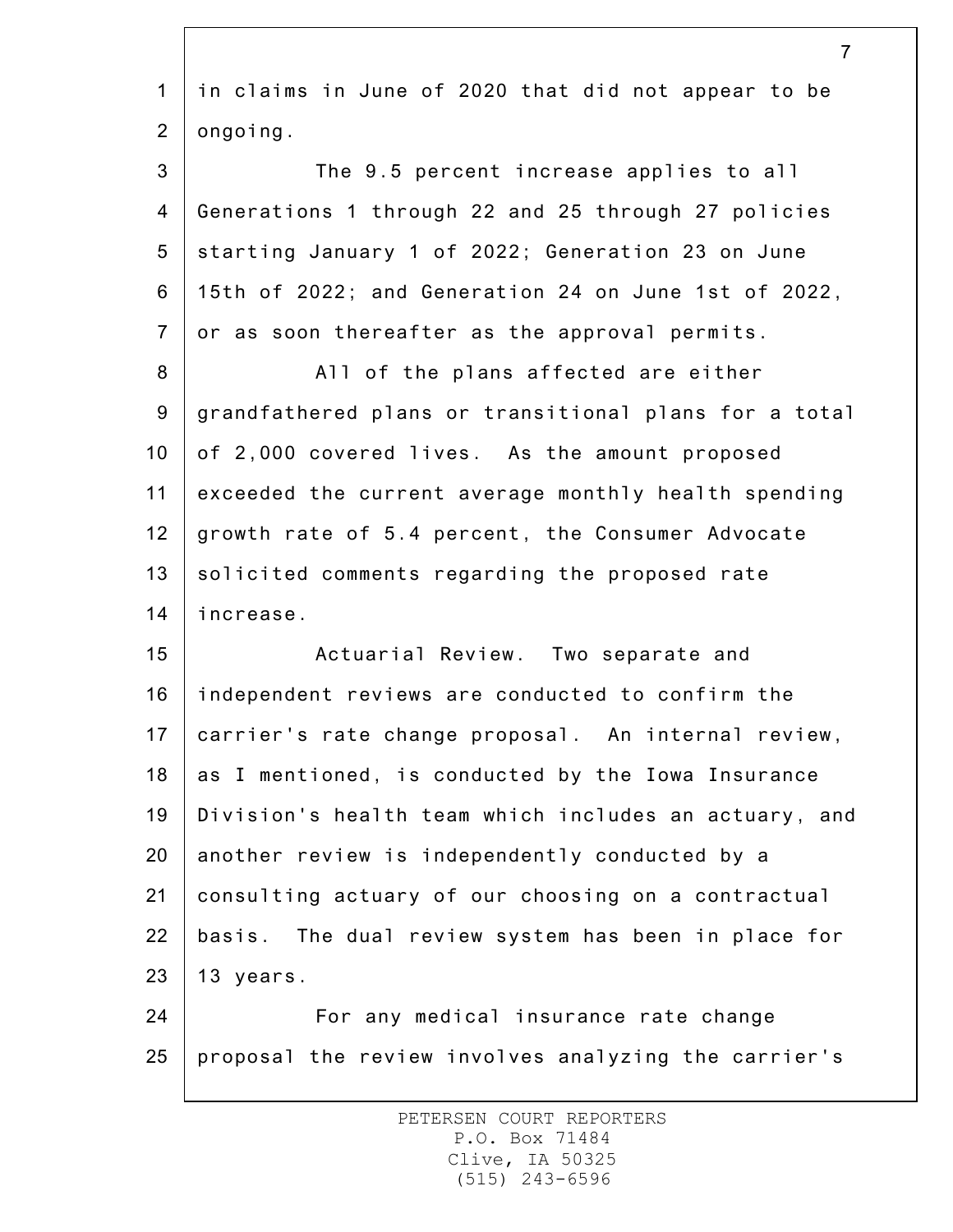1 2 3 4 5 6 7 8 9 10 11 12 13 14 15 16 17 18 19 20 21 22 23 24 25 8 experience--which is premiums versus claims--the trends, the growth in the costs of the claims caused by unit cost increases, along with utilization increases, and other assumptions to determine if their rate change proposal is actuarially justified. Both rate review teams employ technicallysophisticated processes and algorithms of the proposal. The type of analysis utilized, the formulas and methodology and overall process have developed over a period of many years and have been reviewed by other consulting actuaries for completeness and accuracy. The State of Iowa is considered to have an Effective Rate Review Program in place by the Centers for Medicare and Medicaid Services, along with the effective rate review designation by CMS, as well as the process previously described which predates the effective rate review designation. The public should be confident that any decision rendered after this hearing was thoroughly vetted by multiple parties. Using the actuarial process described, the actuarial teams found the following: The past loss ratios for this block have averaged 79 percent over the last seven years;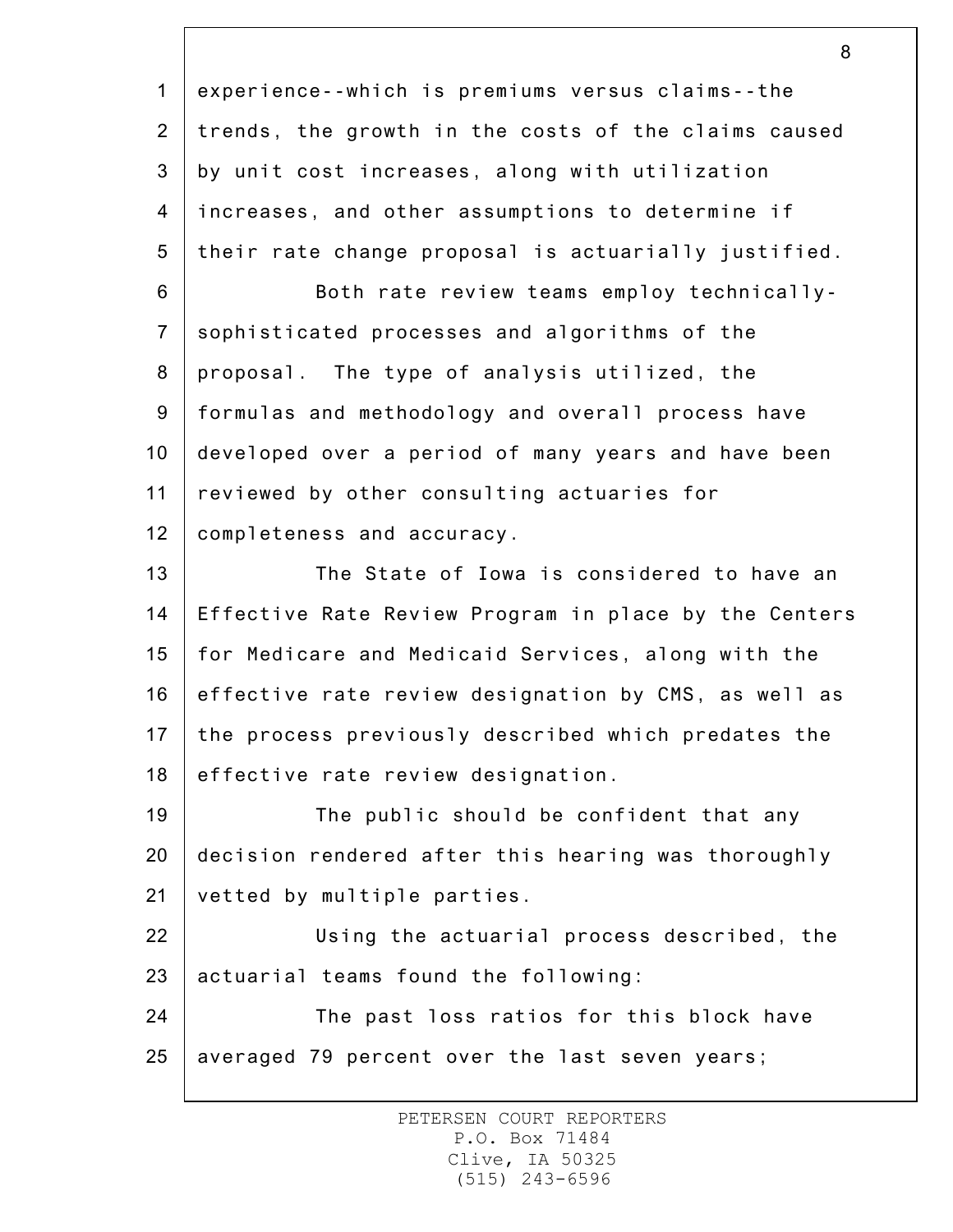1 2 3 4 5 6 7 8 9 In the absence of a rate increase for calendar year 2022, the Iowa Insurance Division projects loss ratios in the range of 82 to 85 percent depending on the experience base utilized, one year versus two years, two years versus three years, et cetera. The range of the projections is caused by the notable reduction in the year-to-date 2021 loss ratio, down to 65 percent. However, the 2021 loss ratio will trend higher throughout the year;

10 11 12 13 14 15 16 Iowa Insurance Division trend models justify a trend growth rate increase of at least 7 percent based upon a review of the per member/per month claims and adjusted calendar year loss ratios. A higher trend growth rate may be justified depending on the experience period utilized, again looking at different time periods;

17 18 19 20 21 22 With the average loss ratio--current loss ratio and the consistent growth of claims, the Iowa Insurance Division's 2022 projected loss ratios range from 75 to 78 percent after the 9.5 rate increase is implemented. This range of values is caused by utilizing different experience periods;

23 24 25 After adjustments are made to account for taxes, licensing, and fees in the federallyprescribed medical loss ratio formula, the 2022

> PETERSEN COURT REPORTERS P.O. Box 71484 Clive, IA 50325 (515) 243-6596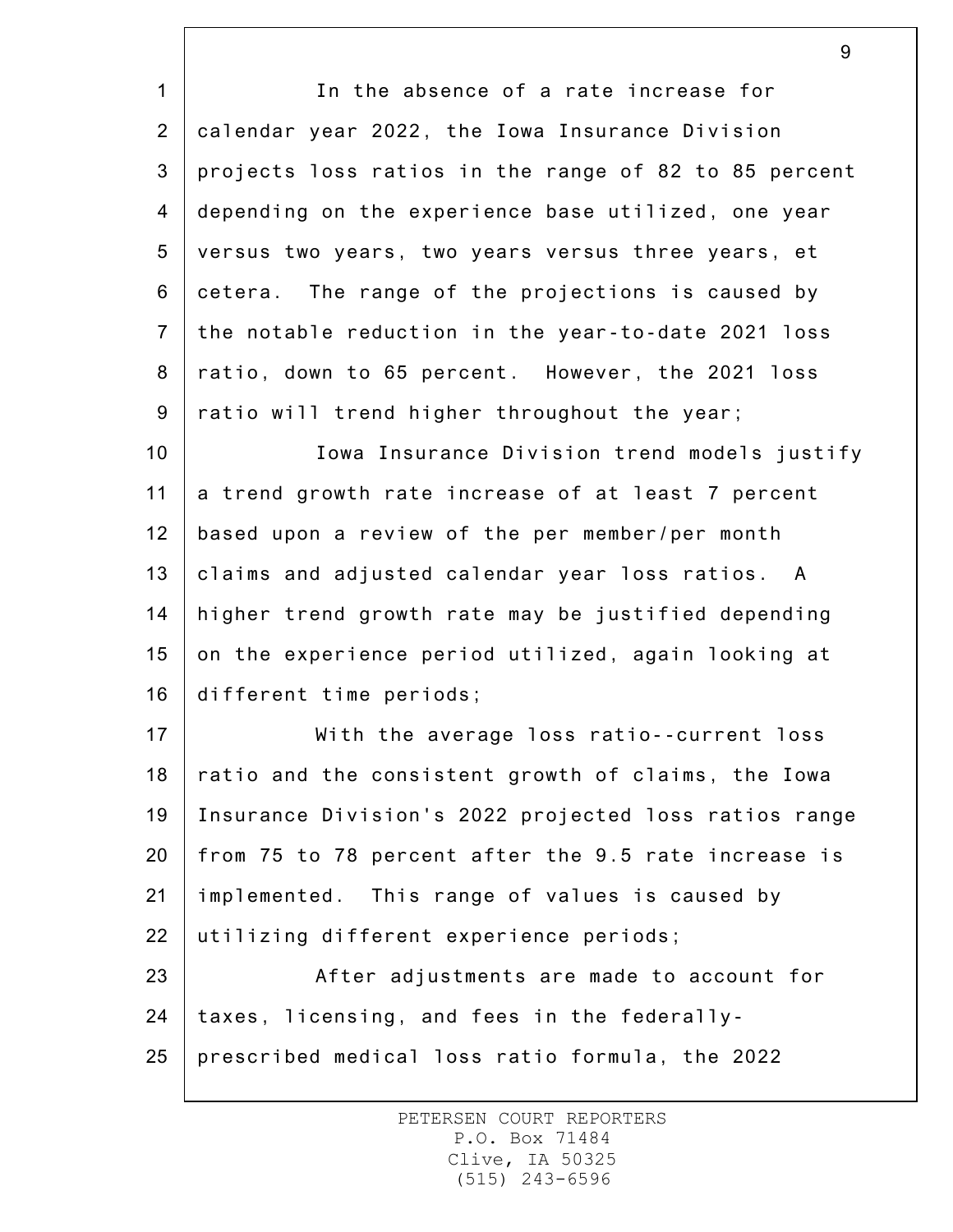|                  | ΙV                                                    |
|------------------|-------------------------------------------------------|
| $\mathbf{1}$     | projected medical loss ratio formula is approximately |
| $\overline{2}$   | 81 percent after the increase is implemented.         |
| $\mathfrak{S}$   | As a side note, Golden Rule's projected               |
| 4                | medical loss ratio is 80.2 percent and is consistent  |
| 5                | with the Iowa Insurance Division's projections.       |
| $6\,$            | In the event that the medical loss ratio              |
| $\overline{7}$   | dips below 80 percent with the revised rate,          |
| 8                | affected Iowans could receive a rebate under Federal  |
| $\boldsymbol{9}$ | 1aw.                                                  |
| 10               | The average rate premium increase is around           |
| 11               | \$33 a month. In other words, \$347 is approximately  |
| 12               | the average current premium and the new premium,      |
| 13               | then, would rise to approximately \$380 based on the  |
| 14               | average of all members, age groups, and benefit       |
| 15               | plans.                                                |
| 16               | The Consumer Advocate has received two                |
| 17               | comments and concerns directly from policyholders or  |
| 18               | members of the public. Like most who are subject to   |
| 19               | proposed rate increases, the comments focused on      |
| 20               | affordability specifically due to the challenging     |
| 21               | year, and the comments were based on the notification |
| 22               | of the 25 percent rate increase.                      |
| 23               | Due to the length of time Golden Rule has             |
| 24               | offered individual policies, many of those            |
| 25               | policyholders have seen steady increases in their     |
|                  |                                                       |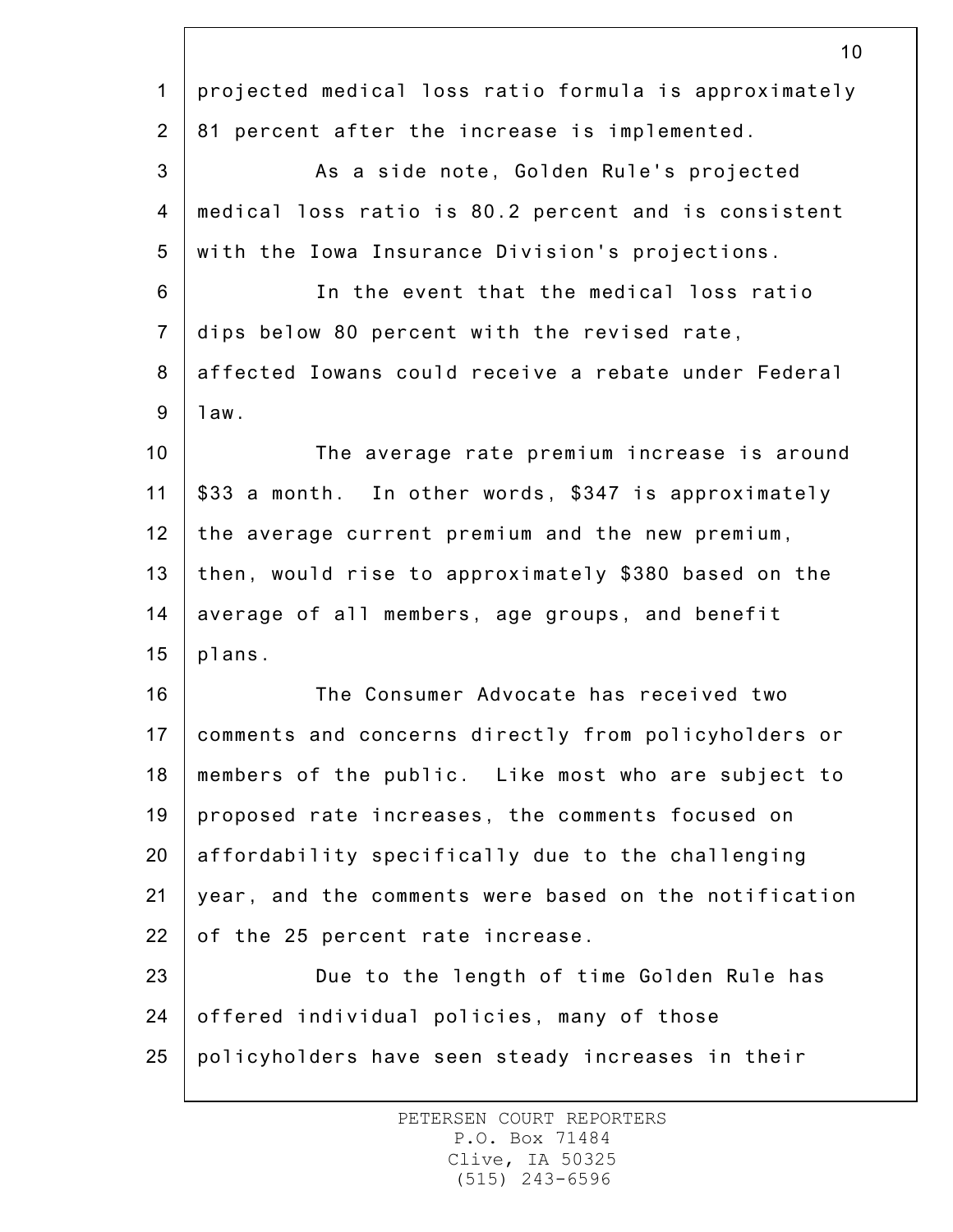1 2 3 4 5 6 7 8 9 10 11 12 13 14 15 16 17 18 19 20 21 22 23 24 Golden Rule plans over the years. These affected Golden Rule pools have been receiving rate increases every year to every other year, which has led to some premiums ballooning from their original rates and an overall rate increase fatigue. One policyholder commented in part, "I pay more for health care than I spend on my mortgage. Soon every dollar I make will go to health care." Both comments expressed frustration and affordability concerns. Many are small business owners often that have no choice but to purchase coverage privately and they do not have employers to provide coverage and their operations may be too small to include employees who would allow for the purchase of a small group plan. This means some small business owners are left with a choice of finding a way to pay for the increased rates which means taking up additional employment, leaving small businesses, or dropping coverage. So to summarize, without the rate increase Golden Rule is facing a medical loss ratio of 82 to 85 percent. If the revised actuarial rate increase of 9.5 percent is approved, the projected loss ratio

decreases to 70 to 78--75 to 78 percent.

25

PETERSEN COURT REPORTERS P.O. Box 71484 Clive, IA 50325 (515) 243-6596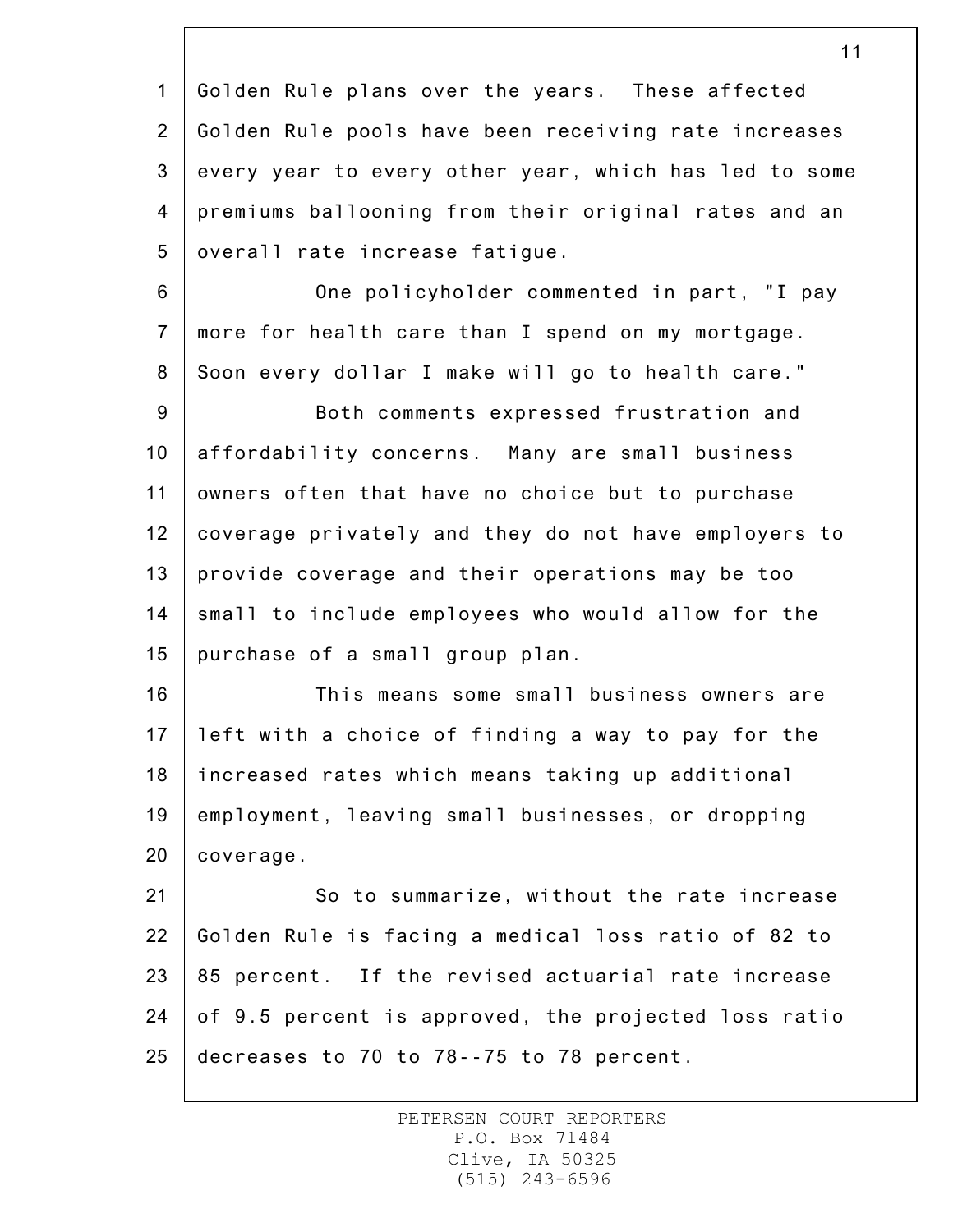1 2 3 4 5 6 7 8 9 10 11 12 13 14 15 16 17 18 19 20 21 22 23 24 25 12 The comments received and posted as of August 23rd have been included in my testimonial report that has been given to the Commissioner. However, comments may continue to be received until the Commissioner makes the final decision on the proposed rate increase. Any additional comments received before the Commissioner's decision, but after the presentation of the consumer testimony, will be recorded on the public rate hearing website. And I believe we do have one person here to comment on the Golden Rule policy. You may go up to the microphone. COMMISSIONER OMMEN: Thank you, Ms. Sellmeyer. Before the consumer provides some additional thought, one of the--as I look through this record and examine the recommendations--I mean, clearly over these last number of years since we've been addressing these increases, that the effort- because of the fact that--the Federal Government set 80 percent as essentially the target medical loss ratio and that seems to be where Golden Rule has been nearly every year. I was certainly pleased and interested in the work associated with getting that reduction. You know, those aberrations in expenses really have to be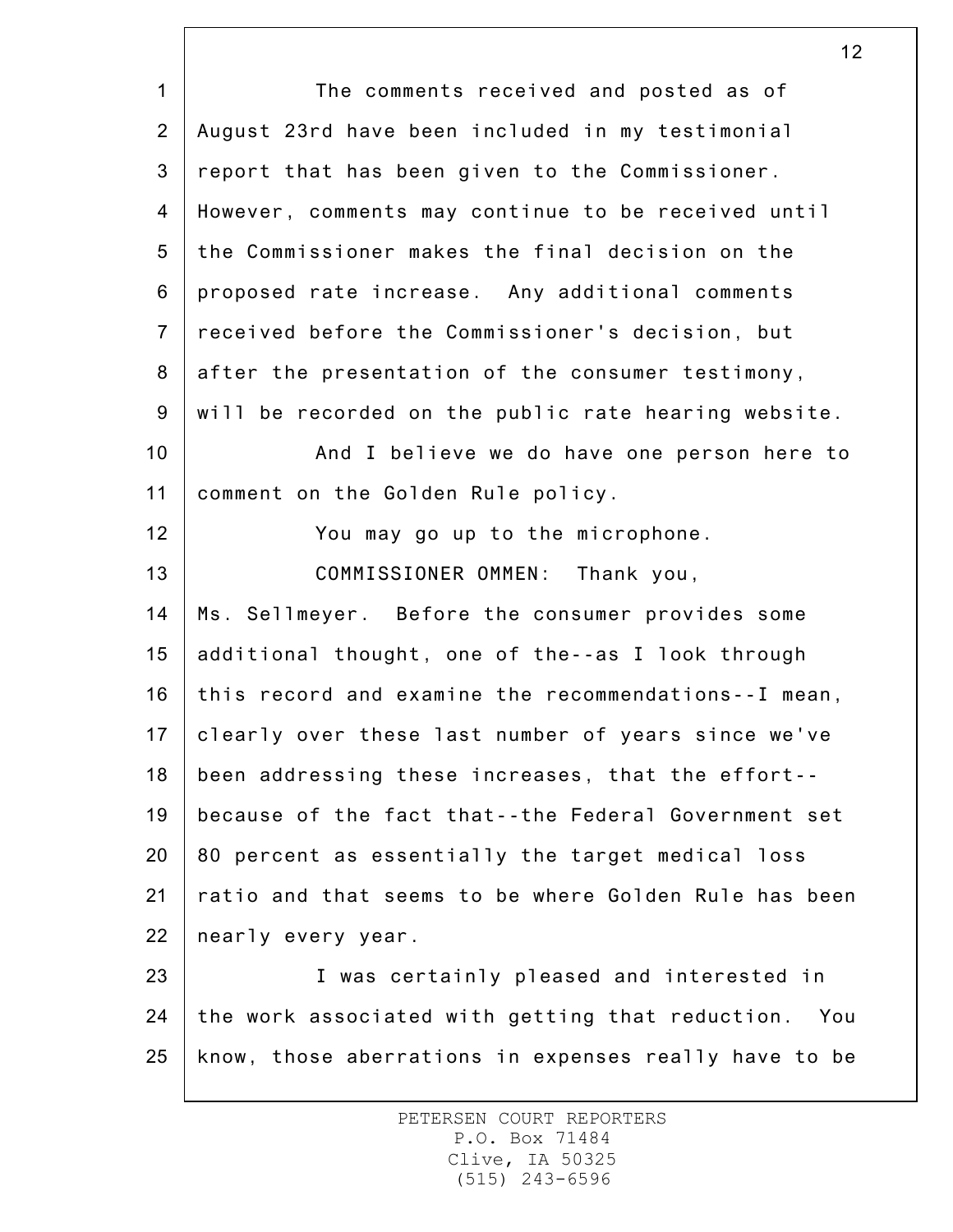1 2 3 kept in mind and I applaud the work of the actuary that discovered that, made that, and then negotiated the difference.

4 5 6 7 8 9 10 11 12 13 14 15 16 17 18 19 20 21 22 23 I guess my only question really relates to the increase that is used by this process to set hearings. And it's my understanding--I did have it in front of me, I don't have it in front of me now, but it's my recollection, and I'm going to use a phrase "medical inflation," but that was 5.4 percent, is my recollection this year. Is that correct? MS. SELLMEYER: Yes, that is correct. So everything over that is subject to the hearing here today. Yes, 5.4 percent. COMMISSIONER OMMEN: Yeah. And again, I appreciate again all the work that went into this by you as you gathered the information and also the actuarial work that went into it. I mean, I continue to be troubled by what I see in these groups. These are closed blocks and I think we're going to be dealing with these above inflationary pressures every year, but I certainly appreciate your testimony and with that we can--I will receive any additional public comments that have

24 been offered.

25

Before I do that, I know I heard a note,

PETERSEN COURT REPORTERS P.O. Box 71484 Clive, IA 50325 (515) 243-6596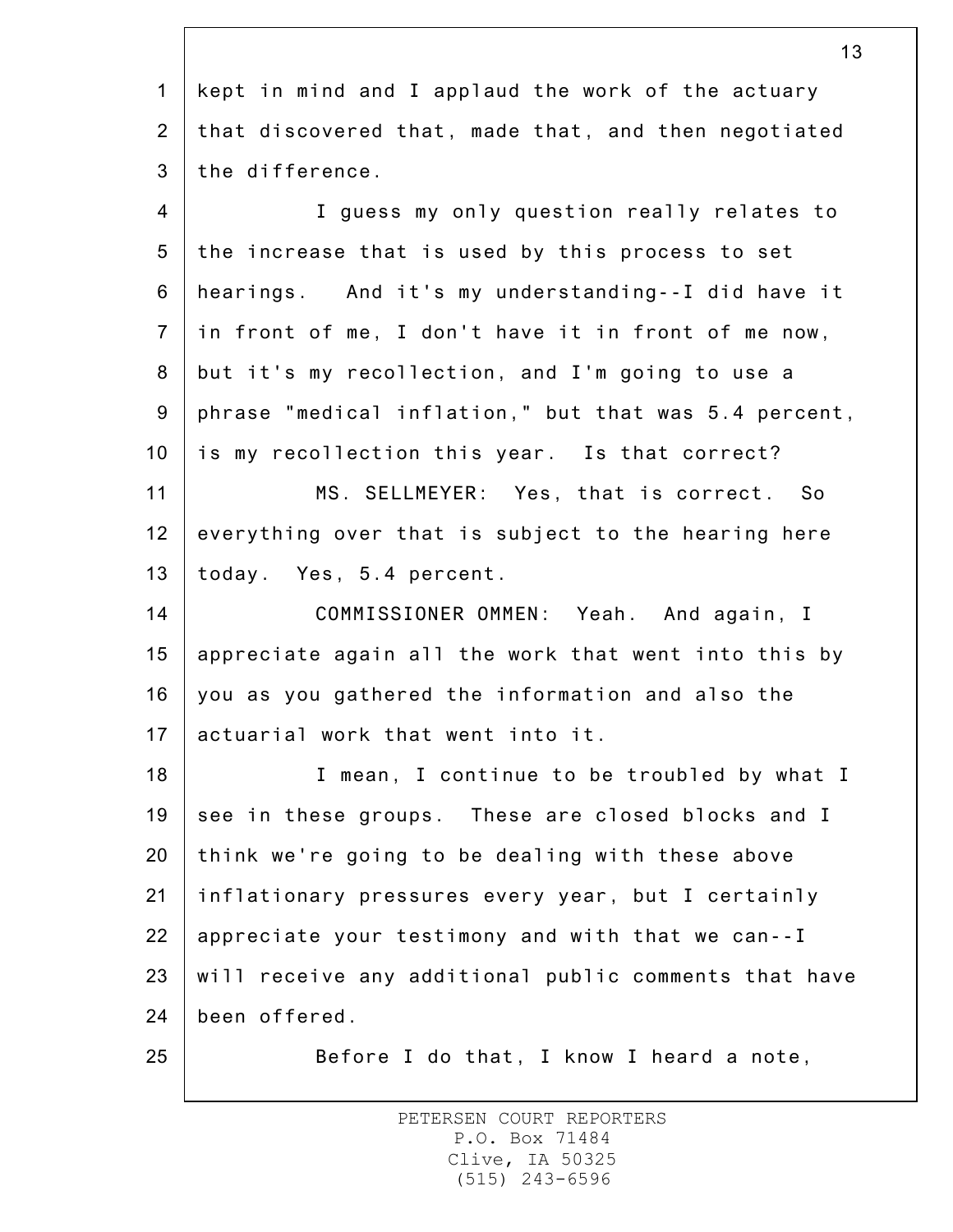1 2 3 4 5 6 7 8 9 10 11 12 13 14 15 16 17 18 19 20 21 22 23 24 25 14 again, about companies being present. It's my understanding that Golden Rule had intended to be there, but now is not able to be there; is that accurate? MS. SELLMEYER: Yes, that is correct. Unfortunately the person--the individual from Golden Rule that was going to be present had a death in the family and that funeral was this morning. So she apologizes for not being here. COMMISSIONER OMMEN: All right. And oftentimes, I mean, their comments trigger questions, but certainly we're all sympathetic to those circumstances and understand. So with that, Ms. Sellmeyer, again in my- from my remote seat here, if you could assist in directing the public comment and I'm pleased to hear that at this time. MS. SELLMEYER: Yes. We have one individual here in person and then we will go to those that are online that may have a comment. If you are online for Golden Rule, please use the raise your hand feature or the chat feature on Zoom to put that in the chat so that we know that you want to make a comment and then we will let you--we will unmute you at that time to make that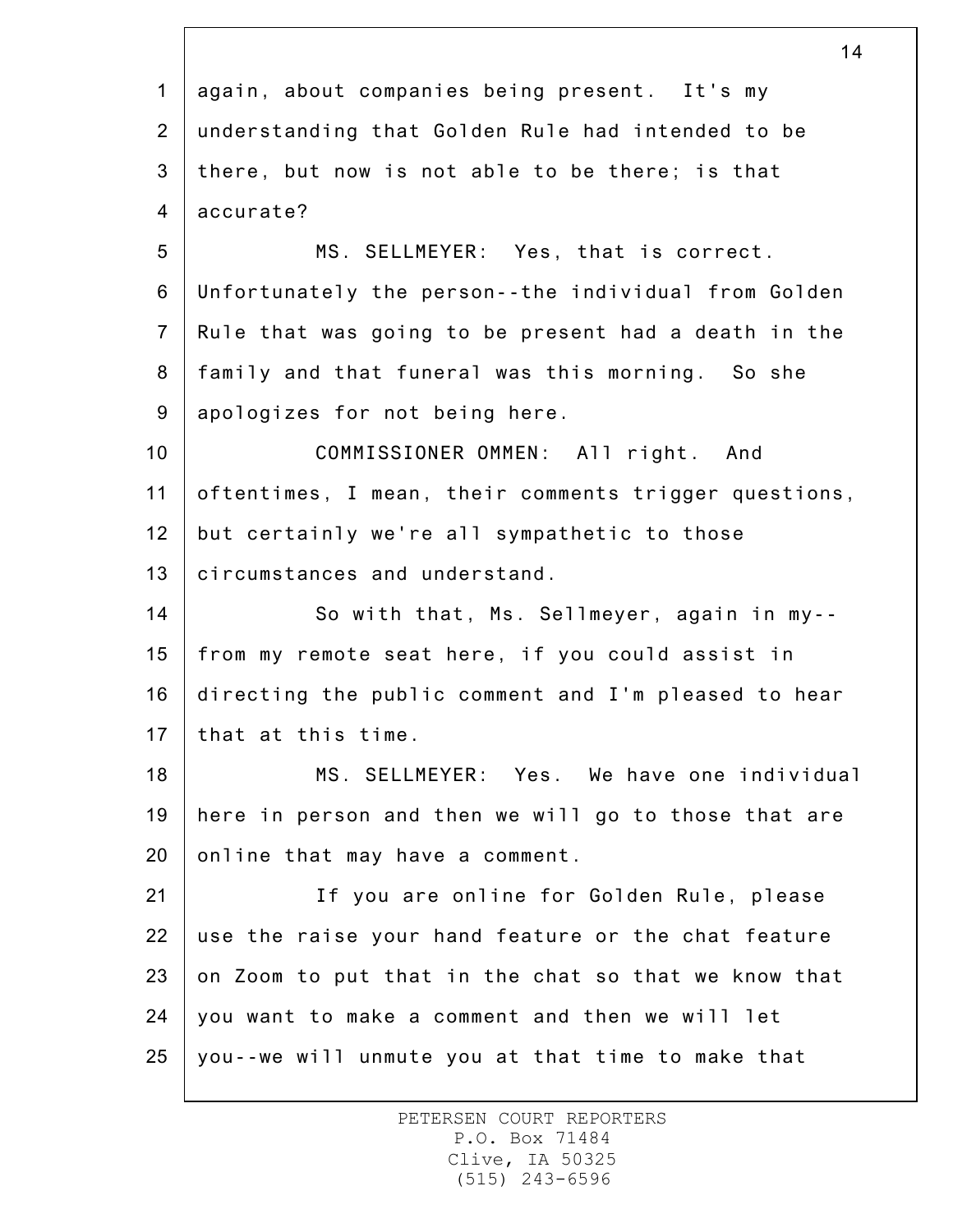|                | 15                                                   |
|----------------|------------------------------------------------------|
| $\mathbf{1}$   | comment when it's your turn. So thank you. We will   |
| $\overline{2}$ | start with the individual here in the room.          |
| $\mathbf{3}$   | Can you please state your name and then you          |
| 4              | may give your comment, please.                       |
| 5              | MR. ALEC JOHNSON: Thank you. My name is              |
| $6\phantom{a}$ | Alec Johnson. I use he/him pronouns and I'm a proud  |
| $\overline{7}$ | member of Iowa Citizens for Community Improvement.   |
| 8              | I've also been a victim of United Health's           |
| 9              | stinginess. They call themselves the Golden Rule.    |
| 10             | Now, I understand the Golden Rule means do onto      |
| 11             | others as you would do onto yourself and I think     |
| 12             | they're misnamed. So perhaps they ought to change    |
| 13             | their name to be something a little more honest.     |
| 14             | But at any rate, these rate increases seem           |
| 15             | to me to be absurd, certainly the 25 percent. I'm    |
| 16             | glad that you've reduced it down. I don't know what  |
| 17             | a medical loss ratio is but it sounds like, I don't  |
| 18             | know, bureaucratic speak for them actually having to |
| 19             | pay money for health insurance.                      |
| 20             | Okay. The other thing I'd like to point              |
| 21             | out, I don't know if the Commissioner is aware that  |
| 22             | United Health has been sued under Federal            |
| 23             | anti-racketeering statutes in the past and I don't   |
| 24             | think they've particularly improved very much, so    |
| 25             | I'm hoping the Commissioner will take a very         |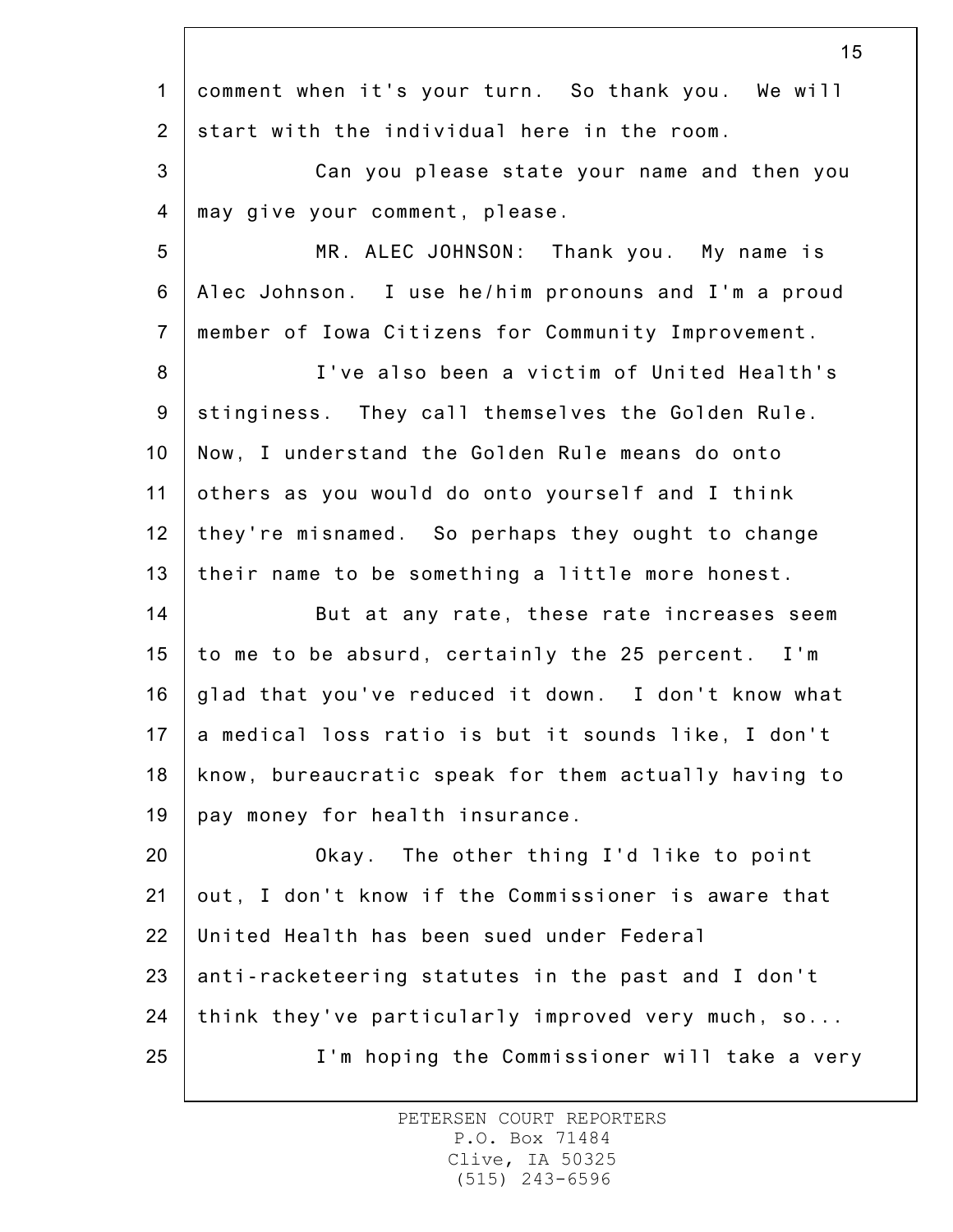|                | 16                                                    |
|----------------|-------------------------------------------------------|
| $\mathbf{1}$   | jaundiced view of this jaundiced organization when he |
| $\overline{2}$ | makes his final determination.                        |
| 3              | And that's the end of my comments. Thank              |
| 4              | you.                                                  |
| 5              | MS. SELLMEYER: Thank you, sir.                        |
| 6              | Do we have anyone online that's indicated             |
| $\overline{7}$ | that they have a Golden Rule comment?                 |
| 8              | MR. RULLESTAD: I do not believe so, Sonya.            |
| 9              | MS. SELLMEYER: Okay. It looks like that is            |
| 10             | the only comment with regard to Golden Rule. Thank    |
| 11             | you, sir.                                             |
| 12             | COMMISSIONER OMMEN: All right. Secondly I             |
| 13             | will call the matter of Wellmark, Incorporated,       |
| 14             | pre-ACA plans. Wellmark operates under two entities   |
| 15             | and this is the entity associated with some of their  |
| 16             | pre-ACA plans.                                        |
| 17             | So I'm going to again begin with Sonya                |
| 18             | Sellmeyer, our Consumer Advocate. If you could,       |
| 19             | please, provide an overview of public comments that   |
| 20             | we have received as well as any additional thoughts   |
| 21             | concerning the work that was done by the regulators   |
| 22             | within the Division.                                  |
| 23             | MS. SELLMEYER: Thank you, Commissioner.               |
| 24             | Again, the procedure today is set forth in Iowa Code, |
| 25             | Section 505.19.                                       |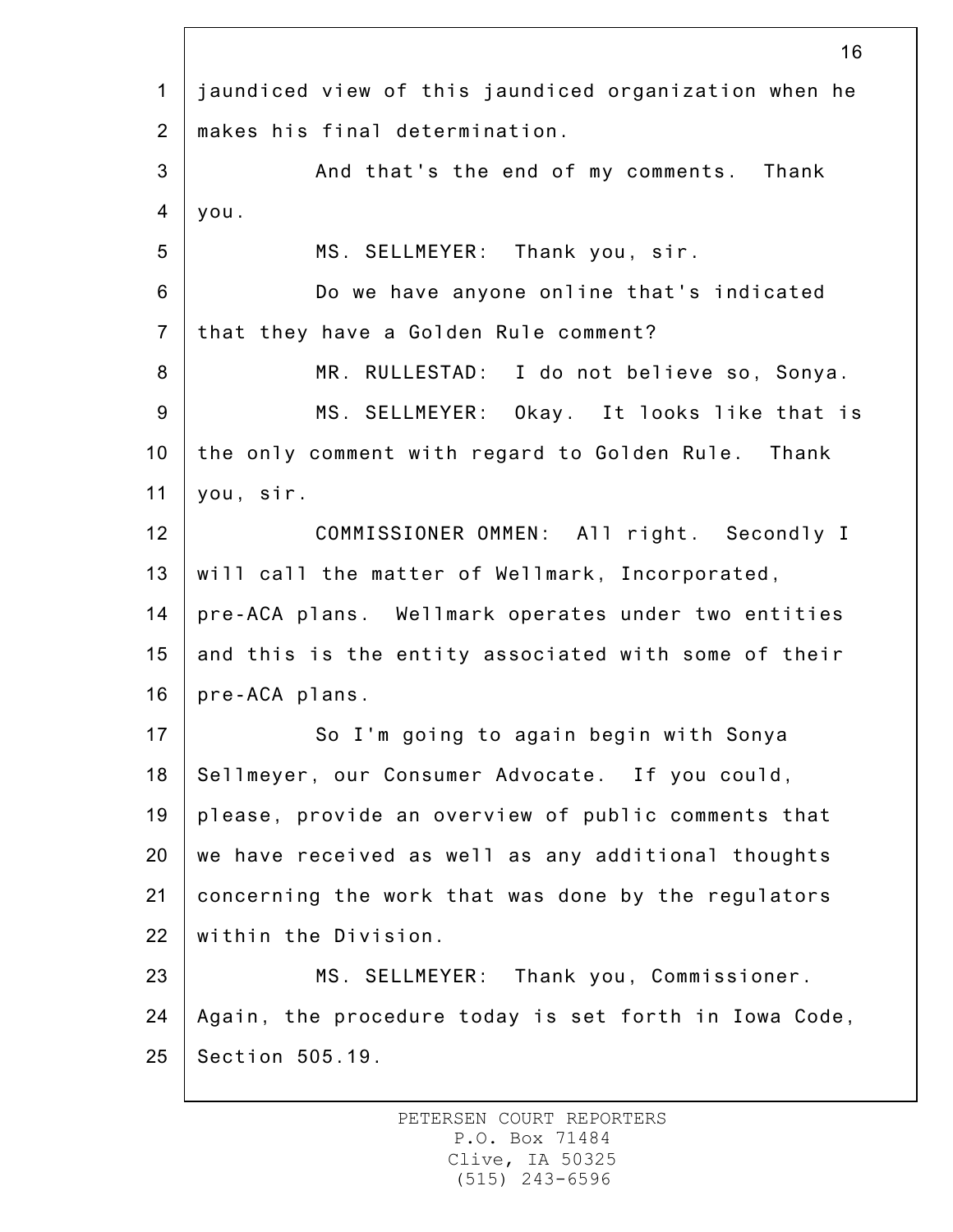1 2 3 4 5 6 7 8 9 10 11 12 13 14 15 16 17 18 19 20 21 22 23 24 25 17 The Consumer Advocate Bureau was notified in June of 2021 that Wellmark, Incorporated, was seeking a proposed average rate increase of 4.7 percent. The 4.7 percent increase varies between plans with a low of 3.6 and a high of 5.9. The 4.7 percent average applies to various blocks of business exhibiting current loss ratios exceeding that 80 percent. All of the plans affected are either grandfathered or transitional plans for a total of 38,000 Iowa covered lives. Their proposed rate increase would become effective January 1, 2022, if approved. As the amount proposed exceeded the current average annual rate health spending growth rate of 5.5 percent, the Consumer Advocate solicited comments regarding the proposed increase. And, again, please keep in mind the actuarial review that is done by the Iowa Insurance Division with regards to these policies. Using the actuarial process described previously, the actuarial teams found the following: Past loss ratios for this block have averaged around 85 percent over the last 7 years; In the absence of a rate increase for calendar year 2022, the Iowa Insurance Division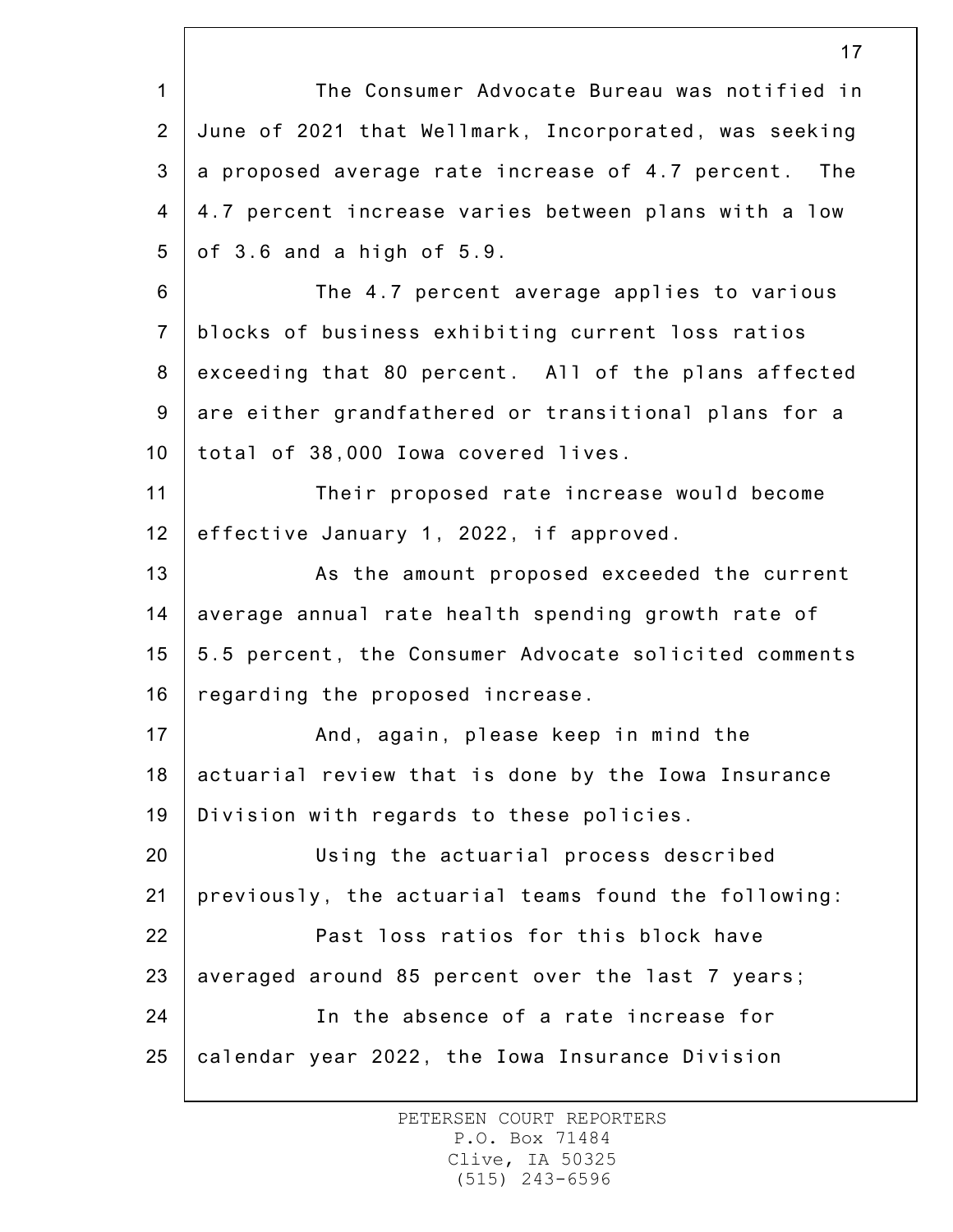|                | 18                                                   |
|----------------|------------------------------------------------------|
| $\mathbf{1}$   | projects loss ratios in the average--in the range of |
| $\overline{2}$ | 86 to 88 percent, depending on the experience base   |
| 3              | utilized.                                            |
| $\overline{4}$ | COMMISSIONER OMMEN: Ms. Sellmeyer?                   |
| 5              | MS. SELLMEYER: Yes?                                  |
| $6\phantom{1}$ | COMMISSIONER OMMEN: Again, I assume my mic           |
| $\overline{7}$ | is on. We had a comment, frankly a question to some  |
| 8              | degree, from when we were--on the Golden Rule        |
| 9              | comments. One of the questions that was raised was   |
| 10             | this concept of medical loss ratio. I mean, it does  |
| 11             | sound like bureaucratic jargon.                      |
| 12             | Again, I would offer to those participating          |
| 13             | in this hearing today, it is a standard of           |
| 14             | measurement that was set by the Affordable Care Act. |
| 15             | And what it requires is that when you look at the    |
| 16             | amount of claims that are paid, you measure those in |
| 17             | a ratio, that is claims paid out. That is what, in   |
| 18             | this case, Wellmark would be paying out in the form  |
| 19             | of claims payments to policyholders, is then ratioed |
| 20             | against the total amount of premium that is          |
| 21             | collected.                                           |
| 22             | So at an 80 percent medical loss ratio, 80           |
| 23             | percent of the money that is being brought in in the |
| 24             | form of premium is being then, in turn, paid out.    |
| 25             | What the 20 percent balance is, it's going           |
|                |                                                      |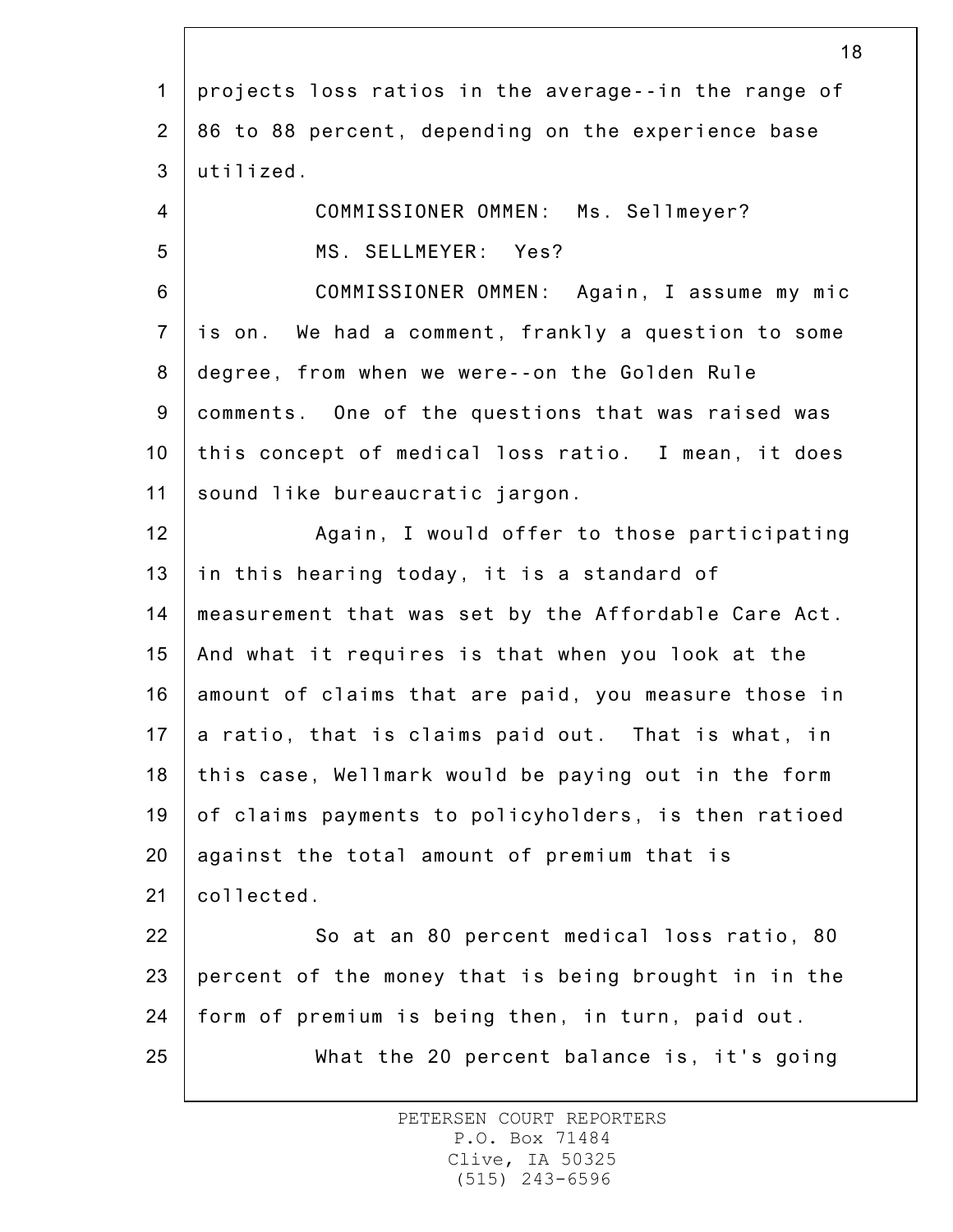|                 | 19                                                    |
|-----------------|-------------------------------------------------------|
| $\mathbf 1$     | to be a measure of the risk that the company holds as |
| $\overline{2}$  | well as the cost of administering the plan. And so    |
| 3               | what the Federal Government did under the Affordable  |
| 4               | Care Act, they said, "If you go under that 80 percent |
| 5               | you're required to make refunds, in essence, to       |
| 6               | consumers."                                           |
| $\overline{7}$  | So, again, in response to an earlier                  |
| 8               | question--I didn't know, Ms. Sellmeyer, whether you   |
| 9               | were going to address it but maybe that would help    |
| 10 <sub>1</sub> | for some of the participants as they listen to your   |
| 11              | presentation.                                         |
| 12              | So with that--again, sorry for the                    |
| 13              | interruption--you may proceed.                        |
| 14              | MS. SELLMEYER: Thank you, Commissioner. I             |
| 15              | appreciate that.                                      |
| 16              | With the current high loss ratios and the             |
| 17              | consistent growth of claims, the Iowa Insurance       |
| 18              | Division's 2022 projected loss ratios range from 82   |
| 19              | to 84 percent--so above that 80 percent--after the    |
| 20              | 4.7 percent rate increase is implemented;             |
| 21              | After adjustments are made to account for             |
| 22              | taxes, license, and fees in the Federally-prescribed  |
| 23              | medical loss ratio formula, the 2022 projected        |
| 24              | medical loss ratio ranges from 86 to 88 percent after |
| 25              | the increase is implemented. This is achieved by      |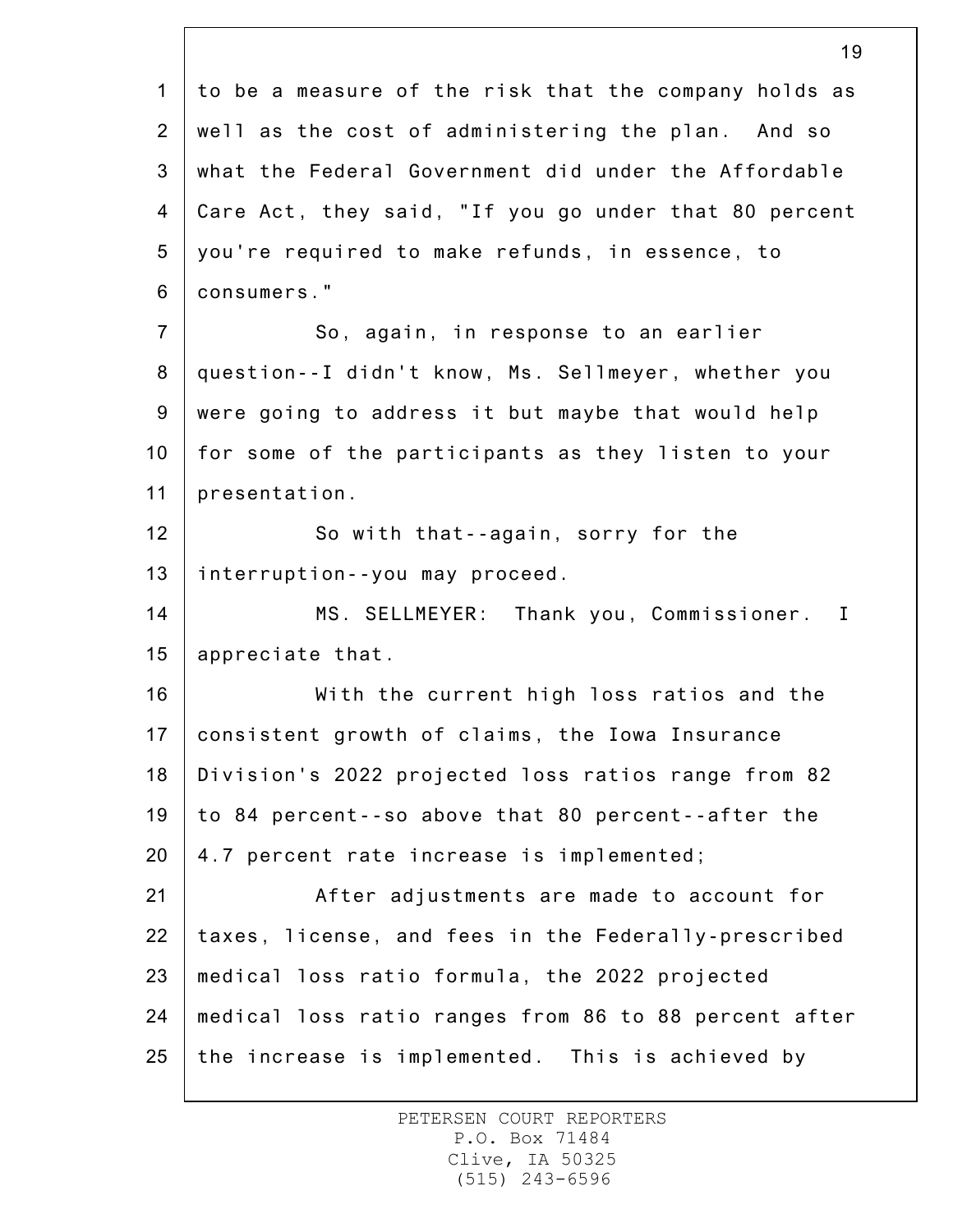| $\mathbf{1}$   | using a minimum trend rate and a higher trend rate is |
|----------------|-------------------------------------------------------|
| $\overline{2}$ | justified.                                            |
| 3              | In the event that that medical loss ratio             |
| 4              | dips below 80 percent with the revised rates over     |
| 5              | that three-year rolling basis, that's when that       |
| 6              | rebate would come into play under Federal law.        |
| $\overline{7}$ | The average premium increase is around \$25 a         |
| 8              | month, or 532 is the average current premium, it      |
| $9\,$          | would increase to approximately 557.                  |
| 10             | The Consumer Advocate has received 29                 |
| 11             | complaints from policyholders and members of the      |
| 12             | public. Like most who are subject to proposed rate    |
| 13             | increases, the comments focus on affordability.       |
| 14             | Due to the length of time Wellmark has                |
| 15             | offered individual policies, many of these            |
| 16             | policyholders have seen steady increases from their   |
| 17             | Wellmark plans over the years. These affected         |
| 18             | Wellmark pools have been receiving rate increases     |
| 19             | every year to every other year, which has led to some |
| 20             | premiums ballooning from their original rates in an   |
| 21             | overall rate increase fatique.                        |
| 22             | One policyholder commented: "I am extremely           |
| 23             | frustrated by the cost of insurance. My husband and   |
| 24             | I pay \$1,456.95 each month. That's over \$17,000 a   |
| 25             | year for coverage. Neither of us take prescription    |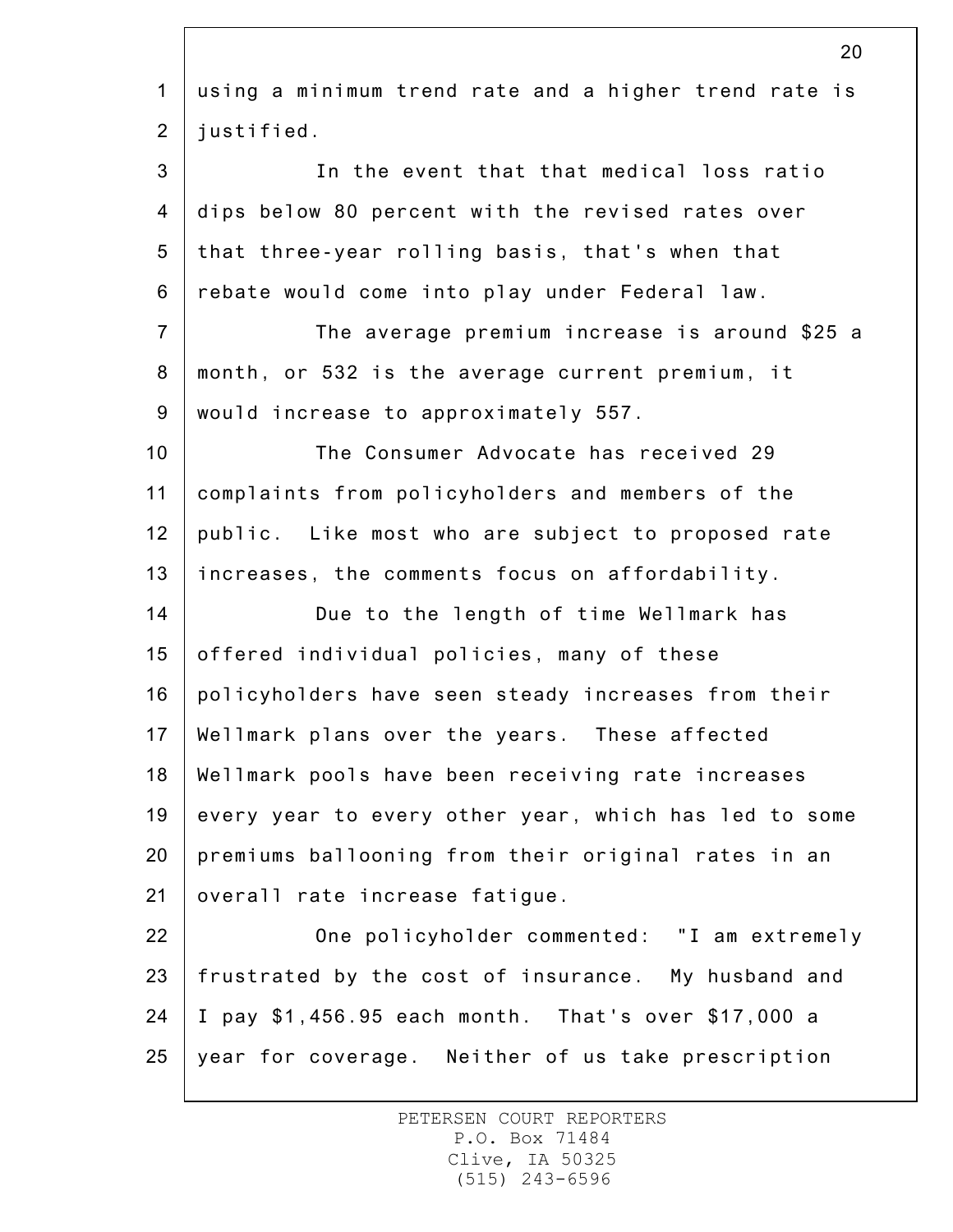1 meds or have any health conditions.

| $\overline{2}$ | "Every year our insurance has a huge                  |
|----------------|-------------------------------------------------------|
| $\mathfrak{S}$ | increase. From 2020 to 2021 our monthly insurance     |
| 4              | premiums increased \$156.50 per month. We both have   |
| 5              | our own small businesses so we pay the entire amount. |
| $6\phantom{1}$ | "We both have felt huge financial impact              |
| $\overline{7}$ | over the last two years due to COVID and would love   |
| 8              | to see a decrease in our premiums.                    |
| 9              | "There has to be some drastic changes made.           |
| 10             | I am tired of paying for everyone else's poor health. |
| 11             | We should be rewarded for having excellent health.    |
| 12             | We both have a concerted effort to stay healthy, but  |
| 13             | what can you do as a company to reward us?"           |
| 14             | In summary, the actuarial summaries show              |
| 15             | that without a rate increase as requested by          |
| 16             | Wellmark, they are facing a medical loss ratio        |
| 17             | between 86 and 88 percent.                            |
| 18             | The comments received and posted as of                |
| 19             | August 23rd have been included in this testimony      |
| 20             | report as required by Iowa Code 505.19(3) and have    |
| 21             | been given to the Commissioner. However, comments     |
| 22             | may continue to be received until the Commissioner    |
| 23             | issues a final decision on the proposed rate          |
| 24             | increase.                                             |
| 25             | Any additional comments received before the           |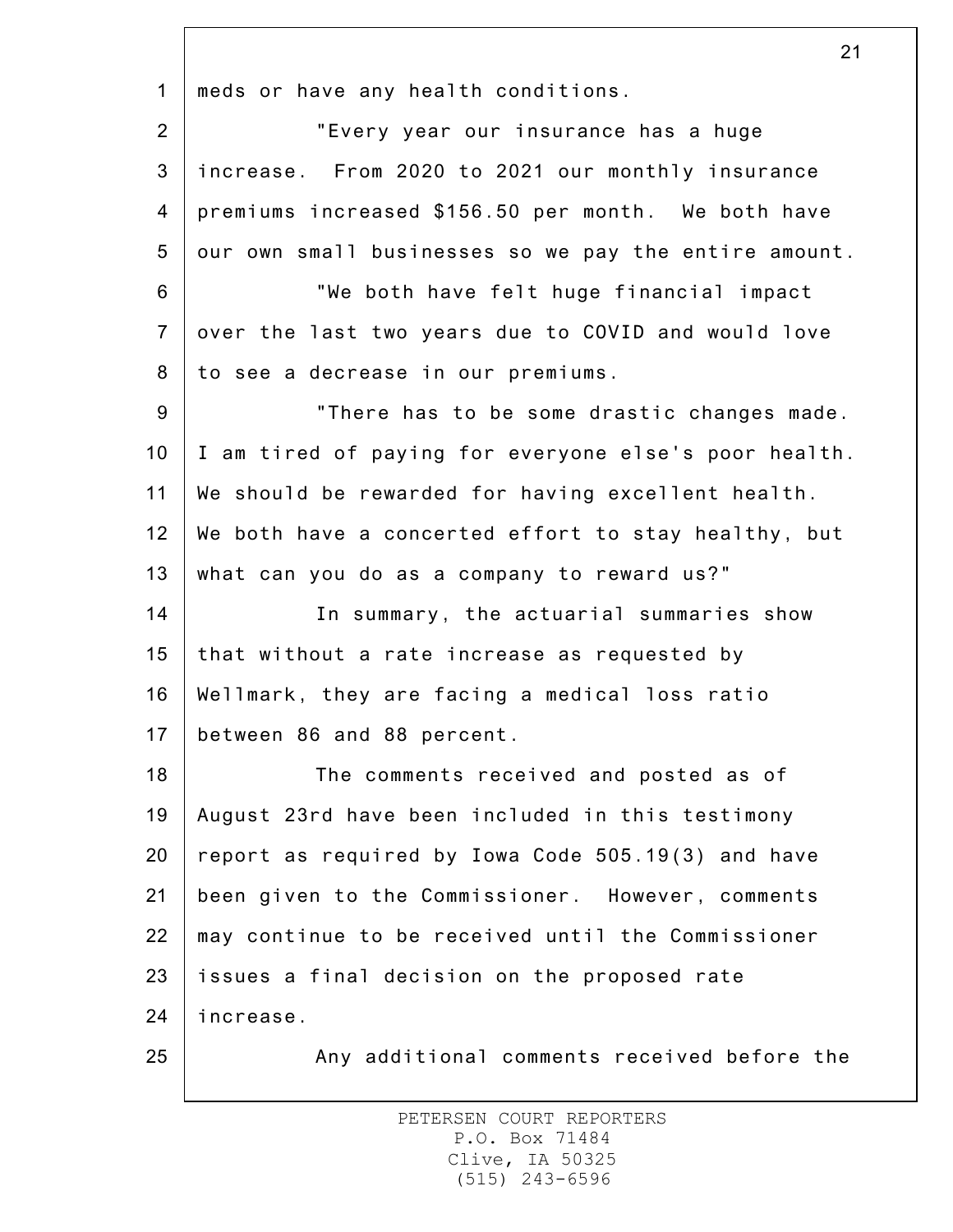1 2 3 4 5 6 7 8 9 10 11 12 13 14 15 16 17 18 19 20 21 22 23 24 25 22 Commissioner's decision, but after the presentation of the consumer testimony, will be recorded on the public rate hearing website. Thank you, Commissioner. COMMISSIONER OMMEN: Thank you, Ms. Sellmeyer. Again, at this time I'll hear any additional comment from Wellmark, Inc., if they wish to provide it. Ms. Sellmeyer, do we have any representative from Wellmark in attendance? MS. SELLMEYER: No, we do not, Commissioner. COMMISSIONER OMMEN: All right. With that we will move to other public comments. So I will hear any additional public comments. Again, I will hear all public comments but my attention is specifically drawn to individuals that are in these plans. But with that, I'll hear any public comments that folks would like to make with regards to this rate increase. MS. SELLMEYER: Go ahead. Can you state your name? MS. JENNY TURNER: My name is Jenny Turner. My pronouns are she/her, and I am an Iowa CCI member. I'm also a public school speech therapist.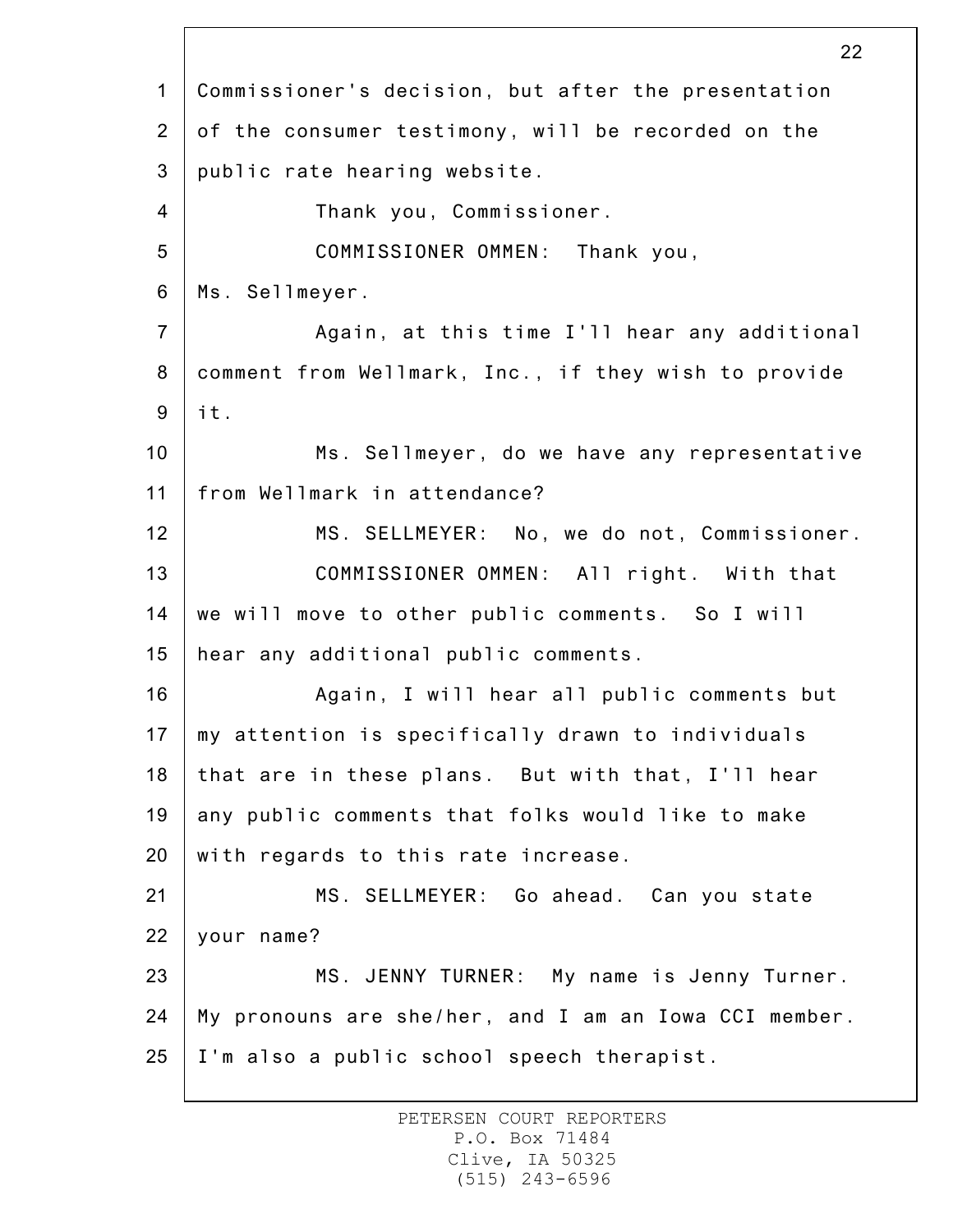1 2 3 4 5 6 7 8 9 10 11 12 13 14 15 16 17 18 19 20 21 22 23 24 25 My students have special education and many health needs that go along with that and they are mostly low income. Their parents have jobs in food service, construction, retail, and they do not have employer-provided health insurance. The only way that they can have health insurance is to be in one of these individual plans, whether it be this one or an ACA plan, and that's the only way in those cases for these people to meet their kids' significant health needs. These families have been some of the hardest hit during the pandemic. They have gotten sick because they've been working on the front lines, they've lost jobs, and some of them have become disabled from long COVID. An increase in their premiums will push some of them out of health insurance plans and they will no longer have health insurance. Their kids will not be able to receive preventative care, early care. They'll have to wait for--until they need to go to the ER and those kids will come to school sick and they will make other kids sick and our school will be traumatized by lost parents and lost classmates. These kids need their community to care about them. They need you to care about them,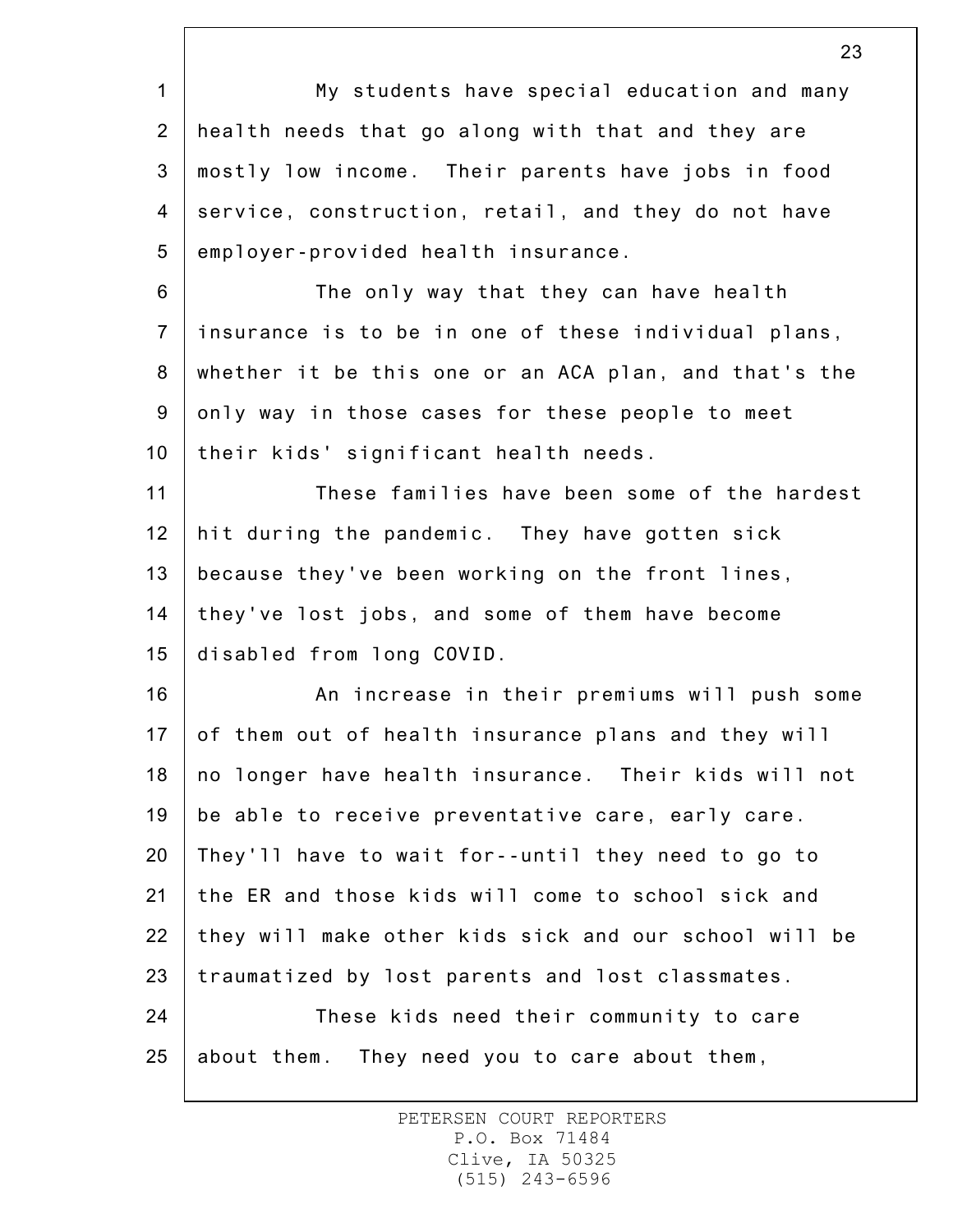|                | Z4                                                    |
|----------------|-------------------------------------------------------|
| $\mathbf{1}$   | Mr. Ommen. The insurance companies will be just fine  |
| $\overline{2}$ | without an increase this year but my school community |
| $\mathbf{3}$   | will not.                                             |
| $\overline{4}$ | Please do not approve increases. Thank you.           |
| 5              | MS. SELLMEYER: Thank you.                             |
| 6              | Can I just say real quick, if we could lower          |
| $\overline{7}$ | the noise in the room, that would assist in myself    |
| $\bf 8$        | being able to hear. If you need to talk, if you want  |
| $9\,$          | to go outside in the hall, that's fine. Thank you.    |
| 10             | MS. BETTY SALMON: Hi. My name is Betty                |
| 11             | Salmon and--she/her, and I am a proud member of Iowa  |
| 12             | CCI.                                                  |
| 13             | I'm speaking today in general on ACA                  |
| 14             | policies. I'm a retired professional, I've been       |
| 15             | retired several years, and I'm probably in a group    |
| 16             | that we would call privileged. But what I do is I do  |
| 17             | a lot of volunteering to try to give back.            |
| 18             | I've had five years of volunteer experience           |
| 19             | with SHIIP, which is the Senior Health Insurance      |
| 20             | Information Program, that deals with Medicare options |
| 21             | and people that are eligible for Medicare and what    |
| 22             | their options are. I no longer volunteer with them    |
| 23             | but I had quite a few years of experience in the area |
| 24             | where I live.                                         |
| 25             | So I saw people in the suburb where I lived           |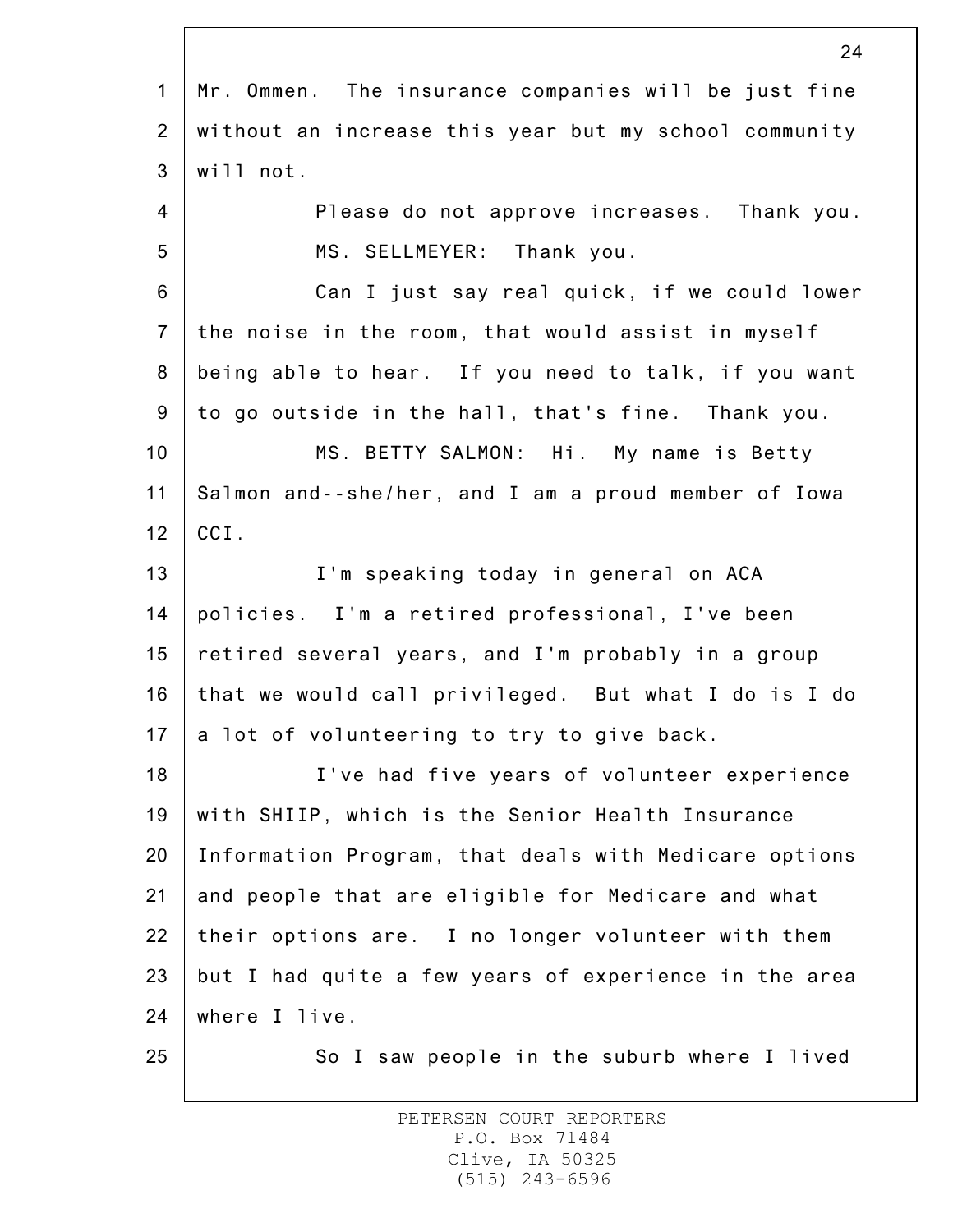1 2 3 4 5 that were coming in to see when they could get onto Medicare and what their options would be. These are people that, you know, we would think would be very comfortable, but I was very surprised by what I saw from these ACA recipients.

6 7 8 9 Many of them are freelancers, they're entrepreneurs, they're not with a group plan, they're trying to--they're proud members of our community. They're trying to get started.

10 11 12 13 14 15 16 17 I was really astounded by how much they were struggling. And when I heard how much they were paying for their premiums compared to other people that I would see that were pre-Medicare that came in on group plans, I could not believe they could survive on that. I know that I couldn't survive by paying premiums like that and still having those high deductibles to pay on top of it.

18 19 20 21 22 They were always trying to stay positive, they were very hard working, but you could tell they were just teetering on the edge and couldn't wait to get into Medicare to help relieve them of these huge premiums they were paying.

23 24 25 I feel like the premiums with ACA are totally out of proportion to these people's income. And when I was seeing these people, this was

> PETERSEN COURT REPORTERS P.O. Box 71484 Clive, IA 50325 (515) 243-6596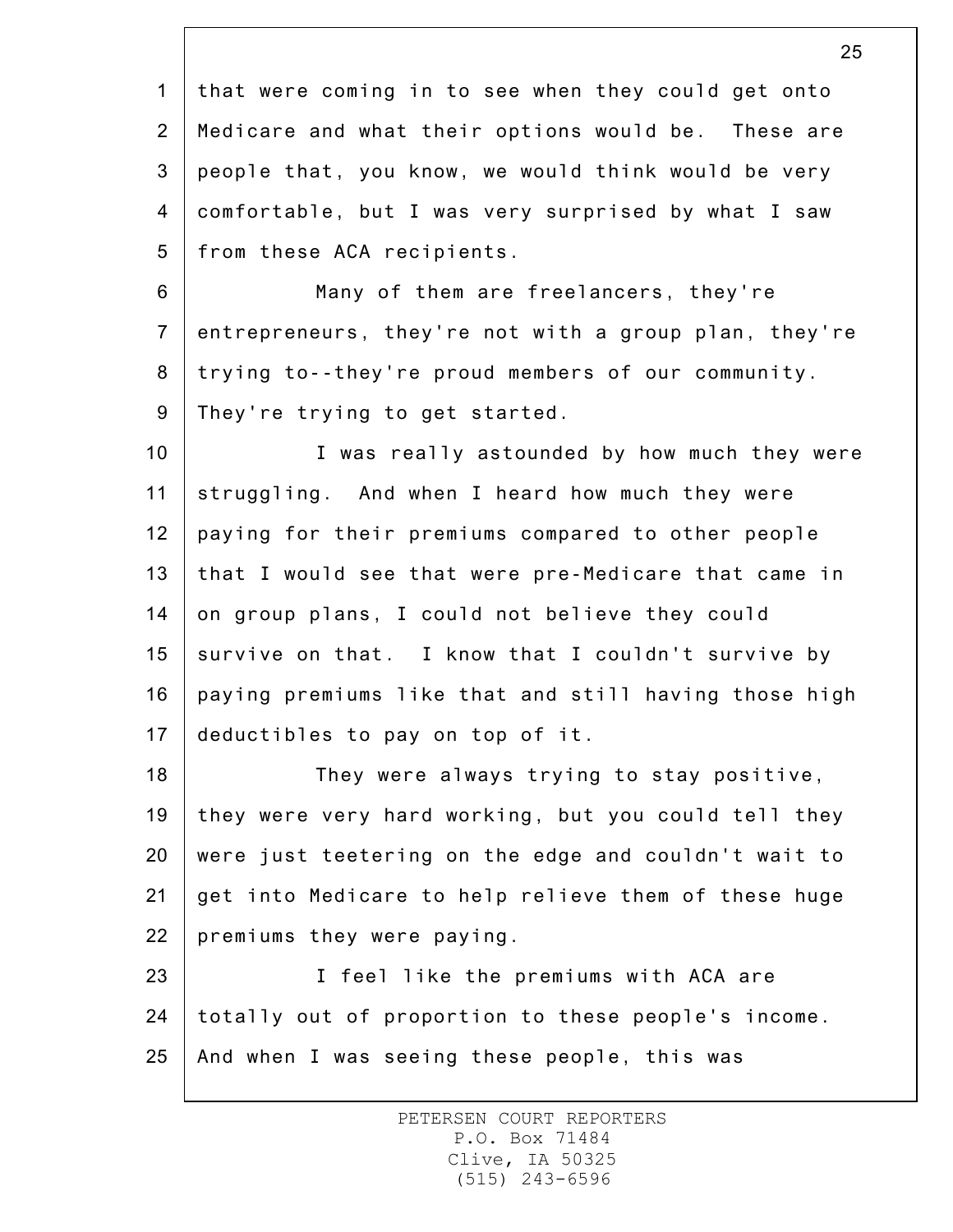1 2 3 4 5 6 pre-COVID. So considering what's going on now with people's health and the issues they've got and then what's happened to their income, interruptions to their income, I think this is the time to make big exceptions to the rules that we're using for these increases.

7 8 9 10 11 12 13 14 So what I'm doing today is I'm appealing to your humanity because I've seen that these are real people. I've seen them time after time. I go home. I continue to think about them and why they had to be in this situation that they were in. When you talk to people for an hour, like I did, you get to know them some, and then you follow up with them later and it's hard to rationalize why they are where they are.

15 16 17 18 19 20 21 22 23 24 So I appeal that you make this more than math, that you make this--you make an exception. We're smart and I think we're better than this, we can do better than this. We can't make math the only factor here. This is way too big of a hardship for these people and it really, actually, hurts all of us when we treat this segment of people this way. Thank you. MS. SELLMEYER: Thank you. Is your comment with regard to Wellmark the

25 pre-ACA policy? Okay. We'll discuss the ACA policy.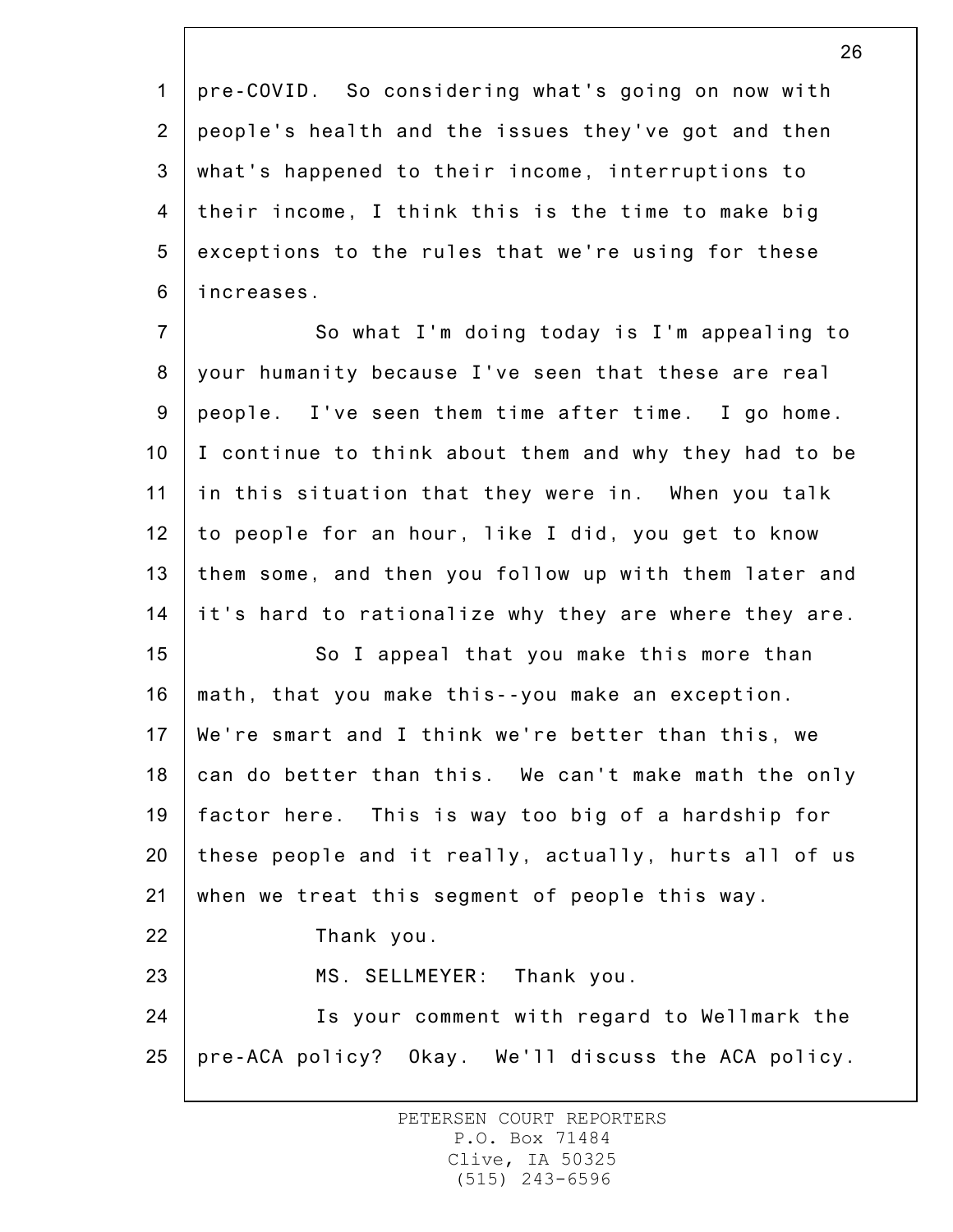|                | $\mathcal{L}$ $\mathcal{L}$                           |
|----------------|-------------------------------------------------------|
| $\mathbf 1$    | That's the last one on the agenda. Thank you.         |
| $\overline{2}$ | MS. SHARON JOHNSON: My name is Sharon                 |
| $\mathfrak{S}$ | Johnson. I'm a member of CCI. I have several pages    |
| $\overline{4}$ | of online comments of the reaction to these proposed  |
| 5              | insurance hikes and I'm just going to share three.    |
| 6              | This is from Norma in Muscatine. "This is             |
| $\overline{7}$ | getting ridiculous. We already pay \$183.58 per week. |
| 8              | That's already \$9,546.16 a year, and you want us to  |
| $9\,$          | pay even more? Not to mention this is just the        |
| 10             | premium and I'm still paying \$48 per office visit. I |
| 11             | had to pay over \$200 for an ultrasound I needed.     |
| 12             | "We are already paying in more than what we           |
| 13             | are getting in return. Since when has medical         |
| 14             | insurance companies become a for-profit business?"    |
| 15             | This is another one from Donovan in                   |
| 16             | Fairfield. "Despite solid revenues during the         |
| 17             | COVID-19 pandemic, Wellmark Blue Cross/Blue Shield is |
| 18             | proposing upwards of a 21 percent premium increase    |
| 19             | for their ACA individual plans for 2022. These        |
| 20             | skyrocketing increases impact nearly 60,000 Iowans    |
| 21             | who rely on these plans. United Health Care has       |
| 22             | their own proposal to increase rates by upwards of 25 |
| 23             | percent. It's up to the Iowa Insurance Division to    |
| 24             | step in and deny their proposed premium increases."   |
| 25             | And one more from Cory in West Des Moines.            |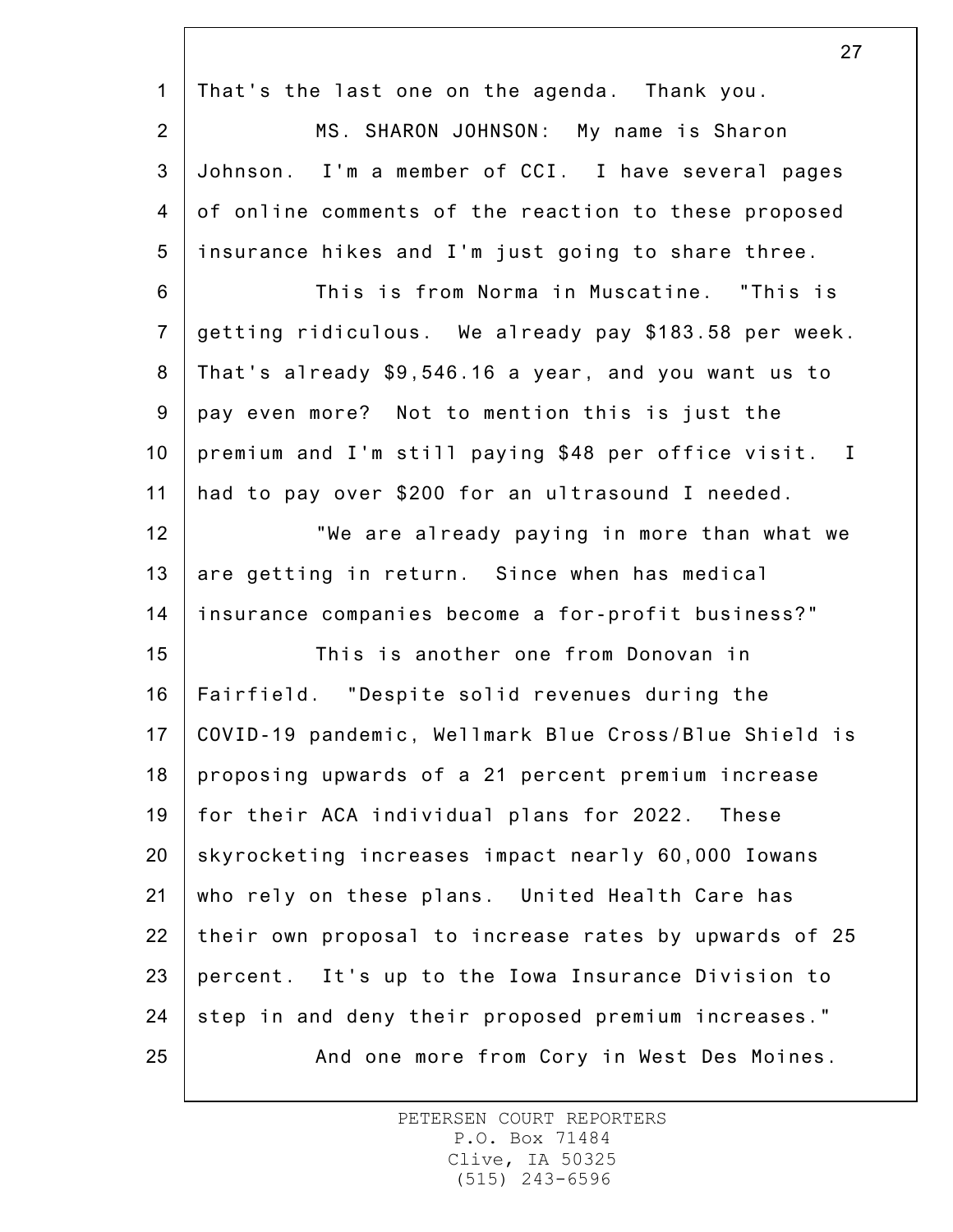1 2 3 4 5 6 7 8 9 10 11 12 13 14 15 16 17 18 19 20 21 22 23 24 25 28 "I pay more to Wellmark every year than I utilize in medical costs for me and my family. With the amount of profit made by the medical insurance industry there is no reason for another hike in rates like this. "As if we didn't have enough reason to begin with, this is exactly the reason why we need Medicare for all. Go ahead and raise rates again and show the American people why insurance in the private sector and the greed that comes along with it needs to go." Thank you. MS. SELLMEYER: Thank you. COMMISSIONER OMMEN: Ms. Sellmeyer, any additional comments? MS. SELLMEYER: Yeah, do we have anyone online who looks like they want to make a comment? Again, if you are online, if you want to put in the chat that you would like to make a comment with regard to this policy group, that would be appreciated. COMMISSIONER OMMEN: This is the Commissioner. I appreciate all of these comments for certain. And at the same time--in my closing comments I can remind people, but I'm just going to take a moment to remind individuals that the way the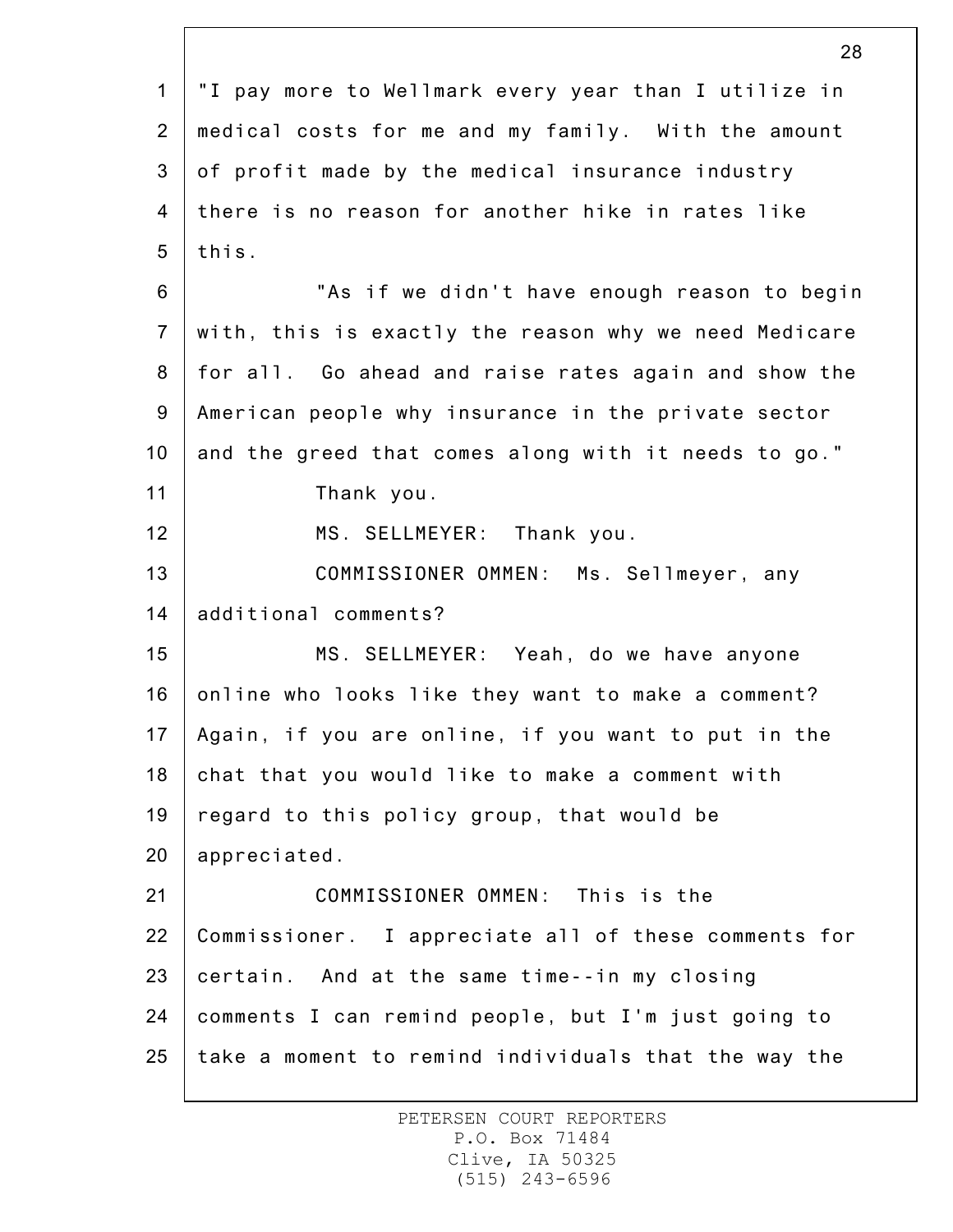1 2 3 4 Affordable Care Act market is structured in the individual market is very different than the particular matter that I'm considering here with regard to pre-ACA plans.

5 6 7 8 9 10 11 12 13 14 15 The individual market is heavily subsidized. There's premium assistance available. We call them advance premium tax credits. Nearly everyone in that market now--it's not everyone, but nearly everyone that is in that market is now drawing down Federal tax credits and they're advance tax credits. So those are tax credits that actually don't need to directly go through the consumer but are paid directly by the Department of Treasury in order to offset some of these very high rates that we find in the ACA.

16 17 18 19 20 21 22 23 24 So for the moment it would help me in better understanding what your concerns are is if you could for the moment, if you have concerns about the pre-ACA plans, to limit your comments to those because as Ms. Sellmeyer mentioned, we'll come back to the ACA plans as I, again, try to understand and appreciate what you're offering in terms of comments. So, again, I'm happy to hear any comments online.

25

MS. SELLMEYER: It looks like we may have

PETERSEN COURT REPORTERS P.O. Box 71484 Clive, IA 50325 (515) 243-6596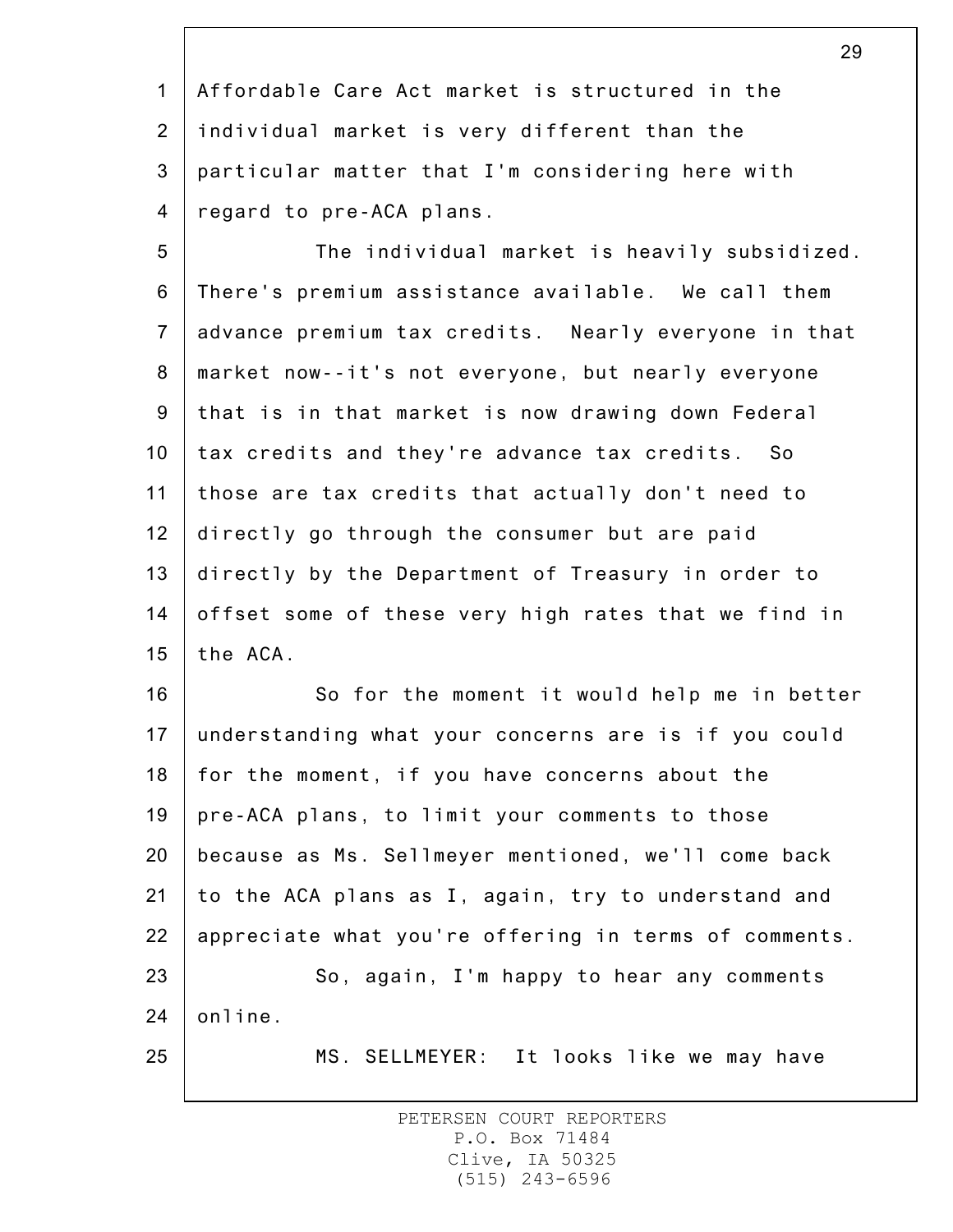|                | 30                                                   |
|----------------|------------------------------------------------------|
| $\mathbf 1$    | two people that would like to make a comment on the  |
| 2              | Wellmark pre-ACA plan.                               |
| 3              | COMMISSIONER OMMEN: Thank you.                       |
| $\overline{4}$ | MR. RULLESTAD: There was a woman with her            |
| 5              | hand raised 30 seconds ago, but she's no longer      |
| 6              | listed as such.                                      |
| $\overline{7}$ | MS. SELLMEYER: It looks like--Mary. Mary,            |
| 8              | do you have a comment you would like to make?        |
| $9\,$          | MS. MARY BURKE: Not for this section.                |
| 10             | MS. SELLMEYER: Okay. Thank you.                      |
| 11             | Steven, would--did you want to make a                |
| 12             | comment? You can unmute yourself.                    |
| 13             | MR. STEVE STEFFEN: Yes, please.                      |
| 14             | MS. SELLMEYER: Thank you, Steven. Go                 |
| 15             | ahead.                                               |
| 16             | MR. STEVE STEFFEN: I've been self-employed           |
| 17             | for a number of years here and have a pre-ACA plan   |
| 18             | that I've had in place since 2008. It's a            |
| 19             | high-deductible HSA plan. And since that plan was    |
| 20             | implemented, my premium has gone up 321 percent. And |
| 21             | during that same time, in order to keep the premium  |
| 22             | to a minimum, I've had to essentially double my      |
| 23             | deductible. So it's basically a catastrophic plan.   |
| 24             | So all of my health care costs are basically out of  |
| 25             | my pocket because I never get above my deductible.   |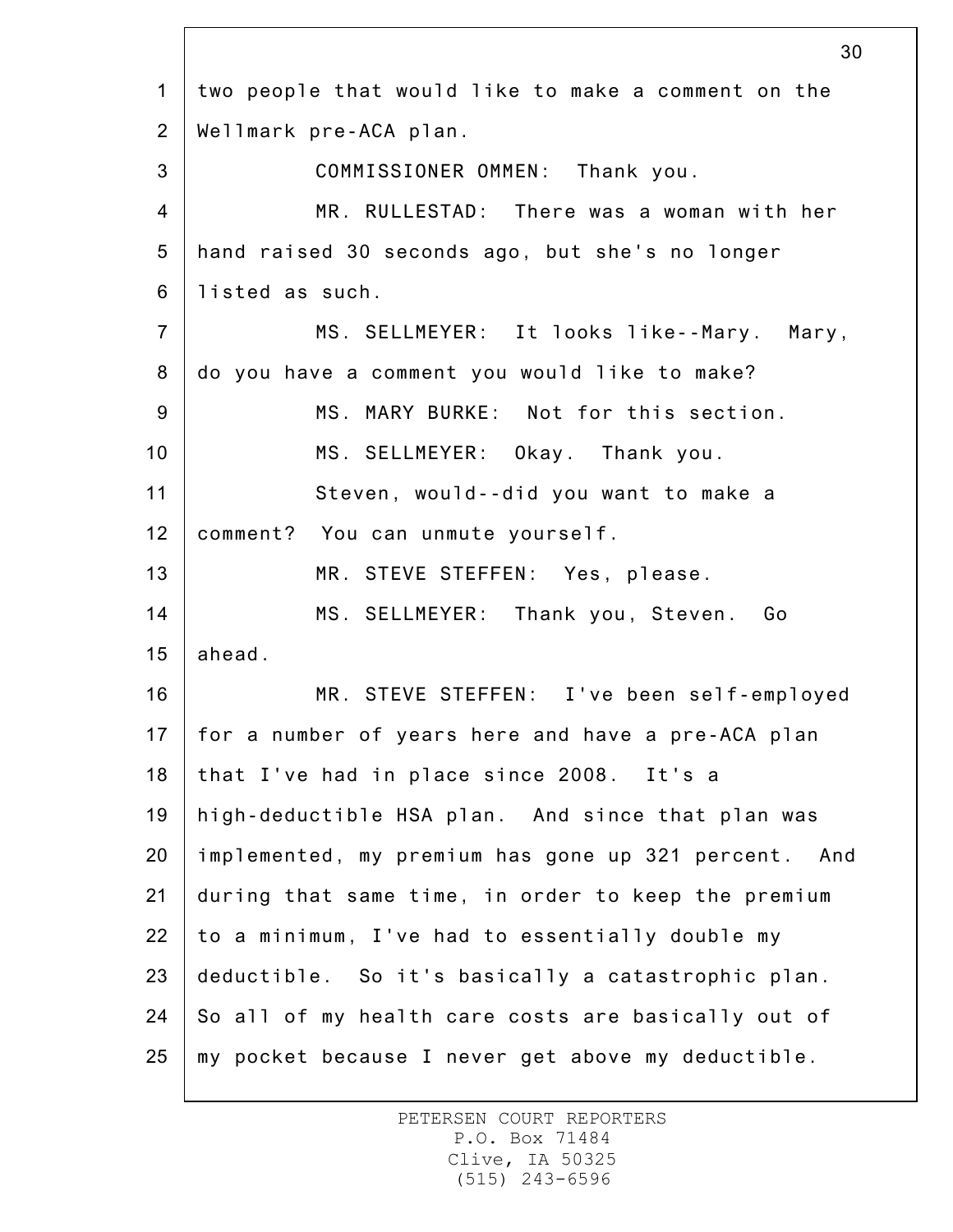1 2 3 4 5 6 7 8 9 10 11 12 13 14 15 16 17 18 19 20 21 22 23 24 25 But I guess my question is when is enough enough? After 321 percent--and now they're asking for another--well, in my case it's the 5.9 percent, it's the high end on the Wellmark proposal or ask. I understand and appreciate the costs that these insurance companies are paying for health--to health care providers, but is anybody analyzing the health care system costs themselves and how to minimize them? I had an instance here with my elderly mother who is a Medicare--who is on Medicare and she's had some health issues over the years and she's gone from one health care provider to another, to one referral after another, to taking a fistful of pills for breakfast every day and her health care continues to deteriorate, not improve. I found a health care provider who is not covered under any type of medical insurance. At the end of June her grandson got married and she went to that wedding in a wheelchair. I found this other health care provider and after three visits, she's up and walking pain free. But all those costs had to be out-of-pocket because it's not covered by any type of insurance program or Medicare. So who is--my question is who

> PETERSEN COURT REPORTERS P.O. Box 71484 Clive, IA 50325 (515) 243-6596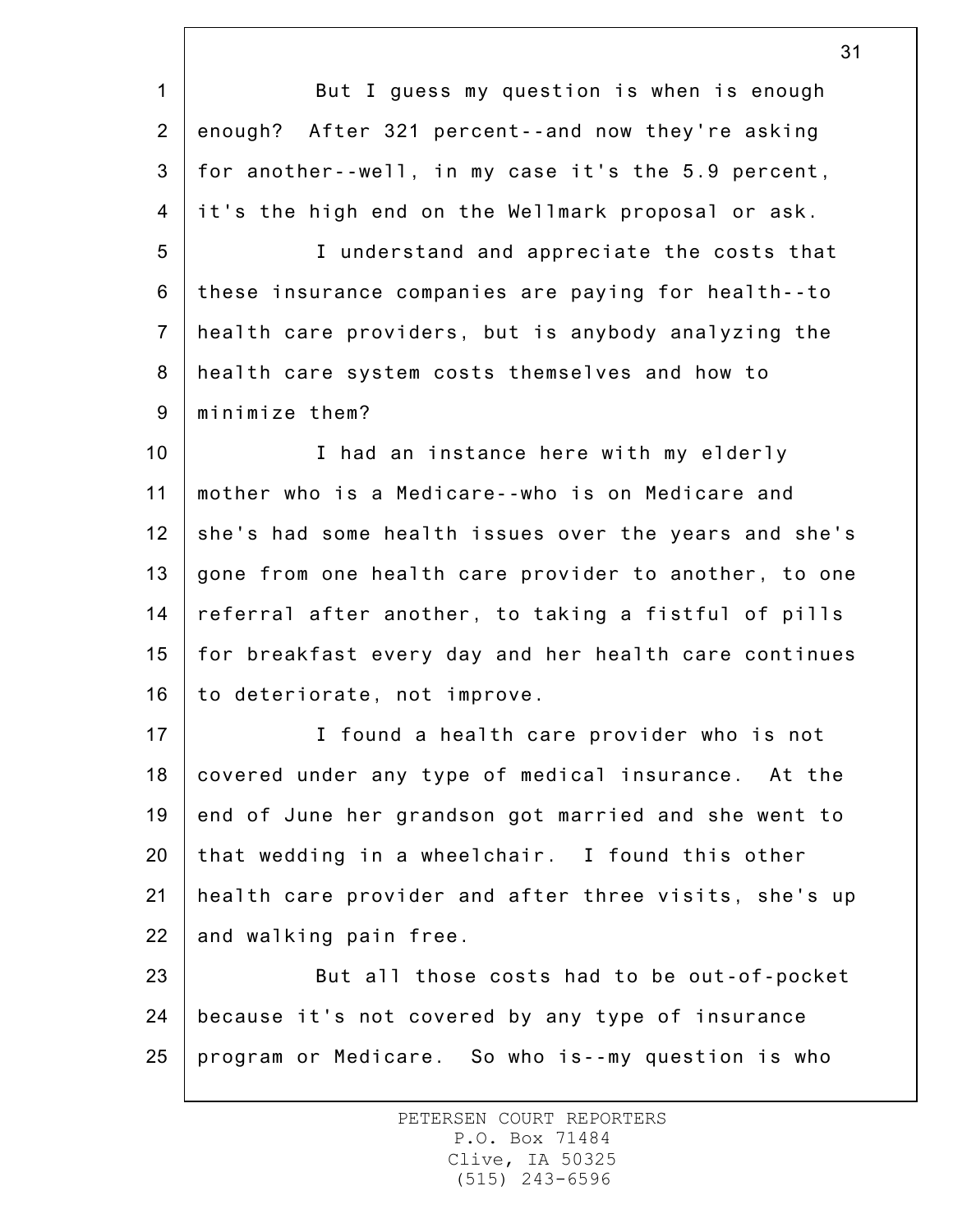1 2 3 4 5 6 7 is overseeing the health care providers and the pharmaceutical industries that are causing all these costs? These costs can be controlled if you can control the health care system itself. Nobody is up--all this talk today is talk about statistics and costs, but who is controlling the costs is my question?

8 9 10 11 12 13 14 There seems to be no regulation or any type of oversight on the health care system itself. So what can be done to get control of the costs itself to control what the insurance premiums are? I guess that is my question. It seems to be a train running off the rails here because nobody is managing the cost itself, and that's my concern.

15 16 17 18 19 20 21 22 COMMISSIONER OMMEN: Mr. Steffen, again this is the Commissioner. Thank you very much for your comment as well as your question. It's certainly--my role is primarily to evaluate not how to regulate the costs, but whether or not based upon the costs and the claims that the carriers are paying out, whether or not the premium that they're asking for is fair and reasonable.

23 24 25 I don't have the authority to just simply be arbitrary. I mean, I have to have reasons for my opposition to any increase that they are able to

> PETERSEN COURT REPORTERS P.O. Box 71484 Clive, IA 50325 (515) 243-6596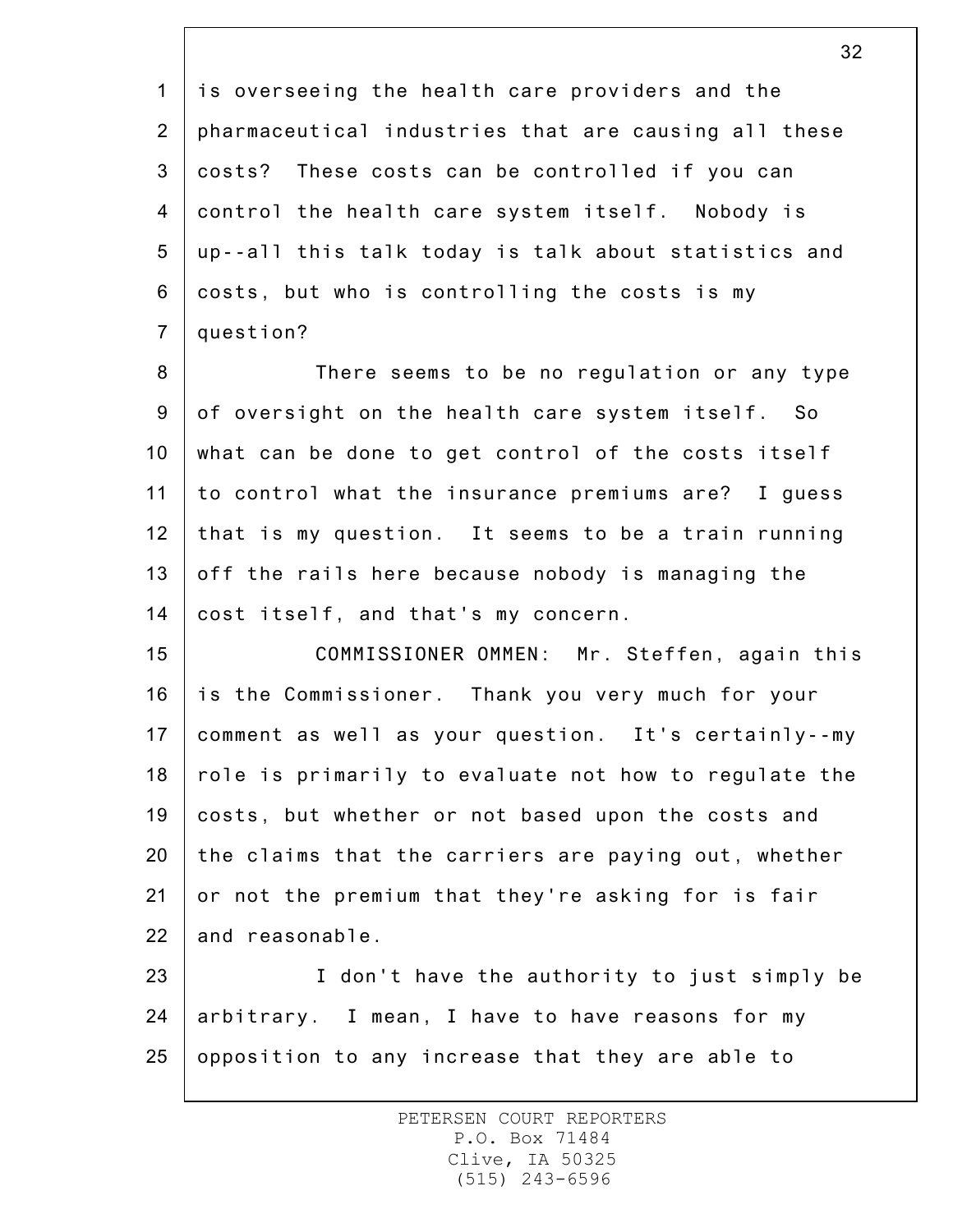1 substantiate.

2 3 4 5 6 7 But to your question, it's a very important question and I'm not dodging it, I'm going to try to provide an explanation to you so you can better understand what all of us that are in this business of health insurance are struggling with and I'm going to use approximations.

8 9 10 11 12 13 14 15 16 17 But you could say about a third of the--about a third of the dollars that flow into the medical providers are coming from a Medicaid system, a little over a third are coming from a Medicare system. The Medicaid system is administered by the State and then it's been done through contracts with some third-party administrators, also known as insurers, to help try to manage down, negotiate down those costs that you were talking about, listed as provider costs.

18 19 20 21 22 And then you have Medicare which is primarily administered by the Federal Government similarly trying to negotiate down those costs. And the Medicaid negotiators consider what the Medicare negotiators are able to get.

23 24 25 And then you have the balance. Again, it's fair to describe it as about a third that are in this more--what's more commonly known--I'm sure it's more

> PETERSEN COURT REPORTERS P.O. Box 71484 Clive, IA 50325 (515) 243-6596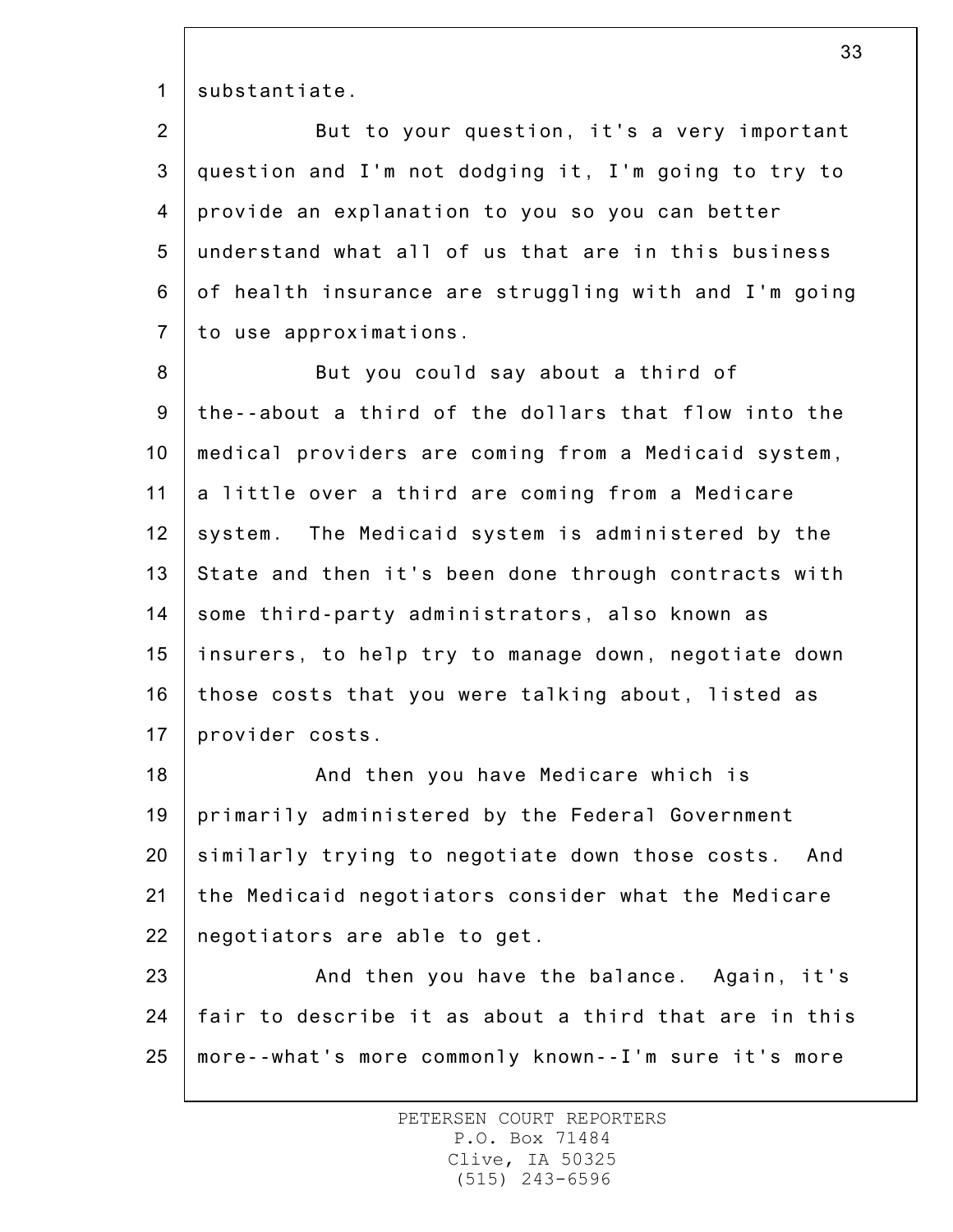1 2 3 4 5 6 7 8 9 10 11 12 13 14 15 16 17 18 19 20 21 22 23 24 25 34 than a third because if you add the self-insured groups, there's a large component of self-funded or private companies funded system and they're negotiating. Now, they're usually negotiating through, again, what we call insurers like Wellmark. And then you've got what I oversee, which is that much smaller piece of what is the fully-insured market. My point of trying to answer the question is there are a lot of individuals, a lot of people with pencils always trying to negotiate and they're always looking at what the other segments of the market are charging. But the reality is that it's not all government. There's a lot of government negotiation going on in the government-paid sector; there's insurance company negotiation; and then to some degree for large companies they're able to also directly impact those negotiations. The negotiations are not just on price of service, they're on benefit design. That's why when we're talking here about your plan, your benefit design is becoming less and less benefit driven. It's becoming price driven and that is a real struggle because there are other systems, like a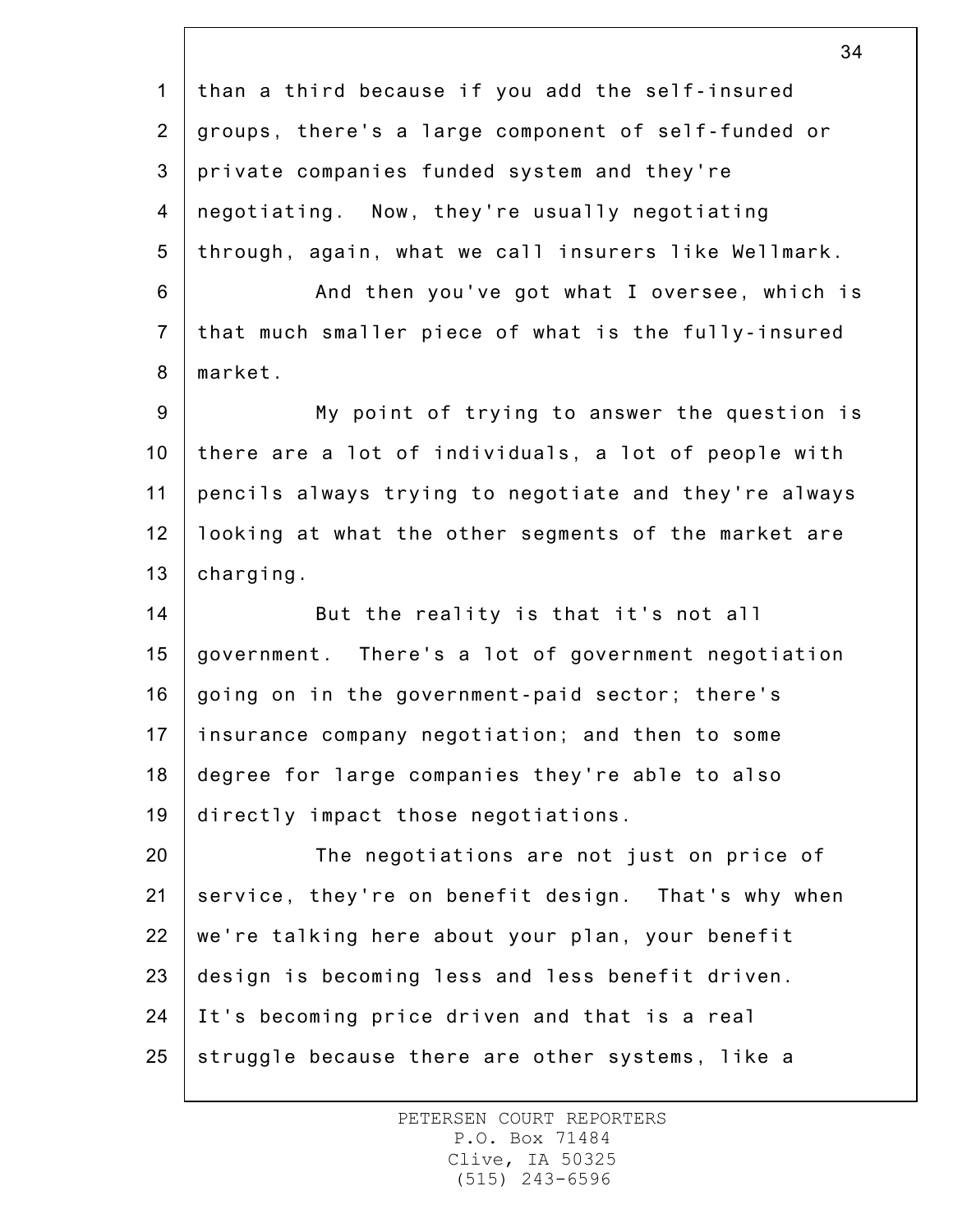1 2 3 4 5 self-funded system, where you're often going to find more benefits available because there are employer/employee benefits in giving people health benefits rather than salary. There's tax-related issues.

6 7 8 9 10 11 12 13 14 15 The last thing I would offer is we're talking about the ACA market. In anticipation of that discussion is in the individual market it's heavily--it's heavily funded now by these tax credits. The small business market is not funded that way and what we have found is both in what we call grandfathered plans, like what you have, in the small group market they're more stable. And the reason they're more stable is because under Federal law, small group plans can continue to add employees.

16 17 18 19 20 21 But for those of you that are in these grandfathered plans, it's a closed block. That means as people age and as their claims get higher, and as the prices associated with the claims side change, the insurance companies are not permitted to add new younger people to offset that.

22 23 24 25 And I heard some earlier comments about "Well, I don't get out of the system what I put into the system." That's usually how insurance works. It's the people that don't have the fire, don't have

> PETERSEN COURT REPORTERS P.O. Box 71484 Clive, IA 50325 (515) 243-6596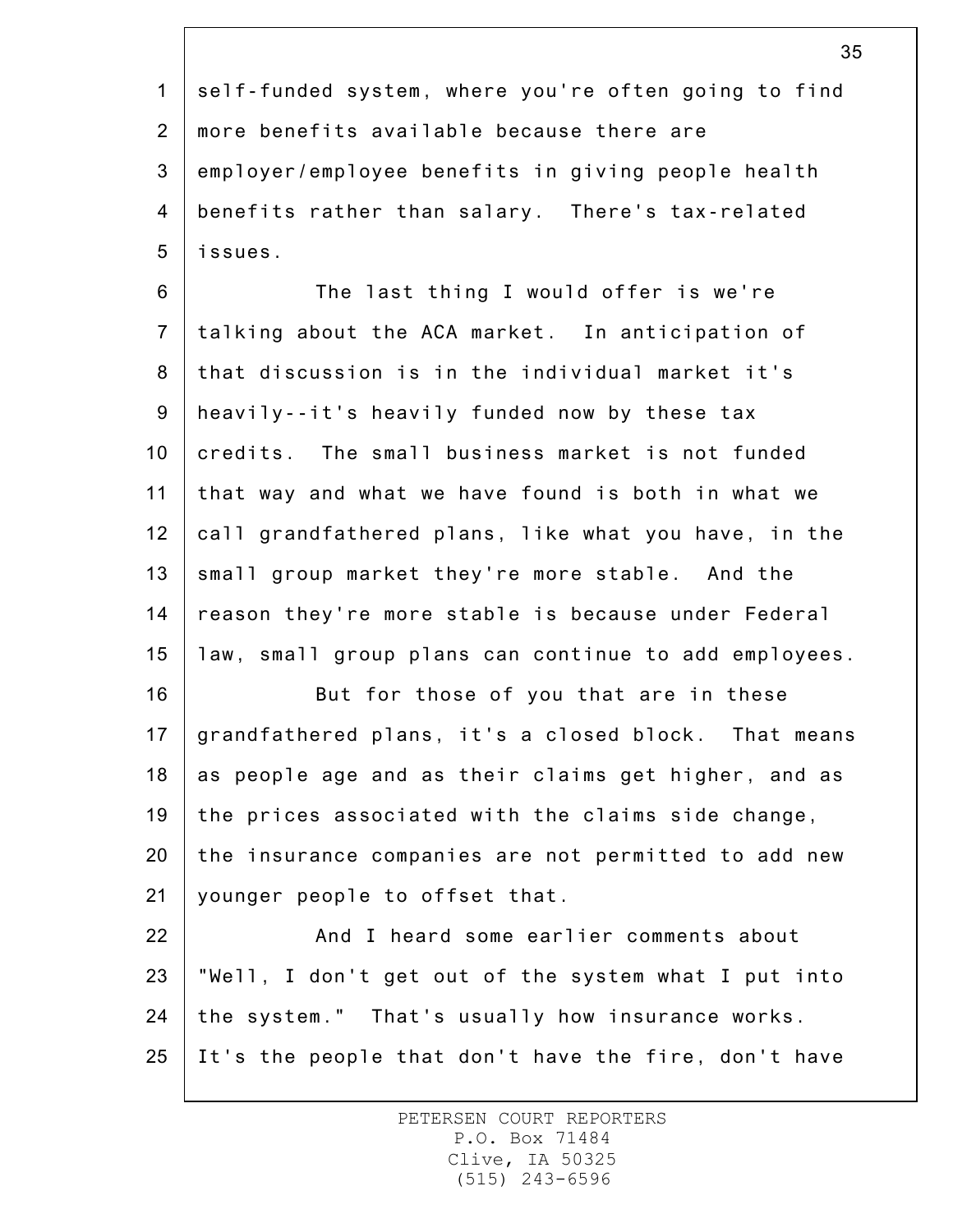1 2 3 4 5 6 7 8 9 10 11 12 13 14 15 16 17 18 19 20 21 22 23 24 25 their house burned down, they cover the costs of the people who do have their house burned down. And that's the way the insurance market has always worked. I think people are very frustrated because of all of these--you have these transition plans, you have the grandfathered plans, and then you have a pretty heavily subsidized individual market. So, again, I didn't really answer your question other than to say there are a lot of folks that are working on trying to keep the costs--the underlying costs down. I go to a number of meetings with others to do that, but the reality of a lot of that is being handled in negotiation between, as I said earlier, these very big buyers of health services. MS. SELLMEYER: Thank you. MR. STEVE STEFFEN: May I make one more comment? COMMISSIONER OMMEN: Please do. MR. STEVE STEFFEN: I guess, you know, I'm not just talking about costs. I'm talking about the system in general. I'm talking about western medicine in general. You go to countries like Asia and so forth, they don't have heart disease issues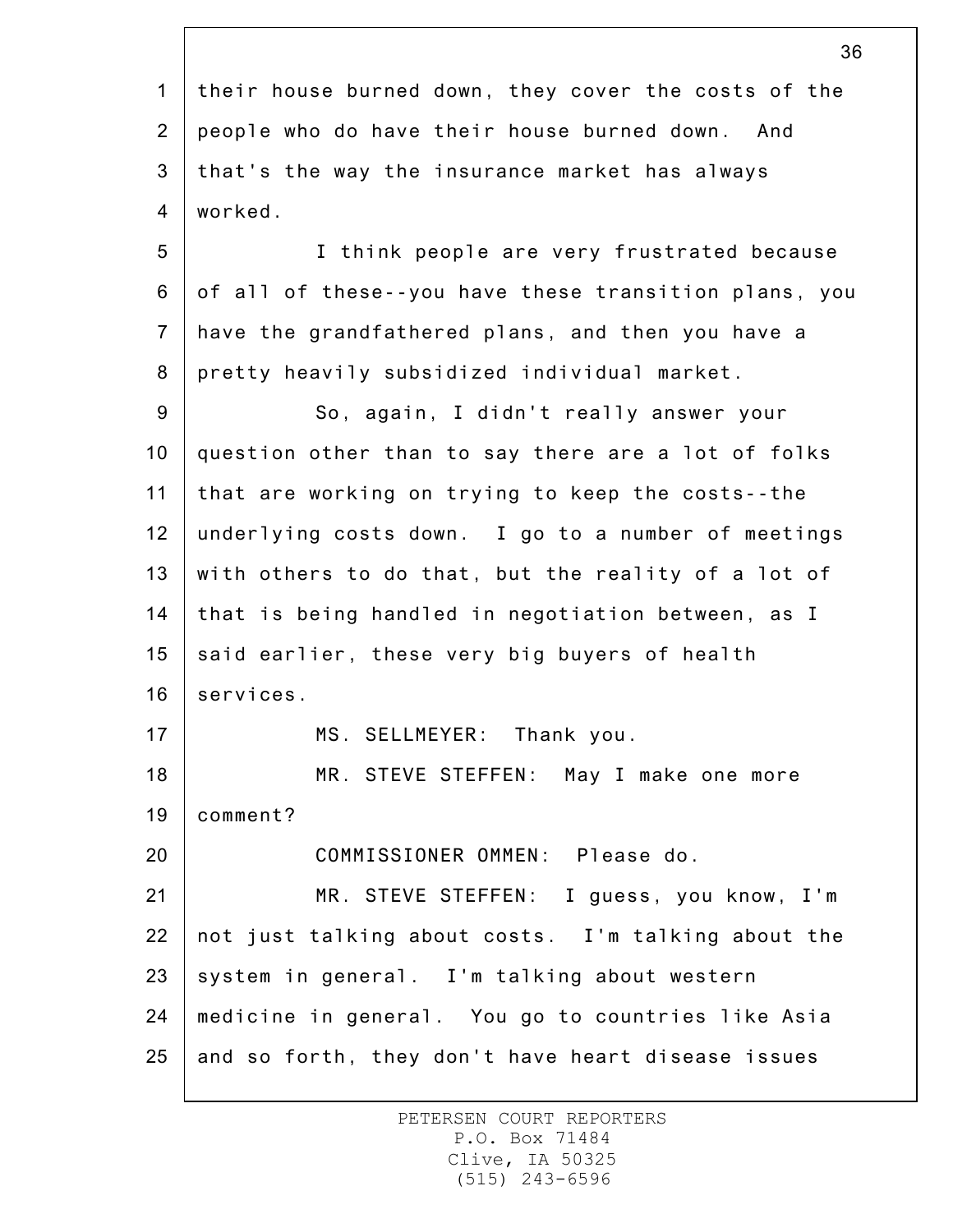1 2 3 4 5 6 7 8 9 10 11 12 13 14 15 16 17 18 19 20 21 22 23 24 25 37 like we have in the western world and western medicine and it's due to the western medicine practice. It's due to how they conduct their treatment. You go to a doctor these days and it's "Yeah, here. Take this pill and go home." They're treating symptoms, they're not treating the cause, they're not curing. So my question is more broader in that the costs are getting out of control because of the health care system itself, not because of--you know, that's where the costs are going out of control. So that's what needs--in my mind that's what needs to be addressed, is the health care system in general and how we address health care. Otherwise, it's just going to keep going out of control here. I don't see any other solution. COMMISSIONER OMMEN: Understood, Mr. Steffen. I've received your comment. I don't have any particular response at this point but I appreciate the concern and I certainly can understand why you have that concern. Thank you. Ms. Sellmeyer, any additional comments from members of the public? MS. SELLMEYER: No, it doesn't look like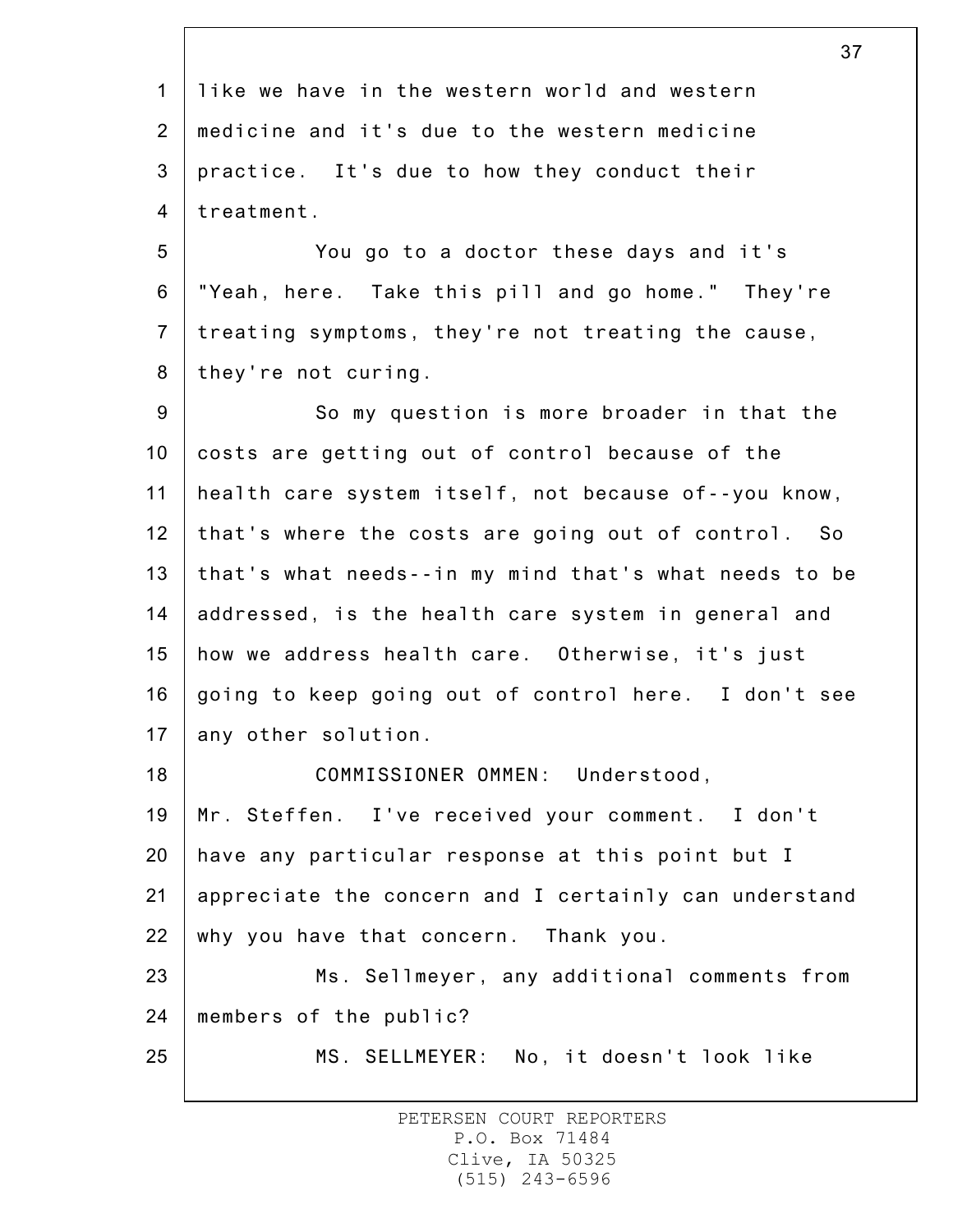1 2 3 4 5 6 7 8 9 10 11 12 13 14 15 16 17 18 19 20 21 22 23 24 25 38 there's anyone else on the internet feed. It doesn't look like there's anyone on the phone; correct? MR. RULLESTAD: Correct. MS. SELLMEYER: I do want to read one comment into the record. The gentleman was going to call in this morning and I don't see that he's made it onto the line. I've been in continual contact with him and I promised him I would read in his comments if he wasn't able to get on. So this is Kevin. "I've had this policy through Blue Cross/Blue Shield for 12 to 15 years and the premiums started out at \$110 a month. My rates have increased from 110 to over \$500 a month. This is the first time I have publicly commented on this. I have been told by a retired agent not to give up this policy but raising the rates is above and beyond the amount they should increase. We should pass this year due to COVID. The Commissioner has a responsibility to not raise the rates which will help people down the road." And I believe that's all the public comments with regard to the Wellmark, Incorporated, Blue Cross/Blue Shield pre-ACA policies. COMMISSIONER OMMEN: Thank you,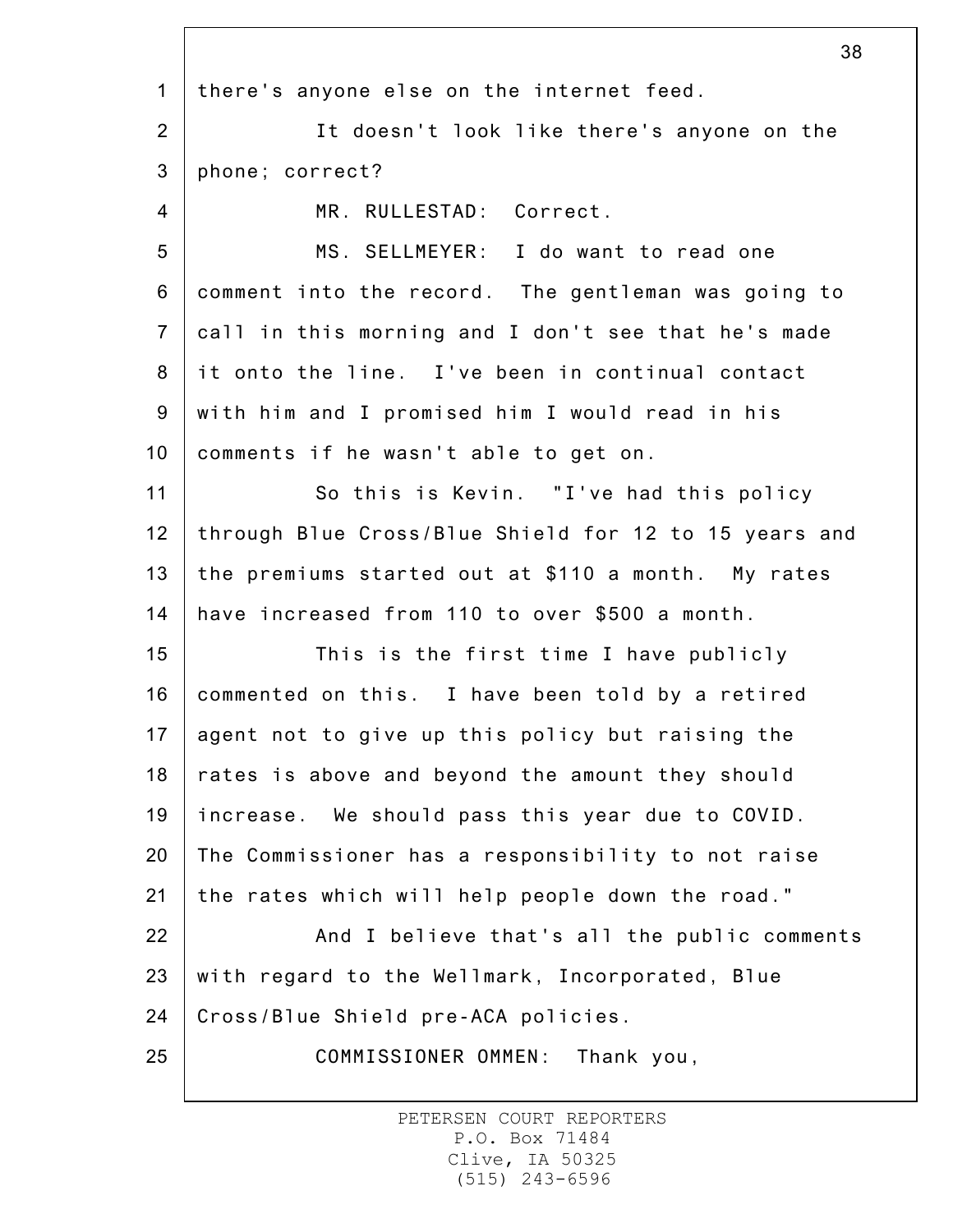1 Ms. Sellmeyer.

| $\overline{2}$ | All right. I'll now call the matter of                    |
|----------------|-----------------------------------------------------------|
| 3 <sup>1</sup> | Wellmark Health Plan of Iowa pre-ACA plans. And,          |
|                | 4   again, this is the other part of Wellmark that is     |
|                | 5   involved in the pre-ACA market, again the             |
|                | 6   grandfathered and transition plans. So I'll begin     |
|                | 7   this with hearing again from Ms. Sonya Sellmeyer, our |
| 8              | Consumer Advocate.                                        |

9 10 11 12 13 14 15 16 17 18 19 MS. SELLMEYER: Thank you, Commissioner. The Iowa Insurance Division was notified in June of 2021 that Wellmark Health Plan of Iowa was seeking a proposed average rate increase of 10 percent for all benefit plans, except for one plan that was receiving zero percent increase. This pre-ACA plan affected either grandfathered or transitional plans, like the Commissioner mentioned, for an approximate total of 850 covered lives. And, again, these are closed blocks of business. They are no longer taking in new policyholders.

20 21 22 23 24 25 The proposed rate increase would become effective January 1, 2022, if approved. As the amount proposed exceeded the most current average annual gross spending rate of 5.4 percent, the Consumer Advocate solicited comments regarding the proposed rate increase.

> PETERSEN COURT REPORTERS P.O. Box 71484 Clive, IA 50325 (515) 243-6596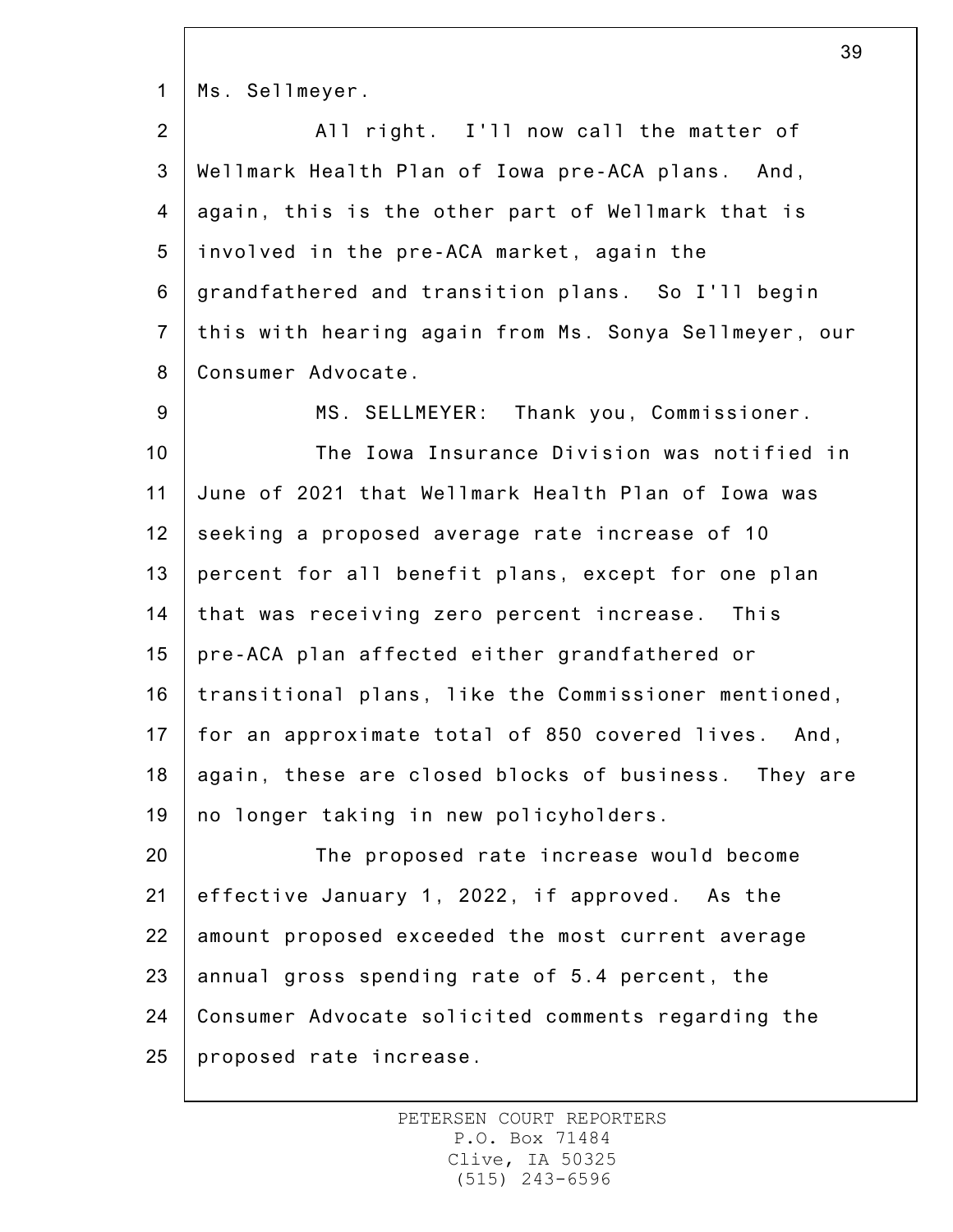|                | 40                                                    |
|----------------|-------------------------------------------------------|
| $\mathbf{1}$   | And, again, using the actuarial process I             |
| $\overline{2}$ | described previously, the actuarial teams found the   |
| 3              | following:                                            |
| 4              | Past loss ratios for this block of business           |
| 5              | have averaged around 90 percent over the last seven   |
| 6              | years;                                                |
| $\overline{7}$ | In the absence of a rate increase for the             |
| 8              | calendar year 2022, the Iowa Insurance Division       |
| 9              | projects the loss ratio in the range of 97 to 102     |
| 10             | percent depending on the experience base utilized;    |
| 11             | Iowa Insurance Division trend models justify          |
| 12             | a trend growth rate of at least 10 percent based upon |
| 13             | a review of the per member/per month claims and the   |
| 14             | adjusted calendar year loss ratios;                   |
| 15             | With the current--high current loss ratios            |
| 16             | and the consistent growth of claims, the Iowa         |
| 17             | Insurance Division's 2022 projected loss ratios range |
| 18             | from 88 to 93 percent after the 10 percent rate       |
| 19             | increase is implemented;                              |
| 20             | After adjustments are made to account for             |
| 21             | taxes, license, and fees in the Federally-prescribed  |
| 22             | medical loss ratio formula, the 2022 projected        |
| 23             | medical loss ratio ranges from 90 to 96 percent after |
| 24             | the increase is implemented.                          |
| 25             | In the event the medical loss ratio dips              |
|                |                                                       |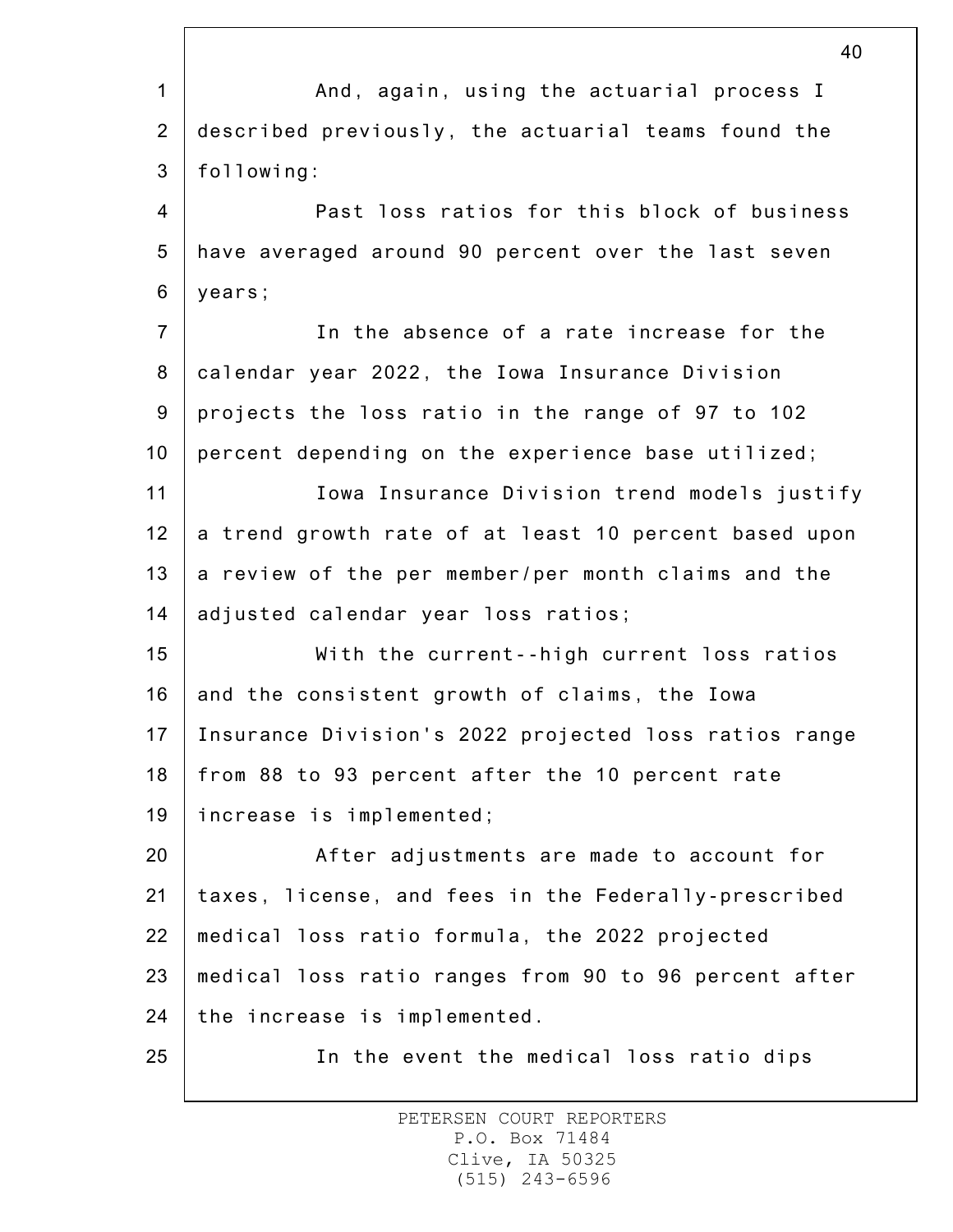1 2 3 4 5 6 7 8 9 10 11 12 13 14 15 16 17 18 19 20 21 22 23 24 25 41 below 80 percent, that's when that refund comes into play as we've discussed as a rebate under Federal law. The average premium increase is approximately \$30 a month taking the current average premium from 297 to 327. The Consumer Advocate has received 14 comments and concerns directly from policyholders or members of the public. Like most who are subject to proposed rate increases, the comments focus on affordability. These affected Wellmark pools have been receiving rate increases every year to every other year which has led to some premiums ballooning--ballooning, sorry, from their original rates to an overall rate increase fatigue. One policyholder commented "We highly protest yet another rate increase. The cost of insurance is increasing at a higher percentage than wages are increasing. In eight short years we have seen over a thousand dollars in increased cost. This is not a justifiable reason to take this increase. When does it stop? Please do not allow this increase." While another commented "While I understand health costs are increasing, we cannot keep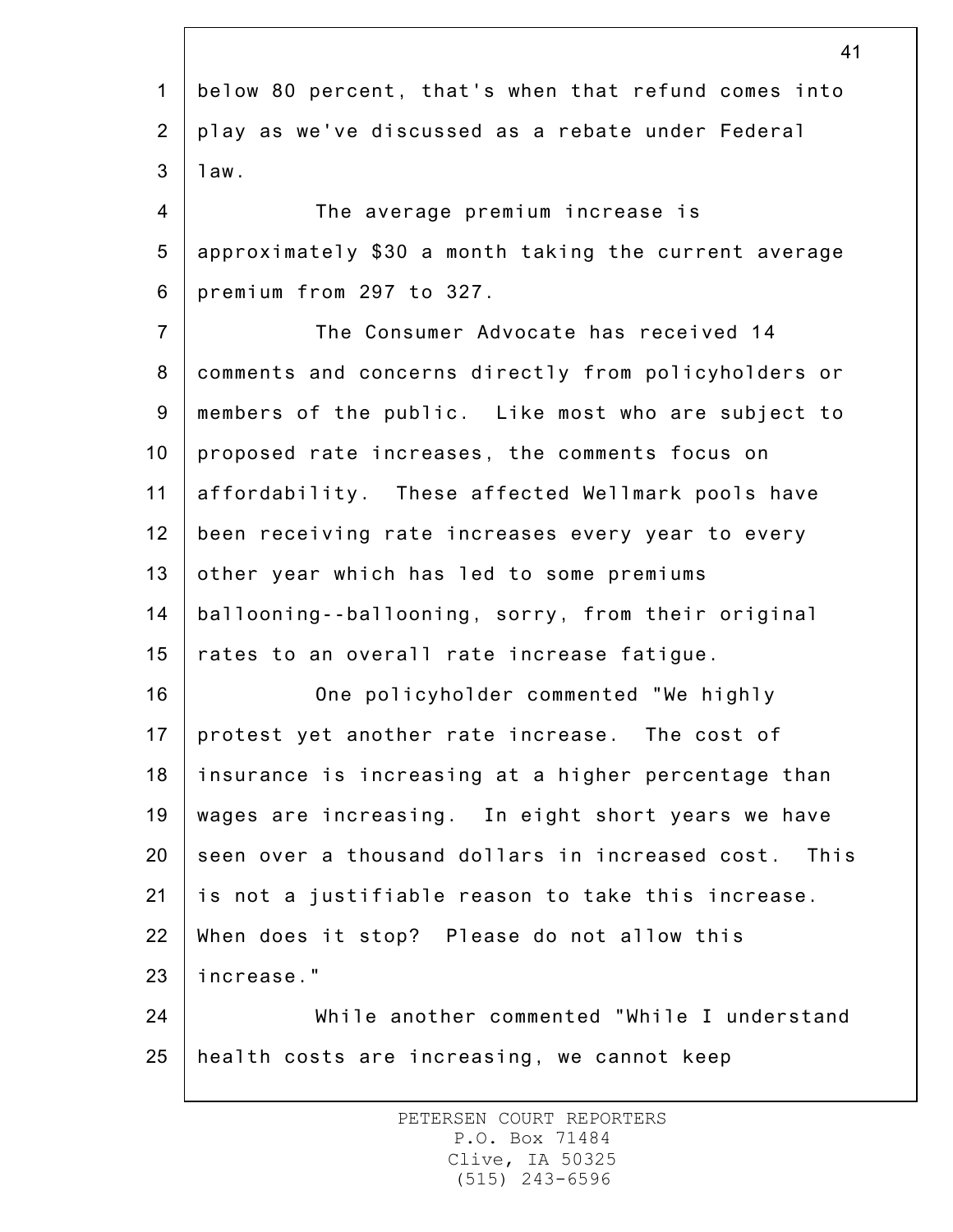1 2 3 4 5 6 7 8 incrementally increasing insurance costs. It is a struggle for some to even have health care, let alone pay for increasing rates. Sole proprietors who are struggling to recover from the pandemic will take the brunt of this. As a tax preparer, I can tell you that people are struggling and this is one more thing that they may choose to go without because they cannot afford it."

9 10 11 12 The actuarial summaries show that without a rate increase for the calendar year 2022, the Iowa Insurance Division projects a rate--loss ratio from 97 to 102 percent.

13 14 15 16 17 18 19 20 21 22 23 24 25 The comments received and posted by August 23rd have been included in this testimony report as required by Iowa Code and they have been given to the Commissioner. However, comments may continue to be received until the Commissioner makes a final decision as--with regard to the proposed rate increase. Any additional comments received before the Commissioner's decision but after the presentation of the consumer testimony will be recorded on the public hearing website. Thank you, Commissioner. COMMISSIONER OMMEN: Ms. Sellmeyer, I obviously have a lot of material in front of me on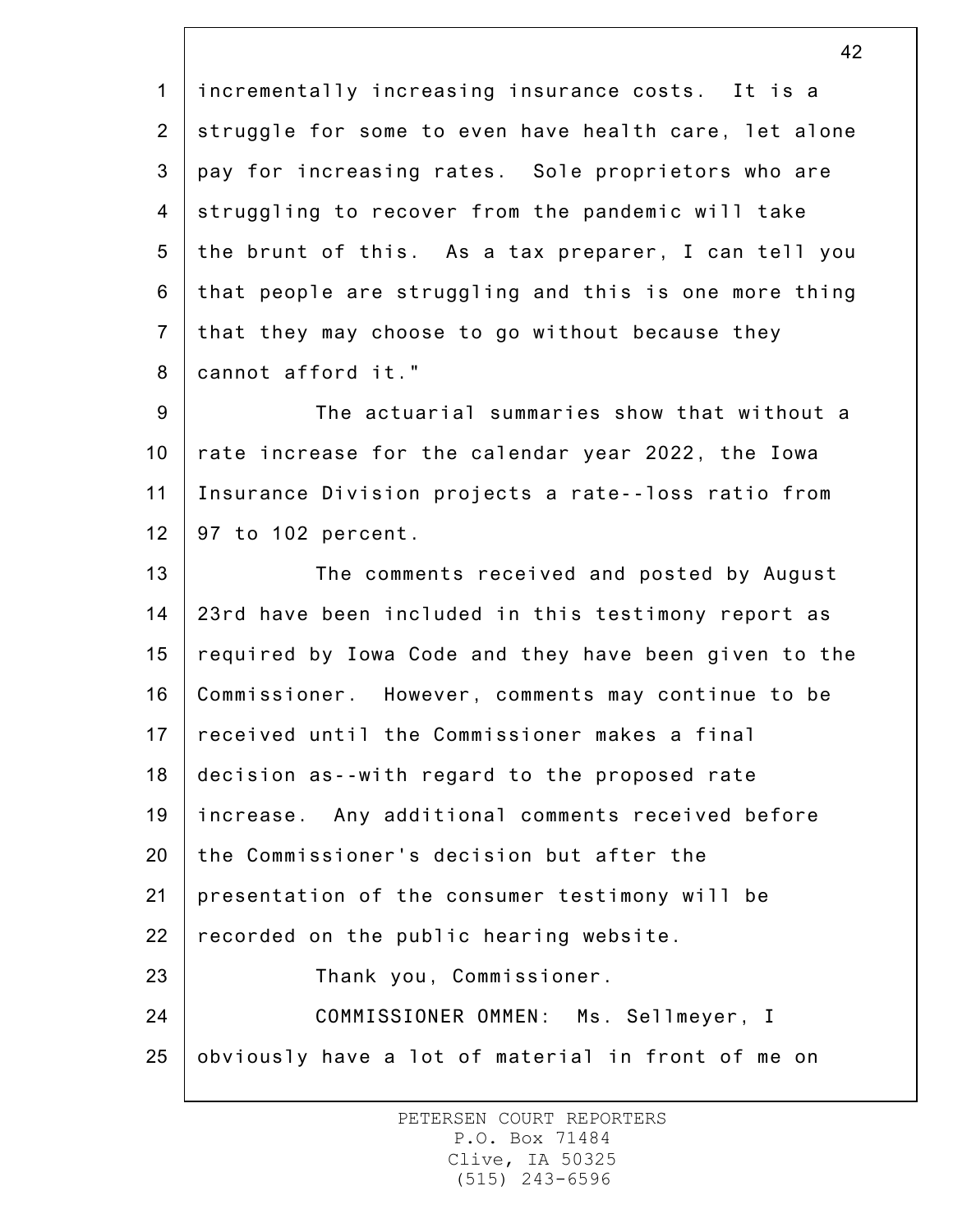| $\mathbf 1$     | this matter as well. One of my concerns about this    |
|-----------------|-------------------------------------------------------|
| $\overline{2}$  | is that the way I read the report is we're down to    |
| 3               | 850 members in this particular segment of the market. |
| 4               | Is that--and, again, if Wellmark were here, and I     |
| 5               | will be directing my questions to them, but just to   |
| 6               | confirm, I think it's 850 members and I guess my      |
| $\overline{7}$  | question is was there any consideration given to      |
| 8               | basically weighting this? I know the law allows and   |
| 9               | usually involves pools, but when you're getting down  |
| 10 <sub>1</sub> | to 850 people, it starts to be a little less than, I  |
| 11              | guess I would describe it as, credible.               |
| 12              | So I'll give you an opportunity for                   |
| 13              | response. I know you're not Wellmark. This question   |
| 14              | really needs to be directed to them and I will direct |
| 15              | it to them but, I mean, do you have any thoughts on   |
| 16              | that?                                                 |
| 17              | MS. SELLMEYER: My thought is, yes, I would            |
| 18              | like to hear Wellmark's response to that as well      |
| 19              | because I agree, you know, with your analysis on      |
| 20              | that. The prior year was a thousand policies, so      |
| 21              | they have dropped approximately 150.                  |
| 22              | COMMISSIONER OMMEN: Right. And, again--I              |
| 23              | mean, that goes to my opening comments. I mean, for   |
| 24              | these grandfathered and transitional plans, I mean,   |
| 25              | that's going to continue to be the issue for those    |
|                 |                                                       |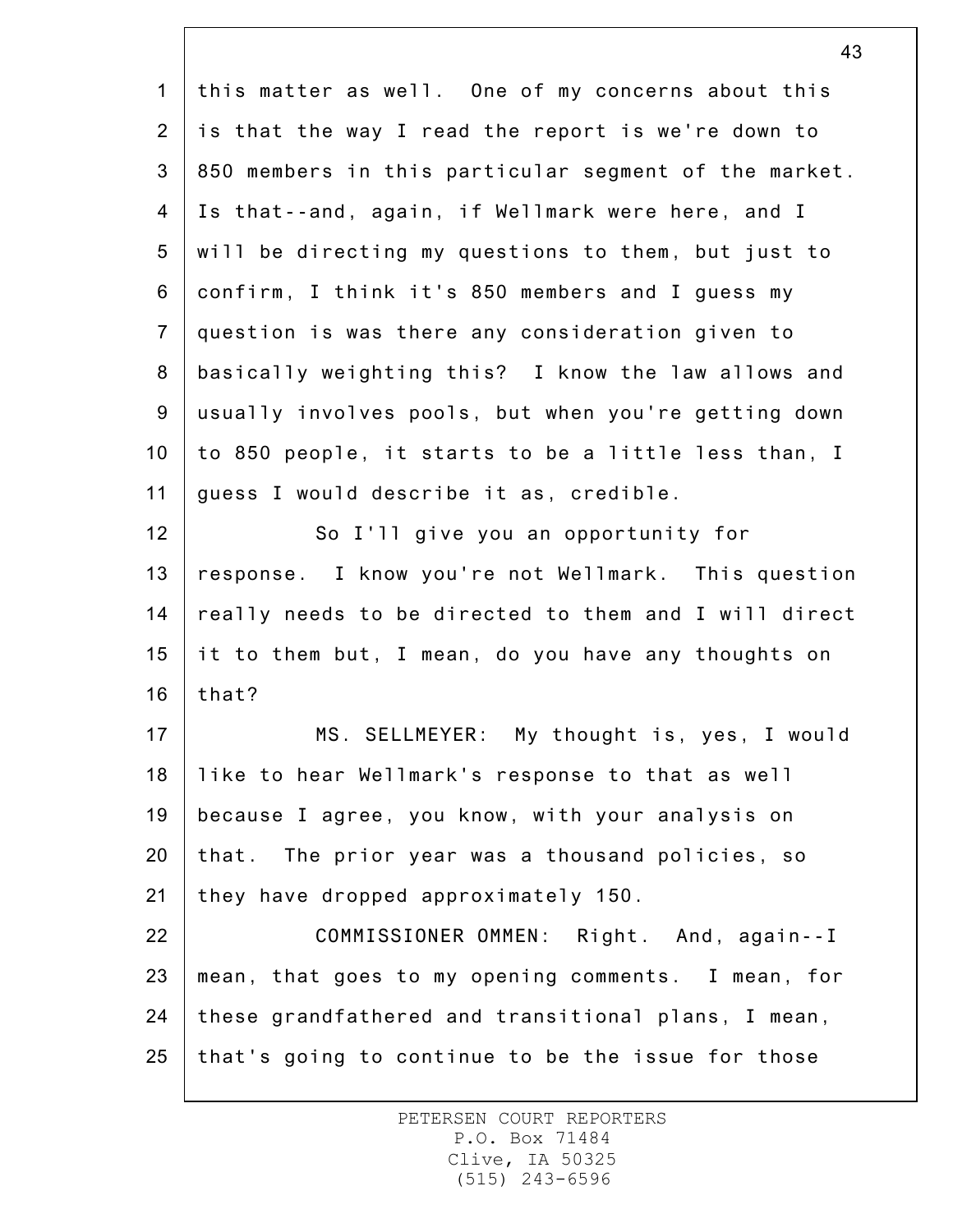1 2 3 4 5 6 7 8 9 10 11 12 13 14 15 16 17 18 19 20 21 22 23 24 25 that are in it, is you're left with a smaller number of people and it becomes more and more difficult, just to be frank. I mean, that's--we started to see this years ago and every year we see a decline. Anyway, thank you, Ms. Sellmeyer. With that, I've already asked--I assume there's no one here from Wellmark Health Plans to address my questions publicly? MS. SELLMEYER: Yes. COMMISSIONER OMMEN: But with that, let's go ahead and move to any additional public comments on, again, these 850 pre-ACA plans. MS. SELLMEYER: Is there anyone in the room who would like to make a public comment on this pre-ACA plan? Yes, we do have one person in the room. Can you state your name first? MR. MATTHEW COVINGTON: Yeah. Matthew Covington. I live here in Des Moines. I'll keep this very brief. Just so it's brought up again, I, too, wish that Wellmark were here. As to that, I think everyone here wishes that Wellmark was here. At least United Health Care has what I would consider an excused absence and I'm glad that they informed you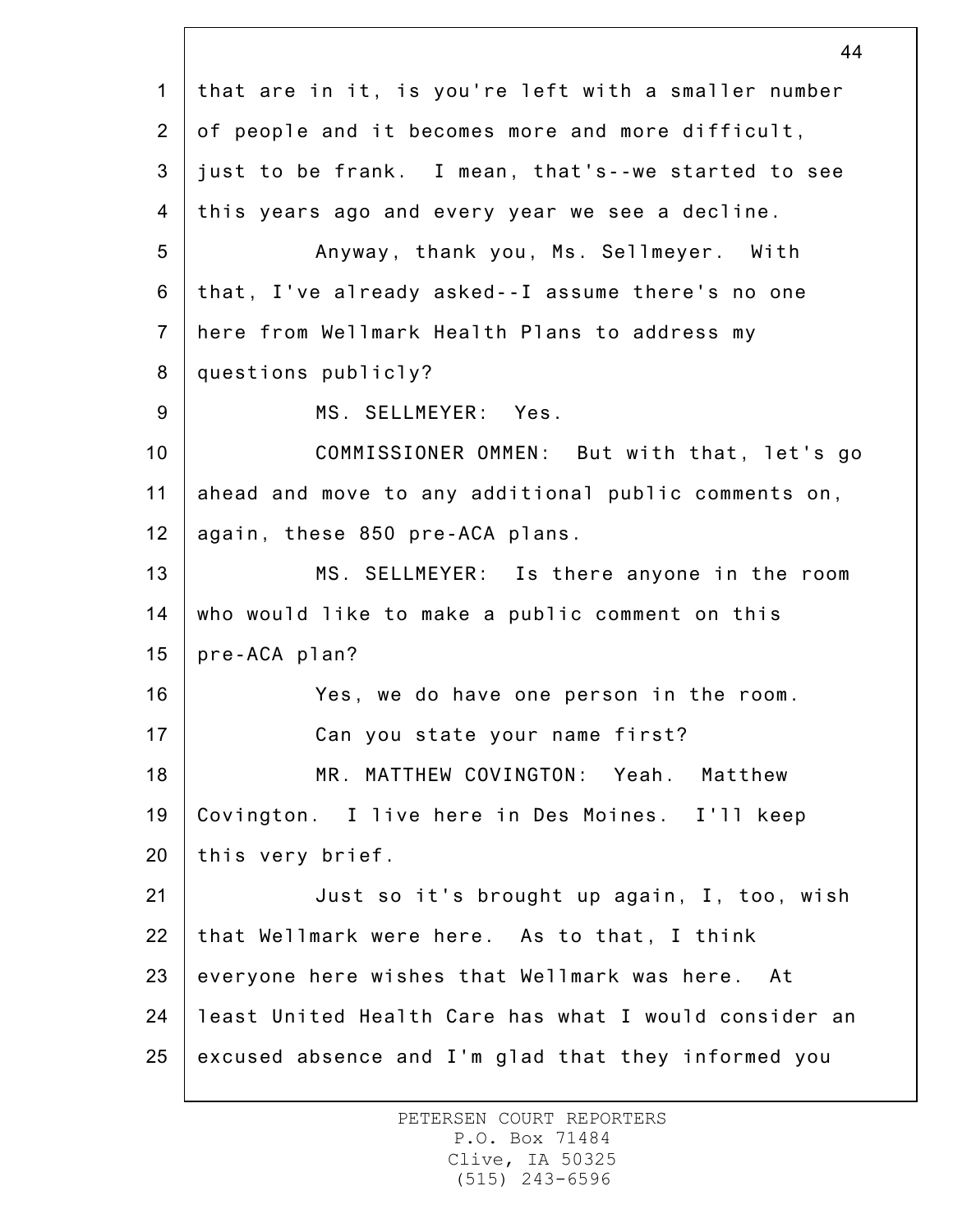1 2 3 4 5 6 7 8 9 10 11 12 13 14 15 16 17 18 19 20 21 22 23 24 25 45 of that. I personally am disappointed they are not here to hear the Commissioner's questions or our questions. Thank you. COMMISSIONER OMMEN: Thank you, sir. Any further public comments on the pre-ACA pool or market that we're describing here for Wellmark? MS. SELLMEYER: I don't see anyone online that would like to make a comment, Commissioner. COMMISSIONER OMMEN: All right. So I will conclude that segment of the hearing. And with that let's move to Wellmark Health Plan of Iowa ACA plans. I know I've heard earlier comments and for those that are here I will consider those comments as well. But let's go ahead and move to the Wellmark ACA individual market plans. And with that, again I'm going to call on Sonya Sellmeyer to provide to me, again, publicly information that has already been provided to me privately with regard to information that you've received from consumers as well as your analysis of the actuarial reviews. So with that, Ms. Sellmeyer.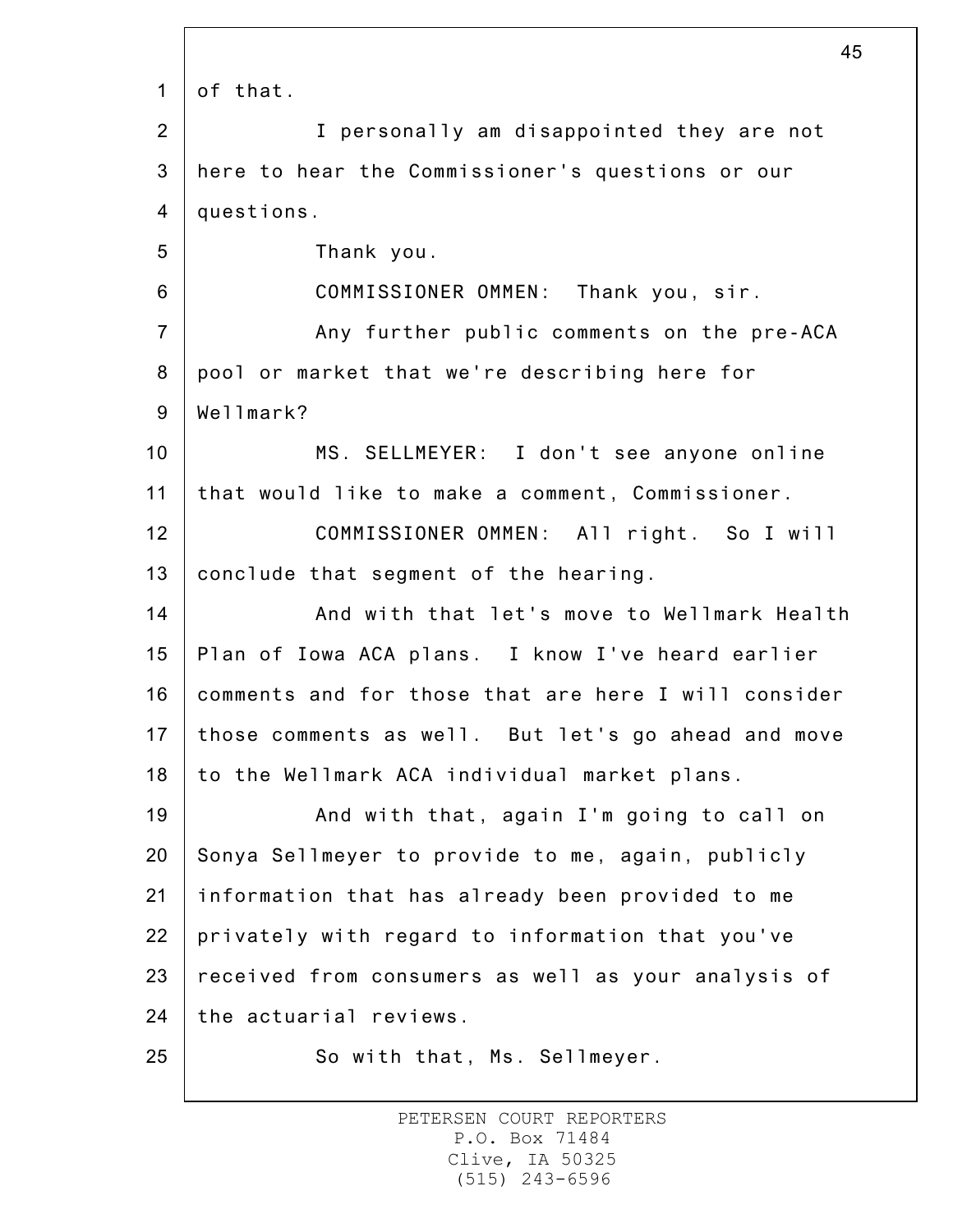|                | ᠇◡                                                    |
|----------------|-------------------------------------------------------|
| $\mathbf{1}$   | MS. SELLMEYER: Thank you, Commissioner.               |
| $\overline{2}$ | Again, the Iowa Insurance Division was                |
| 3              | notified in June of 2021 that Wellmark Health Plan of |
| 4              | Iowa was seeking a proposed average rate increase of  |
| 5              | 12--sorry--11 percent on their ACA block of business. |
| 6              | All of Wellmark's Health Plan of Iowa's ACA plans are |
| $\overline{7}$ | affected with a rate increase ranging from 3.8        |
| 8              | percent to 21 percent for a total of approximately    |
| $9\,$          | 36,000 covered lives. Their proposed rate increase    |
| 10             | would become effective January 1, 2022, if approved.  |
| 11             | As the amount proposed exceeded that 5.4 percent, I   |
| 12             | solicited for consumer comments.                      |
| 13             | Additionally, using the actuarial process             |
| 14             | previously described, the actuarial team found the    |
| 15             | following:                                            |
| 16             | Recent loss ratios on this block appear to            |
| 17             | have been depressed due to the COVID-19 lockdown      |
| 18             | which occurred over much of 2020 and the early parts  |
| 19             | of 2021. However, second quarter loss ratios in 2021  |
| 20             | have clearly ticked back up and are converging on the |
| 21             | 85 percent level;                                     |
| 22             | In an effort to deal with the effects of the          |
| 23             | low loss ratios projected in 2020 and 2021, the       |
| 24             | company implemented a significant rate decrease of    |
| 25             | over 42 percent for the calendar year 2021. Please    |
|                |                                                       |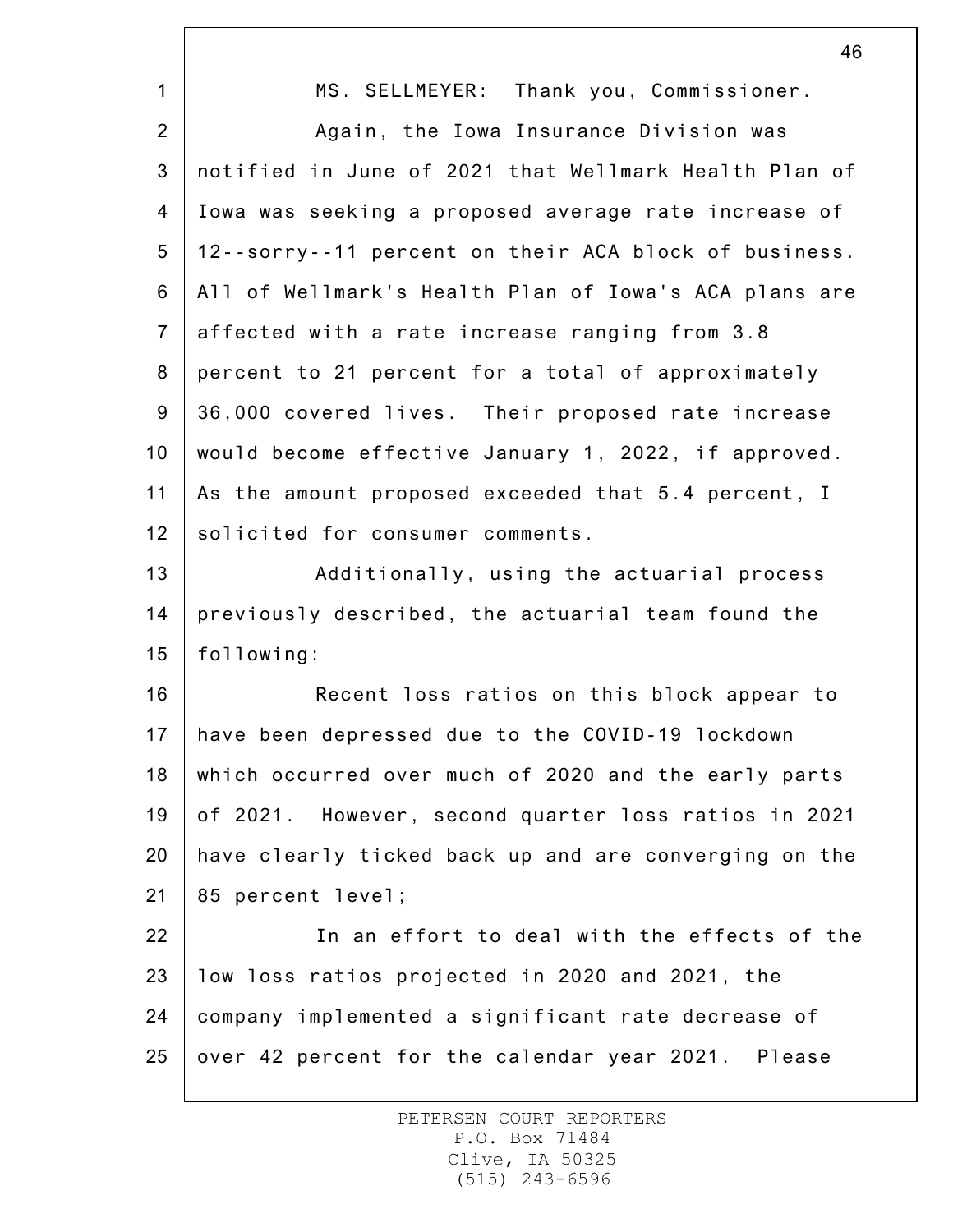|                | 47                                                    |
|----------------|-------------------------------------------------------|
| $\mathbf{1}$   | note that this is to date the largest rate decrease   |
| $\overline{2}$ | on record in Iowa since the passage of the ACA;       |
| $\mathfrak{B}$ | In the absence of a rate increase for the             |
| 4              | calendar year 2022, the Iowa Insurance Division       |
| 5              | projects loss ratios in the range of 86 to 87 percent |
| 6              | depending on the growth base utilized;                |
| $\overline{7}$ | Iowa Insurance Division trend models justify          |
| 8              | a trend growth of at least 7 percent based on a       |
| $9\,$          | review of the per person--per member/per month claims |
| 10             | and adjusted loss ratios;                             |
| 11             | With the current loss ratios and the                  |
| 12             | indicated growth of claims, the Iowa Insurance        |
| 13             | Division's 2022 projected loss ratio is approximately |
| 14             | 78 percent after the 11.1 rate increase is applied;   |
| 15             | After adjustments are made to account for             |
| 16             | taxes, license, and fees in the federally-prescribed  |
| 17             | medical loss ratio formula, the 2022 projected        |
| 18             | medical loss ratio is approximately 81 percent after  |
| 19             | the increase is implemented. If relying only on the   |
| 20             | Federally Required Uniform Rate review template, the  |
| 21             | projected loss ratio is over 90 percent. The Federal  |
| 22             | Unified Rate Review template and the Iowa Insurance   |
| 23             | Division's Assister template utilize different        |
| 24             | experience periods and so this explains the           |
| 25             | difference between the two projections.               |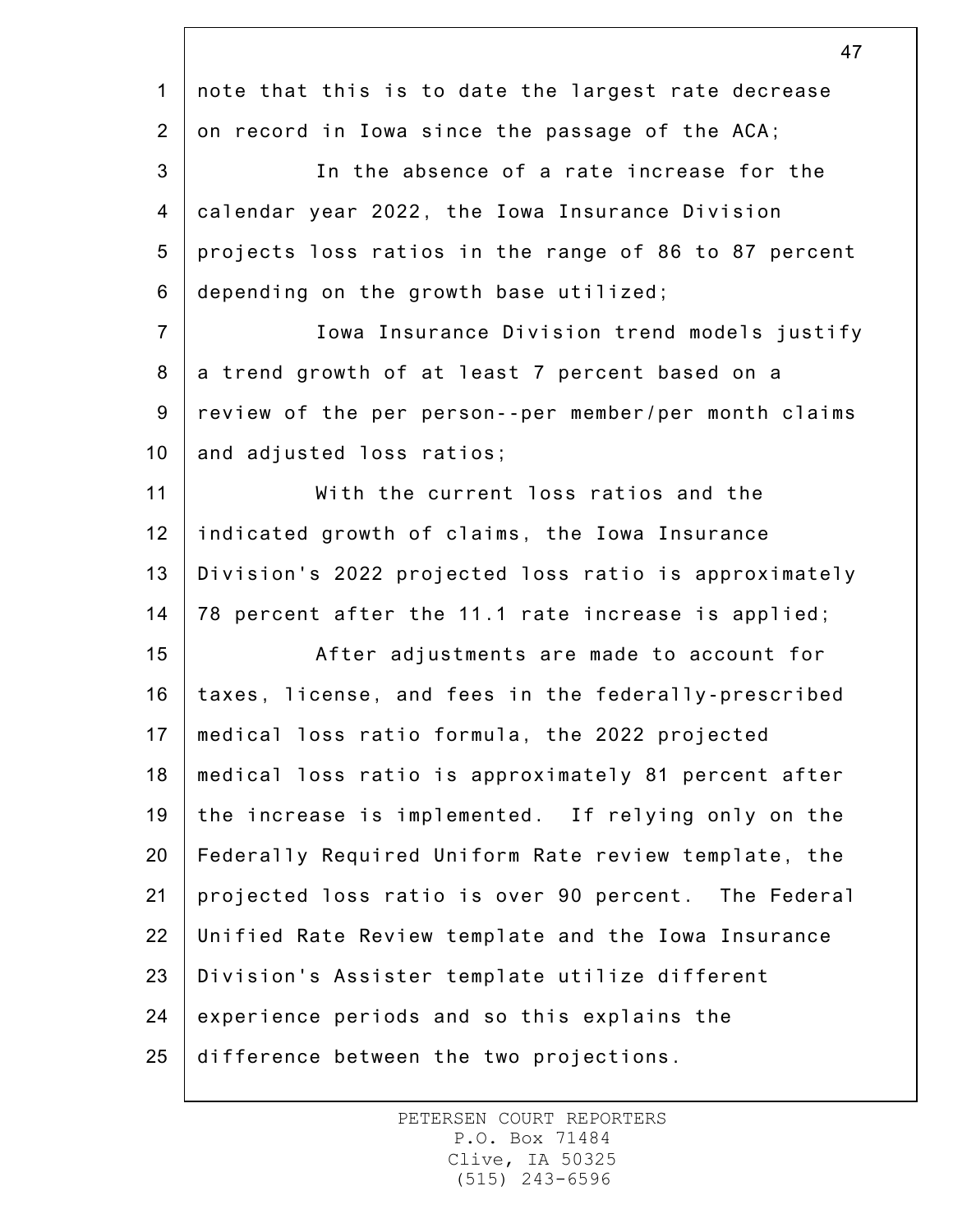1 2 3 4 5 6 7 8 9 10 11 12 13 14 15 16 17 18 19 20 48 In the event that the medical loss ratio dips below 80 percent with the revised rates over a three-year rolling basis, affected Iowans could receive that Federal rebate. The average premium increase is around \$70 a month. So that takes the average premium of 628 up to 698. The Consumer Advocate has received 25 comments and concerns directly from policyholders and consumers. Like most of those who are subject to projected rate increase, they focused on affordability. One policyholder commented "I just got this insurance two weeks ago and I'm already receiving something stating that this is going to go up. I don't get a tax break on it and it already costs so much that very little benefits will come with it. I have medical issues and chose to get insurance on the marketplace for it. It is unfair to see it go up that much already. Please do not raise rates that much or at all."

21 22 23 24 25 Another commented "I am not for a premium rate increase to 11.1 percent. It seems people who are making the decision does not understand mid-class has been--taken enough hits financially. I do not understand why we are responsible for the medical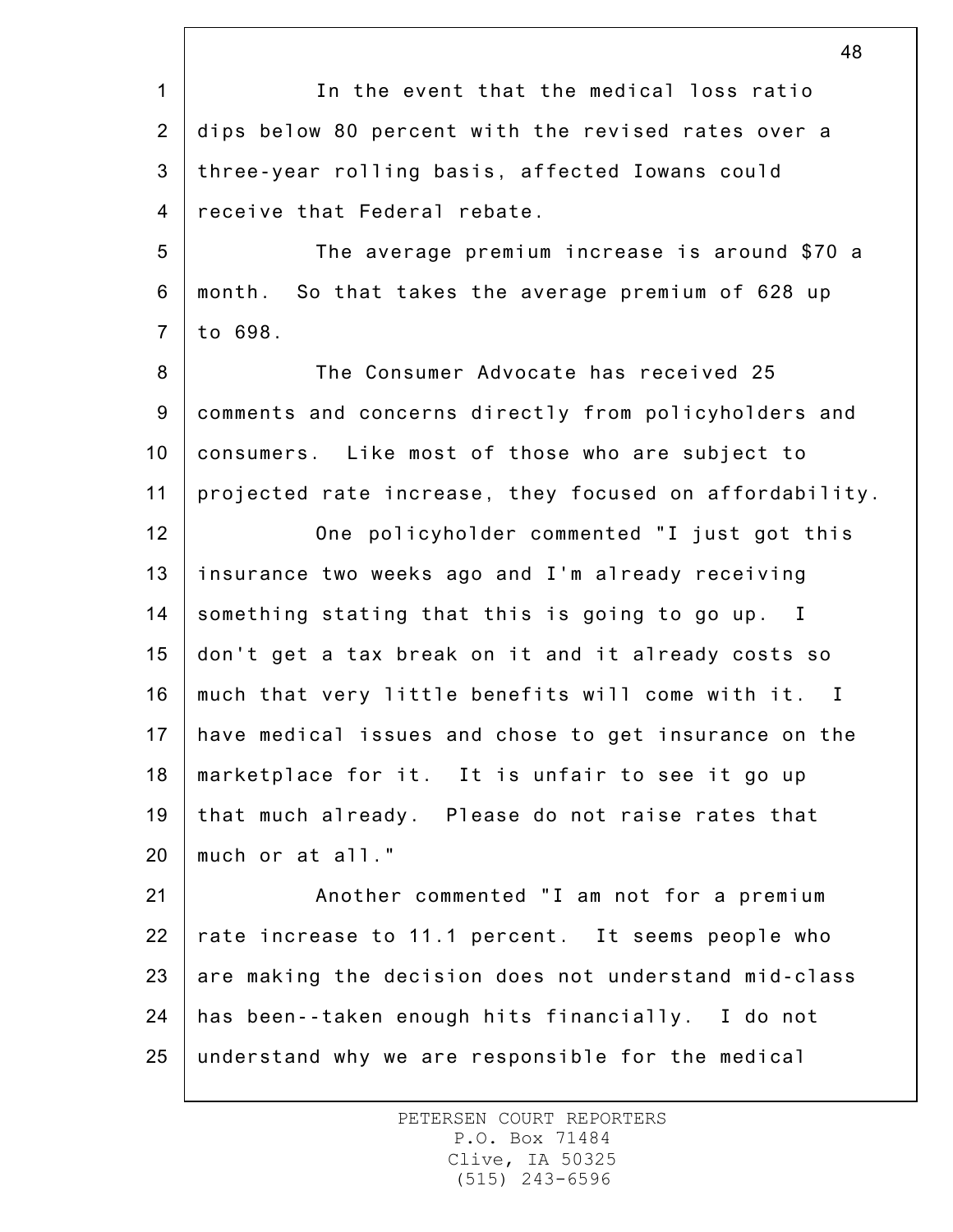|                 | 49                                                    |
|-----------------|-------------------------------------------------------|
| $\mathbf{1}$    | trend, government fee and taxes, and administrative   |
| $\overline{2}$  | expenses. Find another source."                       |
| 3               | In summary. The actuarial summaries show              |
| $\overline{4}$  | that without a rate increase for the calendar year    |
| 5               | 2022 the Iowa Insurance Division projects a loss      |
| 6               | ratio from 86 to 87 percent.                          |
| $\overline{7}$  | The comments received and posted as of                |
| 8               | August 23rd have been included in the testimonial     |
| 9               | report as given to the Commissioner and is required   |
| 10 <sub>1</sub> | by Iowa Code. However, comments may continue to be    |
| 11              | received until the Commissioner makes his final       |
| 12              | decision.                                             |
| 13              | And that concludes my testimony for that,             |
| 14              | Commissioner.                                         |
| 15              | COMMISSIONER OMMEN: All right. Thank you,             |
| 16              | Ms. Sellmeyer.                                        |
| 17              | Rather than questions, again I just have              |
| 18              | some observations about my responsibilities in        |
| 19              | reviewing these rates. Before the ACA, the benefit    |
| 20              | designs were different. I mean, you could get         |
| 21              | different types of benefit designs. With the passage  |
| 22              | of the ACA and the implementation, we added           |
| 23              | requirements regarding essential health benefits. It  |
| 24              | really created a lot more uniformity in terms of what |
| 25              | was required.                                         |

 $\overline{40}$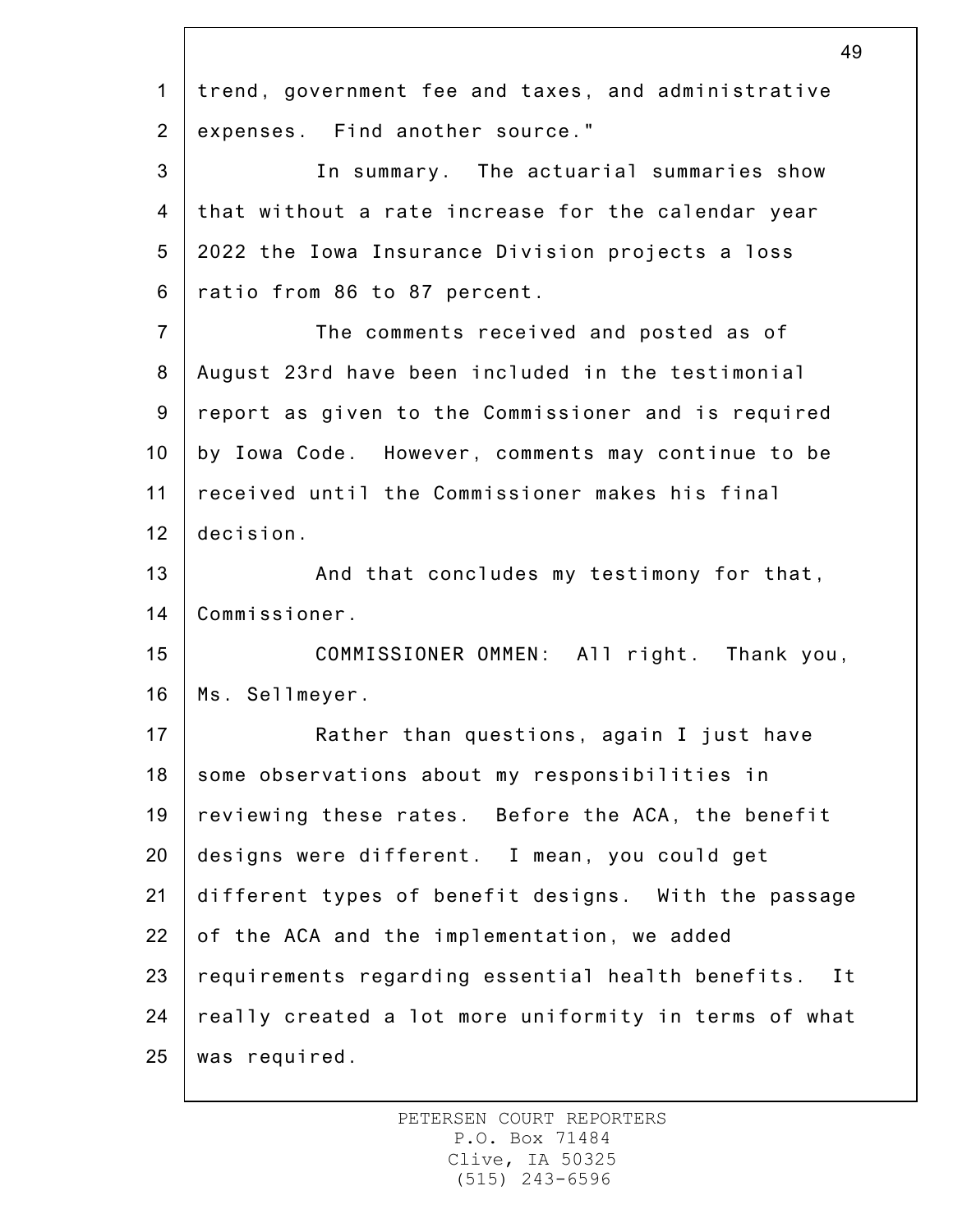1 2 3 4 5 6 7 8 9 10 11 12 13 14 15 16 17 18 19 20 21 22 23 24 25 There are different medal levels, as they're described; that is, different--basically different benefit coverage, but by and large the essential health benefits made uniform the requirements under Federal law what is covered. But the point of that is that this market is still developing in terms of price. I can just tell you, again, I've been with the Division since 2013 and I know from pre-ACA rates to the rates that we saw last year or even maybe the year before, we had a tripling, which is a 300 percent increase, in terms of the costs. A lot of that had to do with the change in benefit design. That is, as more people are participating in plans that have more benefits available, those rates go up. It actually, frankly, relates a little bit to the earlier question about what about the price that is the provider cost and how is that being impacted by these benefit changes. But then last year, just to make clear, it's my understanding what you just said is that Wellmark actually filed a 42 percent reduction in rates. Did I understand you correctly? MS. SELLMEYER: Yes, that is correct, Commissioner.

> PETERSEN COURT REPORTERS P.O. Box 71484 Clive, IA 50325 (515) 243-6596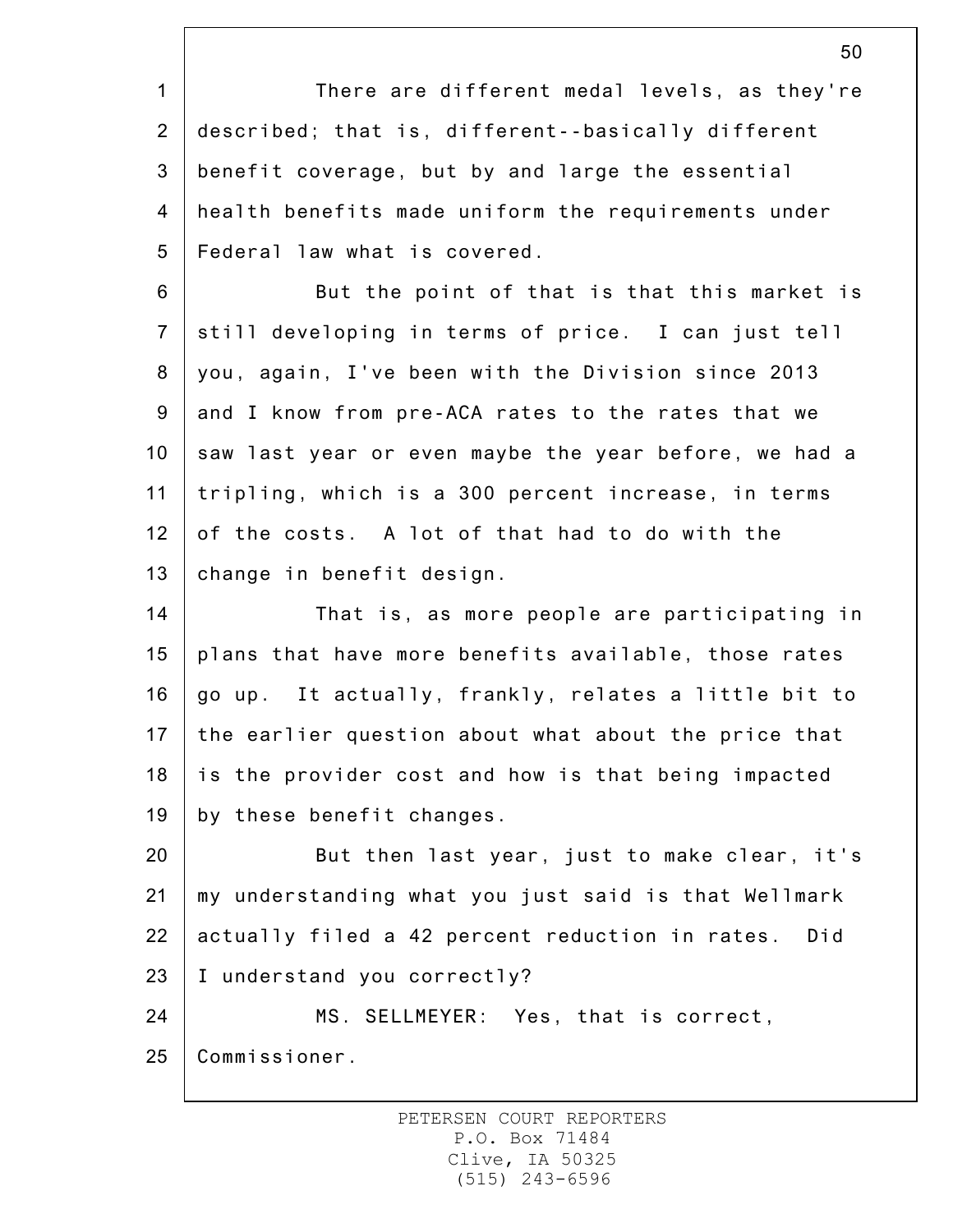1 2 3 4 5 6 7 8 9 10 11 12 13 14 15 16 COMMISSIONER OMMEN: So last year, they--again, I don't review the reductions but they reduced it by 42 percent and now they're asking for, on average, an 11 percent increase this year? MS. SELLMEYER: That is correct. And that 42 percent decrease was a record with regard to the ACA policies in the State of Iowa. COMMISSIONER OMMEN: And then, again, I mean, I know due to COVID the Federal Government through Congress has now expanded--this is a really complicated market for me to regulate because of the impact of these advance premium tax credits. I would estimate it's probably 85, 90 percent of the total premium being paid is now being paid directly by the Department of Treasury in the individual market here in Iowa.

17 18 19 20 21 22 23 24 25 So it's just really hard for me to assess the impact on consumers when consumers now under current Federal law are really only receiving the impact of 10 percent of their income. That is, these rates that I'm approving are really not felt by the vast majority of people. In fact, under Federal law any individual who wishes to participate in this market is now eligible to subsidies so that they don't have a price experience of anything in excess

> PETERSEN COURT REPORTERS P.O. Box 71484 Clive, IA 50325 (515) 243-6596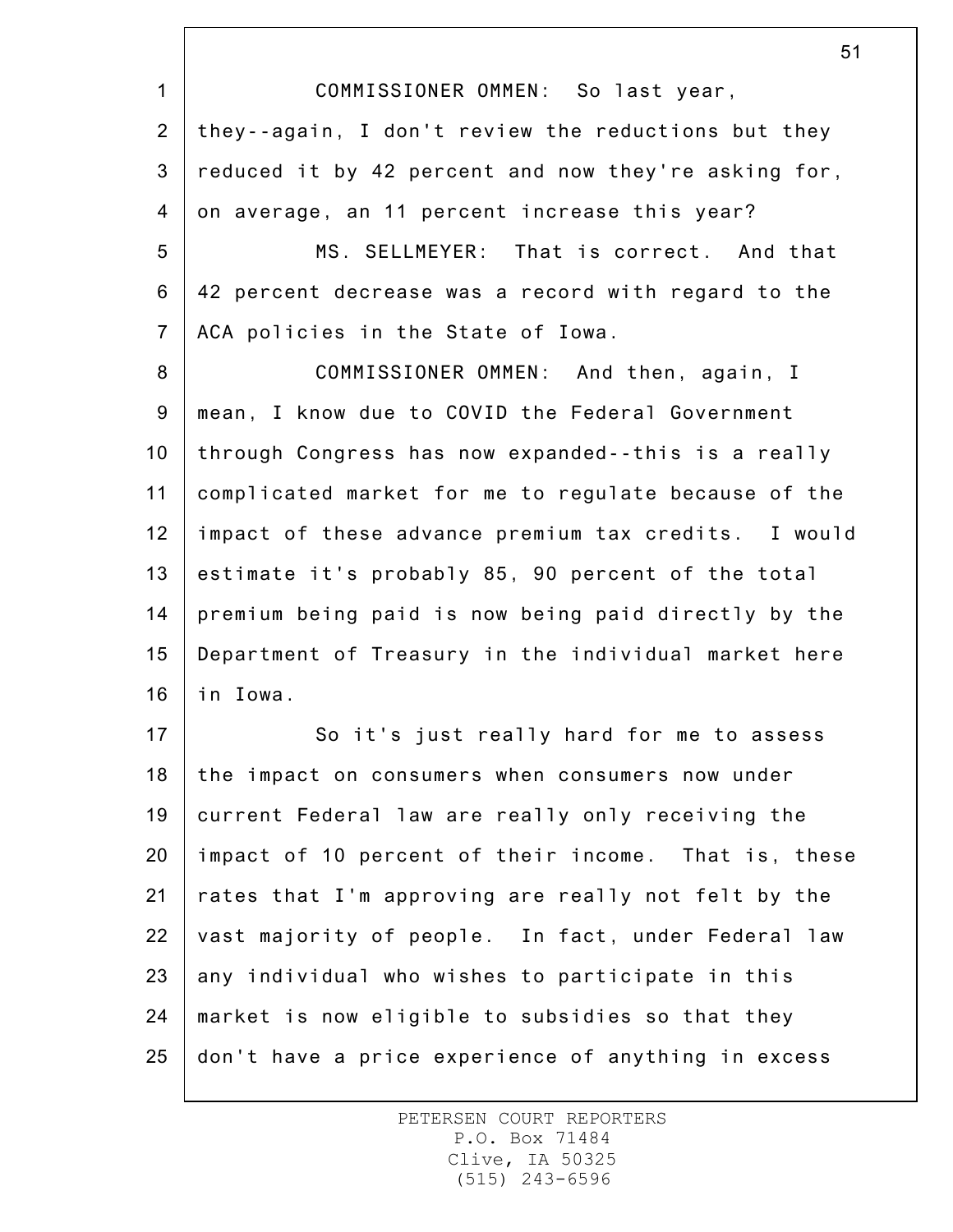1 of 10 percent of their income.

| 2              | And I know that that's changed from maybe             |
|----------------|-------------------------------------------------------|
| $\mathbf{3}$   | when some of these commenters--what they experienced  |
| 4              | last year because last year was up to 400--the        |
| 5              | subsidy was available up to 400 percent and we've     |
| 6              | seen that. I mean, we saw 25,000 people leave this    |
| $\overline{7}$ | market back in 2008 when the prices really escalated. |
| 8              | And so, again, I would just offer that this           |
| 9              | is a very difficult perspective for me to have when   |
| 10             | most Iowans are not really impacted by these price    |
| 11             | changes.                                              |
| 12             | But, anyway, with that I'll go ahead and              |
| 13             | open it for public comment.                           |
| 14             | MS. SELLMEYER: I believe we have one person           |
| 15             | in the room that would like to make a comment--       |
| 16             | COMMISSIONER OMMEN: Yes.                              |
| 17             | MS. SELLMEYER: --more than one.                       |
| 18             | MS. SHARI HAWK: My name is Shari Hawk, and            |
| 19             | she/her pronouns, and I'm a proud member of Iowa      |
| 20             | Citizens for Community Improvement.                   |
| 21             | Our neighbors have suffered the most at the           |
| 22             | hands of this pandemic and they will be hurt the most |
| 23             | by these increases. People who are facing evictions,  |
| 24             | who are visiting food banks, deciding whether to pay  |
| 25             | insurance premiums or put food on the table for their |

PETERSEN COURT REPORTERS P.O. Box 71484 Clive, IA 50325 (515) 243-6596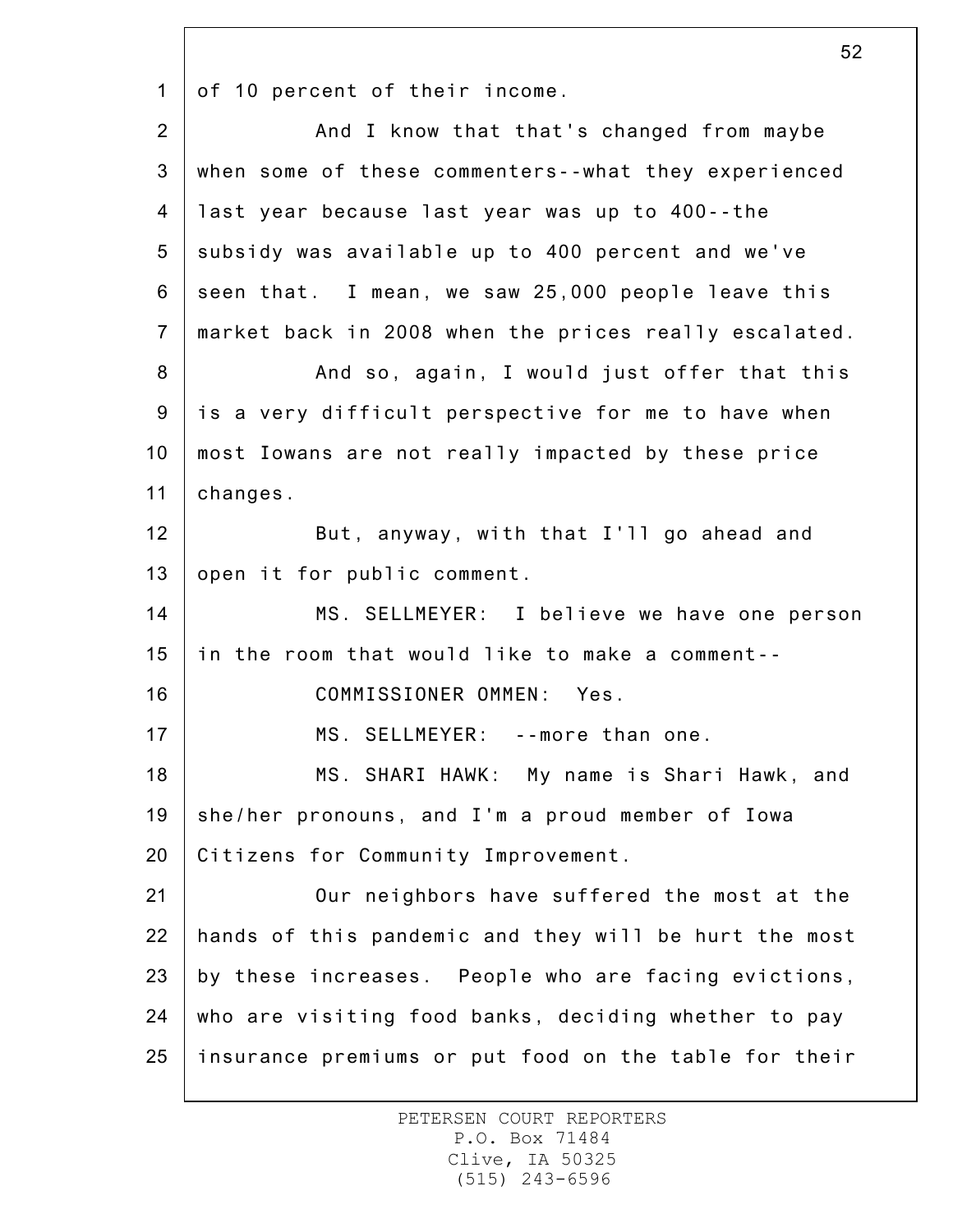1 2 3 4 5 6 7 8 9 10 11 12 13 14 15 16 17 18 19 20 21 22 53 families will now also be burdened by an increase in these premiums. Just take a look at the public comments that have come in from affected policyholders. People are struggling. And these people who make modest incomes are certainly going to be far more impacted than the millionaire CEOs at Wellmark and United Health Care. Why did their administrative expenses increase upwards of 28 percent from 2019 to 2020 as is the case with the Wellmark Health Plan of Iowa? How much of this increase went towards paying for increased salary for CEO Cory Harris and other high-level executives? These increases are cruel and for companies like Wellmark who made a profit of over 183 million dollars last year to turn around and gouge more from policyholders and taxpayers is just immoral. What are these profits used for? Where are they going? One place we know is Wellmark's inconceivably large reserves of over 2.2 billion dollars. Let's remember back in 2013 when WHO-13 reported that Wellmark said they would need their

23 24 25 large surplus in case there was a pandemic. That was back in 2013. Well, we've had the pandemic, but their reserves grew by over 174 million from the end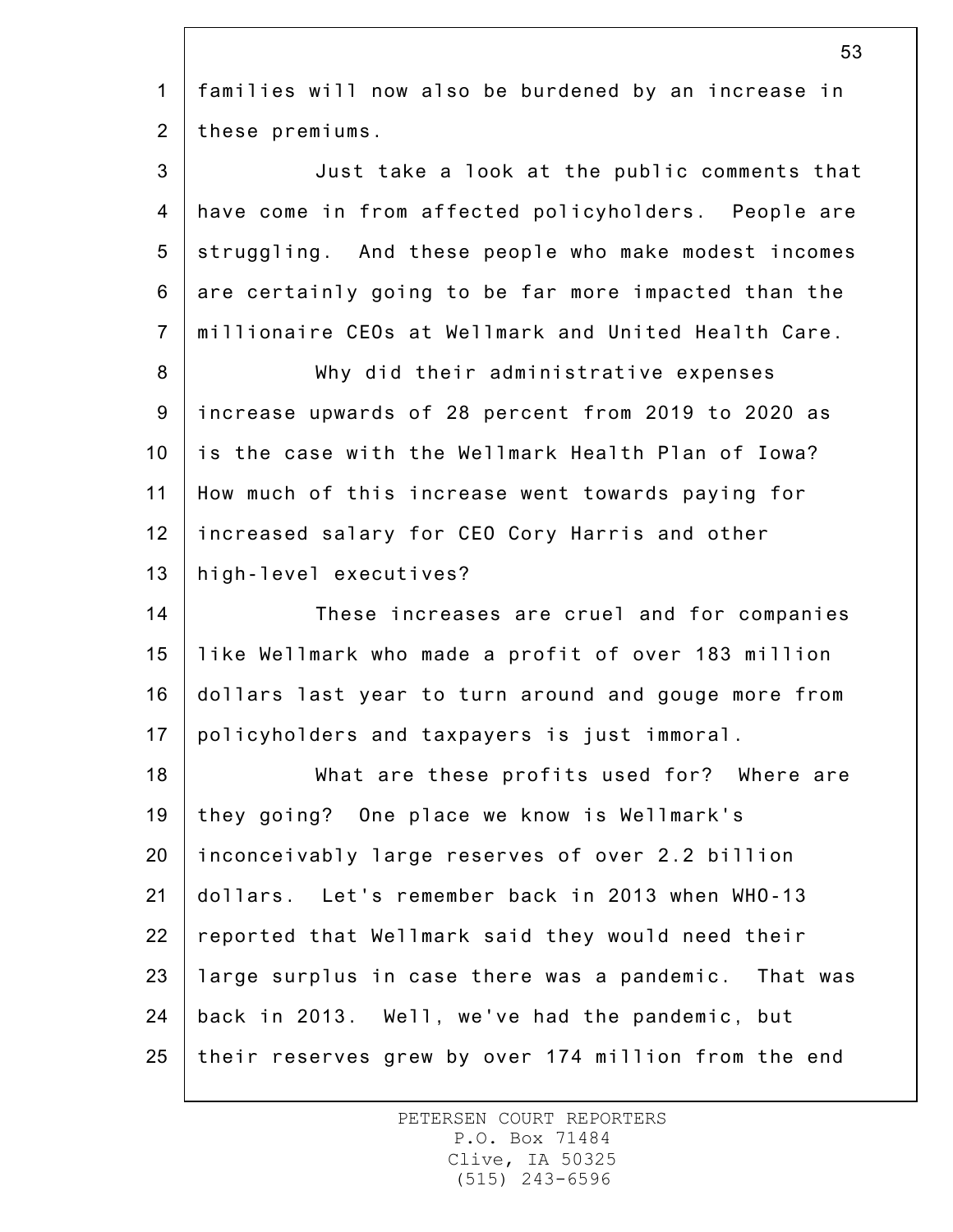|                | 54                                                    |
|----------------|-------------------------------------------------------|
| $\mathbf{1}$   | of 2019 to the end of 2020. I don't understand that.  |
| $\overline{2}$ | Wellmark and United Health Care's bank                |
| 3              | accounts are very healthy. Our community is not.      |
| $\overline{4}$ | So, Doug Ommen, you must deny this incredibly greedy  |
| 5              | and irresponsible increase.                           |
| 6              | Thank you.                                            |
| $\overline{7}$ | COMMISSIONER OMMEN: Thank you.                        |
| 8              | MS. BARB KALBACH: Good morning. My name is            |
| 9              | Barb Kalbach. I'm a member of Iowa Citizens for       |
| 10             | Community Improvement. I'm also an RN and I           |
| 11             | currently serve on the Adair County Hospital Board of |
| 12             | Trustees.                                             |
| 13             | Regarding Blue Cross/Blue Shield's and                |
| 14             | Golden Rule's request for premium increases, I would  |
| 15             | like to speak from a premium payer's point of view.   |
| 16             | One of my friends is a middle school teacher          |
| 17             | for more than 20 years. Her monthly premium for       |
| 18             | family coverage through Blue Cross/Blue Shield is     |
| 19             | \$1,200. That is 30 percent of her monthly take-home  |
| 20             | pay. The 21 percent increase that was proposed would  |
| 21             | take 37-and-a-half percent of her monthly take-home   |
| 22             | pay.                                                  |
| 23             | I find this outrageous. Be advised this               |
| 24             | does not include the portion of her premium paid by   |
| 25             | the school district.                                  |
|                |                                                       |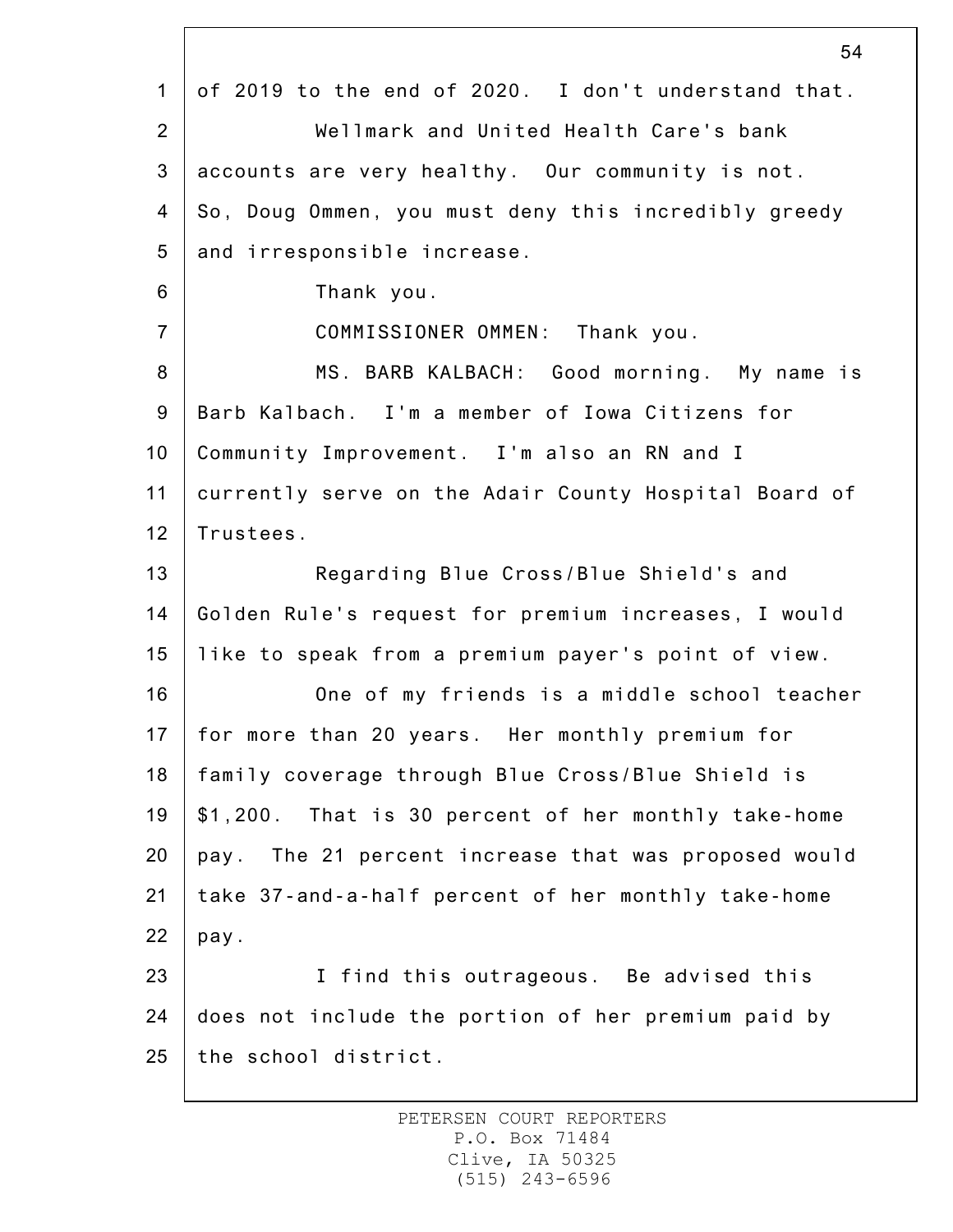1 2 3 4 5 6 7 8 9 10 11 12 13 14 15 16 17 18 19 20 21 22 23 24 25 A second friend works for Iowa's Area Education Association. She is paid twice a month. AEA pays a total of \$1,650 towards her monthly family coverage premium and my friend adds another 551 per month, a total premium of \$2,201 per month, and Blue Cross/Blue Shield would like to raise that. So this is the kind of income Blue Cross is raking in already. On the other hand, I as a board trustee of a critical access hospital am aware of how Blue Cross/Blue Shield reimburses. Though billed fairly for our costs of providing patient care, they are not so generous in paying that bill. Currently Medicare pays about 65 percent of hospital costs for a patient. Wellmark Blue Cross/Blue Shield pays far less. To close, it is my observation that Blue Cross/Blue Shield is asking to take in a huge amount of money from policyholders but is not so diligent about paying the charges brought to them. I would add that this is an appalling burden for working folk and employers to bear while putting critical access hospitals at risk of closing due to Blue Cross/Blue Shield's refusal to pay cost of care. Thank you.

> PETERSEN COURT REPORTERS P.O. Box 71484 Clive, IA 50325 (515) 243-6596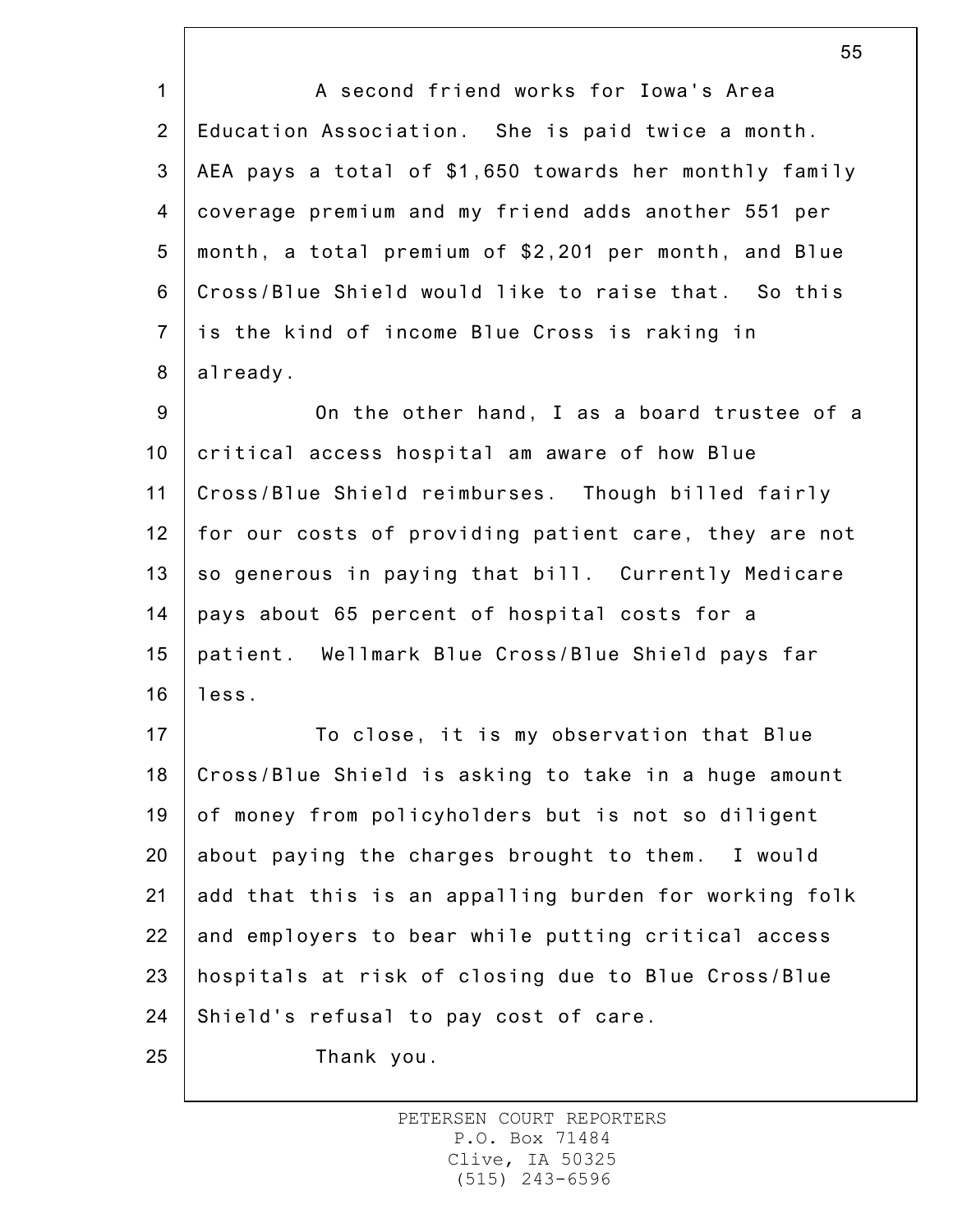|                  | 56                                                    |
|------------------|-------------------------------------------------------|
| $\mathbf{1}$     | MS. SELLMEYER: Thank you.                             |
| $\overline{2}$   | MS. CHERIE MORTICE: Good morning.                     |
| 3                | MS. SELLMEYER: Good morning.                          |
| $\overline{4}$   | MS. CHERIE MORTICE: My name is Cherie                 |
| $\sqrt{5}$       | Mortice. I'm a retired public school teacher and      |
| 6                | board president of Iowa CCI Actions. My pronouns are  |
| $\overline{7}$   | she/her.                                              |
| 8                | I'm also a grassroots organizer and I've              |
| $\boldsymbol{9}$ | lived on the east side for many, many years. I'm      |
| 10               | here to relay some messages from my friends, family,  |
| 11               | and east side of Des Moines neighborhood regarding    |
| 12               | their experiences with the ACA. Well, the consensus,  |
| 13               | of course, is rates are too high. East siders would   |
| 14               | say "rates are too damn high."                        |
| 15               | Some say they have insurance but can't                |
| 16               | afford to use it. Others say they repeatedly fall     |
| 17 <sub>1</sub>  | behind on rent or mortgage or car payments. With the  |
| 18               | moratorium on evictions being lifted, more people are |
| 19               | fearful of being pushed out of their homes. Some of   |
| 20               | them are actually considering dropping coverage       |
| 21               | altogether.                                           |
| 22               | The pandemic is amplifying the hardships of           |
| 23               | all these people, the cost of groceries has risen,    |
| 24               | along with the escalating costs of prescription       |
| 25               | drugs. This hits most of us on a fixed income, such   |
|                  |                                                       |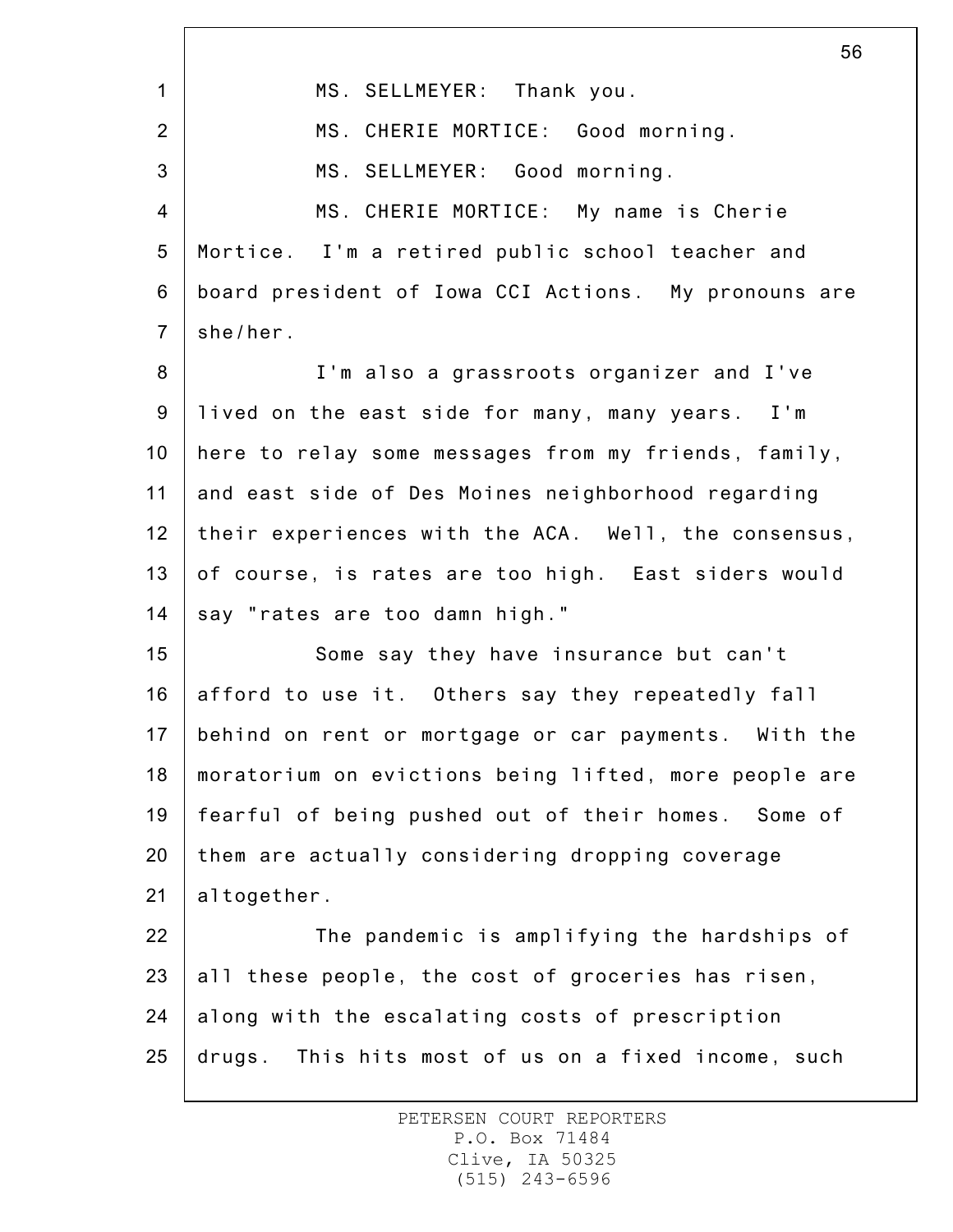1 as myself, especially hard, too.

2 3 4 5 6 7 Many of my east side neighbors are struggling. Some have lost jobs and others have lost hours. They haven't recovered yet. Sure, there are jobs, but when employers are increasing hourly wages from 10 to 12 dollars it's still not a liveable wage. Many don't even get PTO if they are sick, of

8 9 all things, during a pandemic. They tell me they're still treading water, living paycheck to paycheck.

10 11 12 13 14 15 16 17 18 19 In my east side neighborhood I can literally walk in any direction, north, south, east, and west, and get to a payday lender within a mile. We also have a Wells Fargo and a U.S. Bank in my neighborhood but they refuse to offer small-dollar loans. So when there's an unexpected medical bill, what do my neighbors do? They either drive up their credit card, which they don't like doing, but even worse, sometimes they're driven to payday lenders. And they're doing very well, as a matter of fact.

20 21 22 23 24 25 So when you're trying to make ends meet, here's the reality that many of us don't understand: When you're living paycheck to paycheck, you only have two bad options. You know, some of us have at least one way to escape a debt trap. This is no time for an increase in rates.

> PETERSEN COURT REPORTERS P.O. Box 71484 Clive, IA 50325 (515) 243-6596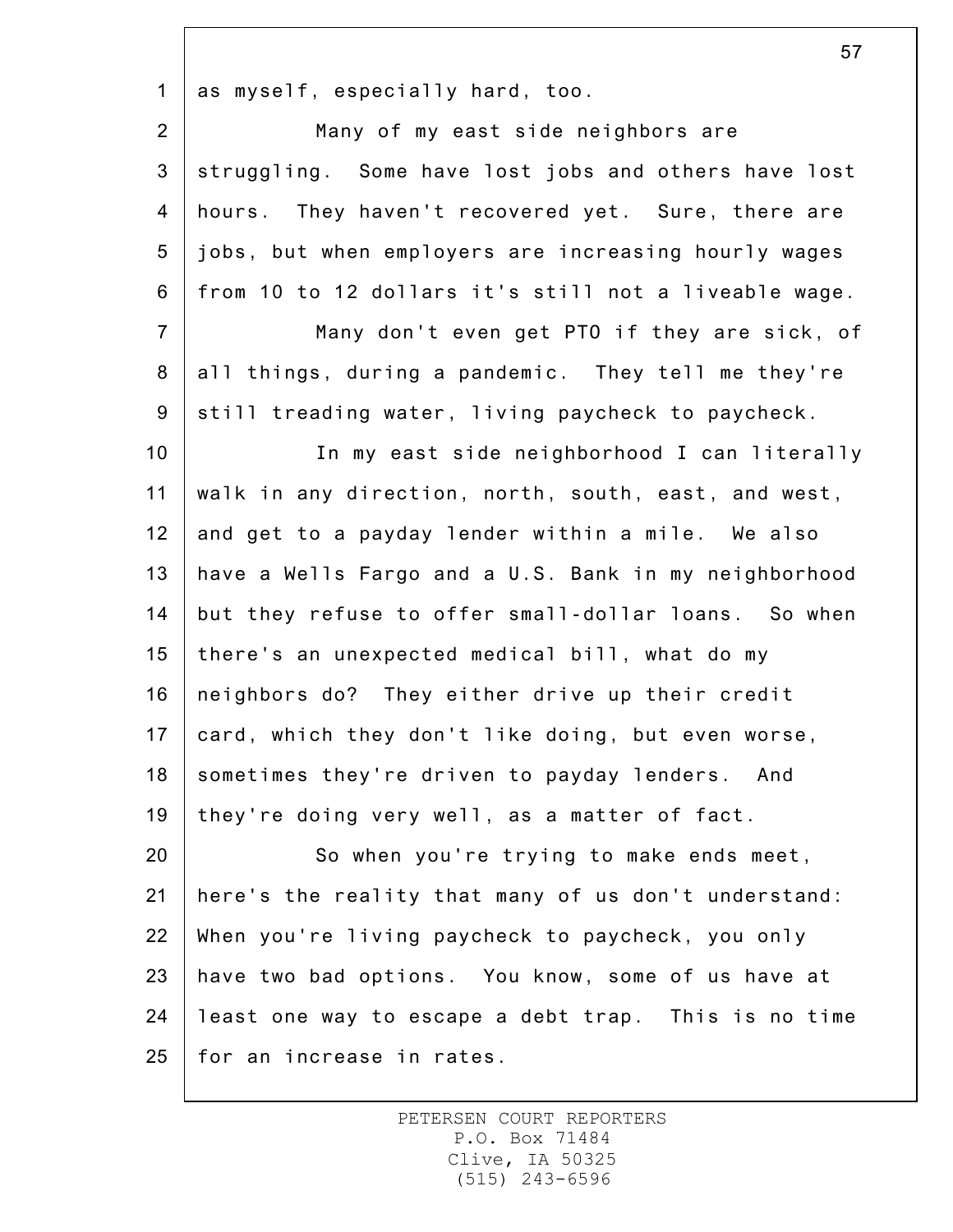1 2 3 4 5 6 7 8 I'm especially sensitive to the rate increases that are being proposed. I do have Wellmark Blue Cross/Blue Shield as my Medicare supplement and those rates have gone up every single year. They don't keep up with the cost of living. Certainly the increase of the COLA related to Social Security is inadequate because it doesn't figure in the cost of prescription drugs.

9 10 11 12 13 14 15 So the cost of my prescription drugs have gone up \$87 a month this year so I'm really in the hole. When you include the cost of increases that I spend on groceries, my Des Moines Water Works bill, my MidAmerican utility bill, you know, I'm not living on a fixed income. I'm living on a deteriorating income, like many of my neighbors.

16 17 18 19 20 21 22 23 So, you know, all the formularies, the algorithms, the tools to create rates leave one important element out and that is what are the real needs of people? And I believe that as Commissioner, in your due diligence, you need to be highly aware of the financial pressures on our neighborhoods and communities and base approval of rates on those factors.

24 25 The number of students qualifying for free and reduced lunch programs in Des Moines was at 76

> PETERSEN COURT REPORTERS P.O. Box 71484 Clive, IA 50325 (515) 243-6596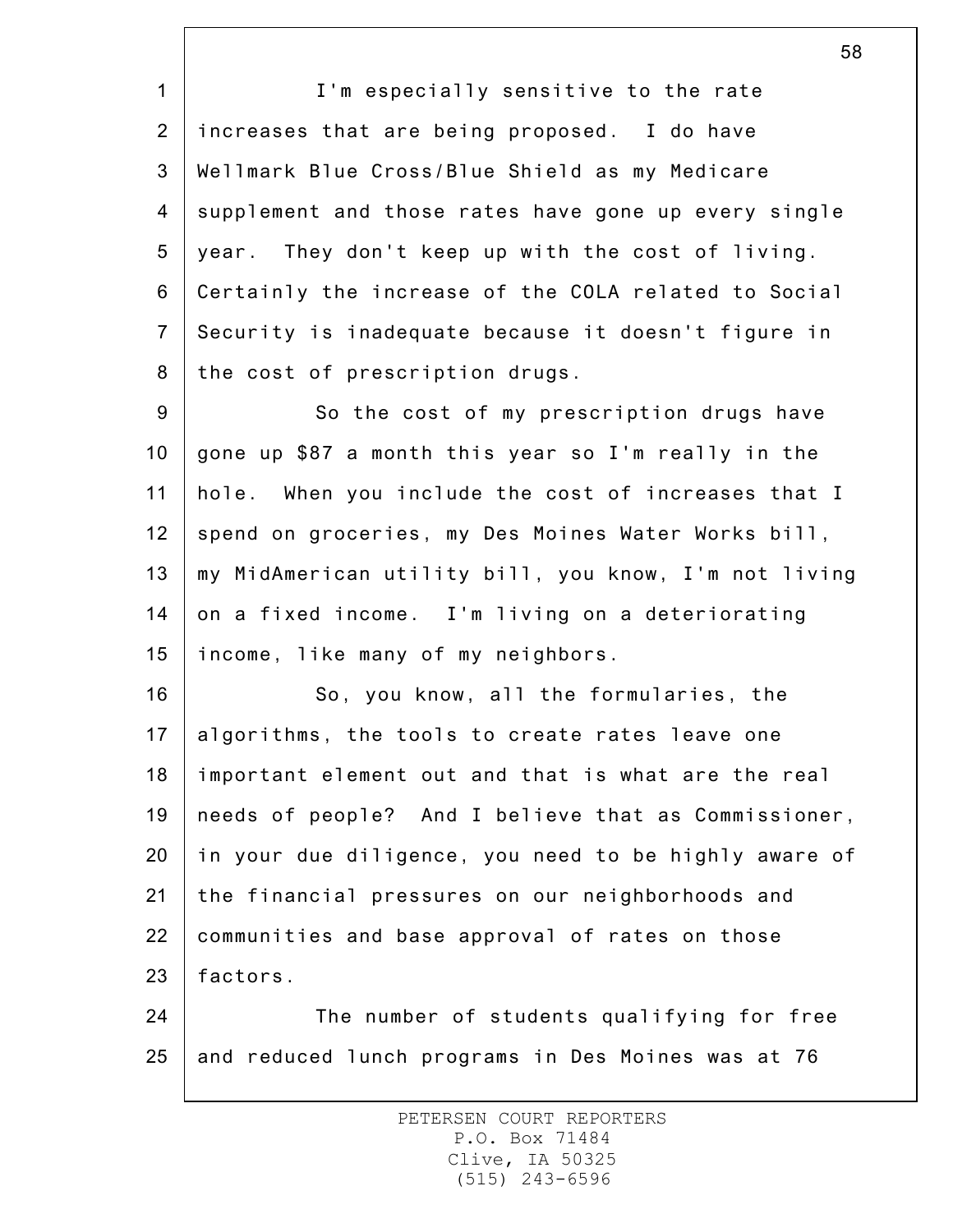1 2 3 4 percent. They made breakfast and lunch free last year during the pandemic. The superintendent has just reinstated that. That is embracing a moral imperative and I'm proud of him.

5 6 7 8 9 10 11 12 13 You know, to be honest, it really feels like I'm paying more for less and I think my neighbors feel exactly the same way about the ACA and that was true for all of us before the pandemic let alone now. Good medicine is slow and far more personal in nature as opposed to the conveyor belt production that we experience now. Which, by the way, is just as frustrating to my doctors along with the nurses and the support staff. They feel the same frustration.

14 15 16 17 18 19 Wellmark has enjoyed the opportunity to move to a major insurance hub in downtown Des Moines. Their profit margins continue to reflect enhanced prosperity. And let me remind them, TIF money was part of that deal. Those tax revenues came from workers.

20 21 22 23 Now it's time for Wellmark to embrace a moral imperative. Do no harm, show compassion and grace for all who are struggling with financial hardships during an historical pandemic.

24 25 And let me just remind you of one other thing, Commissioner. You know those subsidies that

> PETERSEN COURT REPORTERS P.O. Box 71484 Clive, IA 50325 (515) 243-6596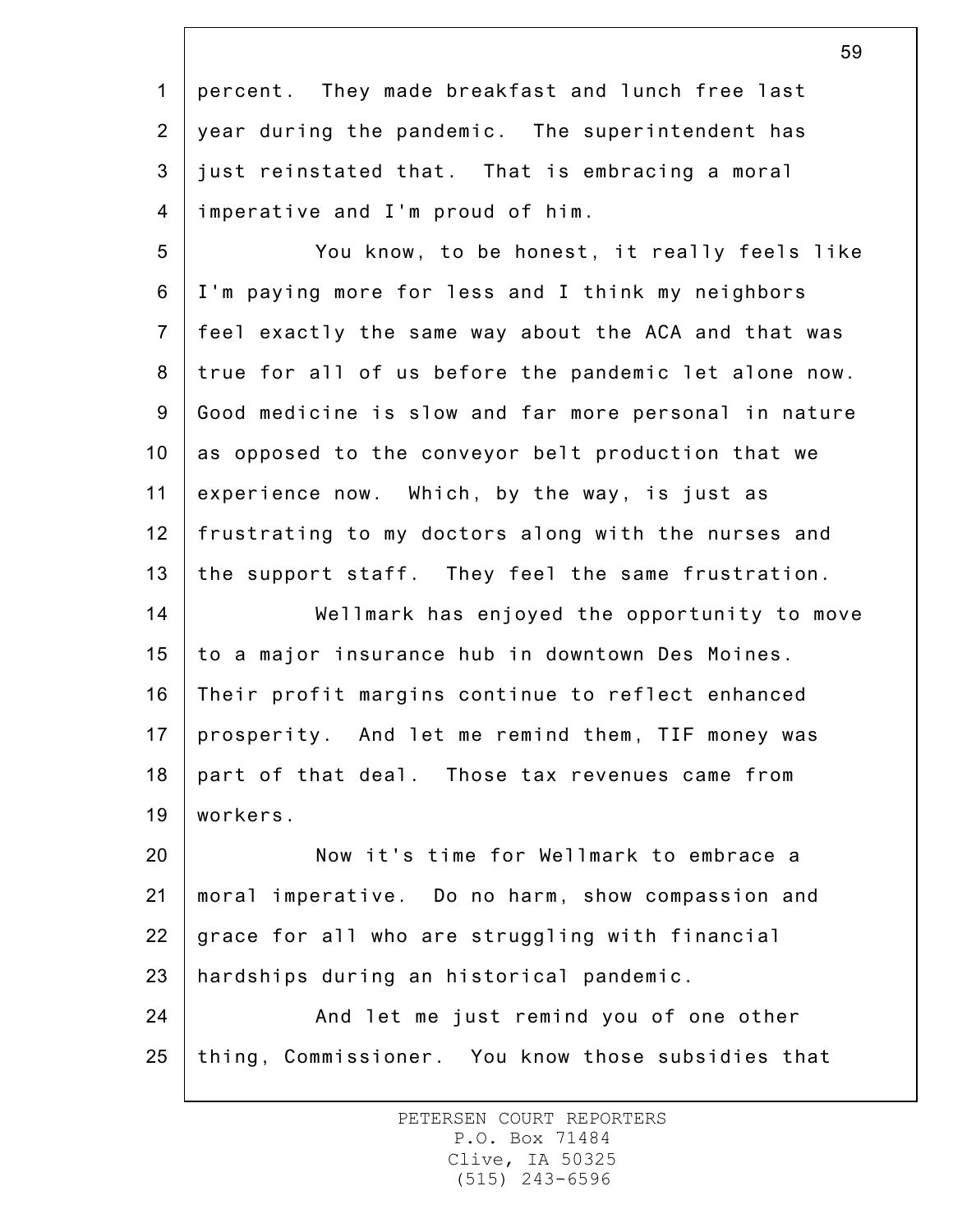1 2 3 4 5 6 7 8 9 10 11 12 13 14 15 16 17 18 19 20 21 22 23 24 25 60 you're talking about that people are getting? We all paid for those. They're not free. They came off the back of workers. What is abundantly clear is this system is breaking consumers and there is a more sustainable way to do this and it begins by changing priorities because your algorithms, your loss, you know, ratios, all of those formulas are not meeting the basic needs of people and this outcry will not stop until things change. And that means changing your values because we're here today because we're frustrated. Our families are frustrated, our neighborhoods are frustrated, and our communities are frustrated. These continual increases have a domino effect and you're beginning to see some of that momentum here today and I can promise you that it will only increase. Thank you. MS. SELLMEYER: Thank you. COMMISSIONER OMMEN: Thank you, ma'am. MS. SELLMEYER: I think we have one more comment here at the hearing. MR. GARY (LAST NAME UNKNOWN): My name is Gary, CCI member, pronouns are he/him, and I'm also a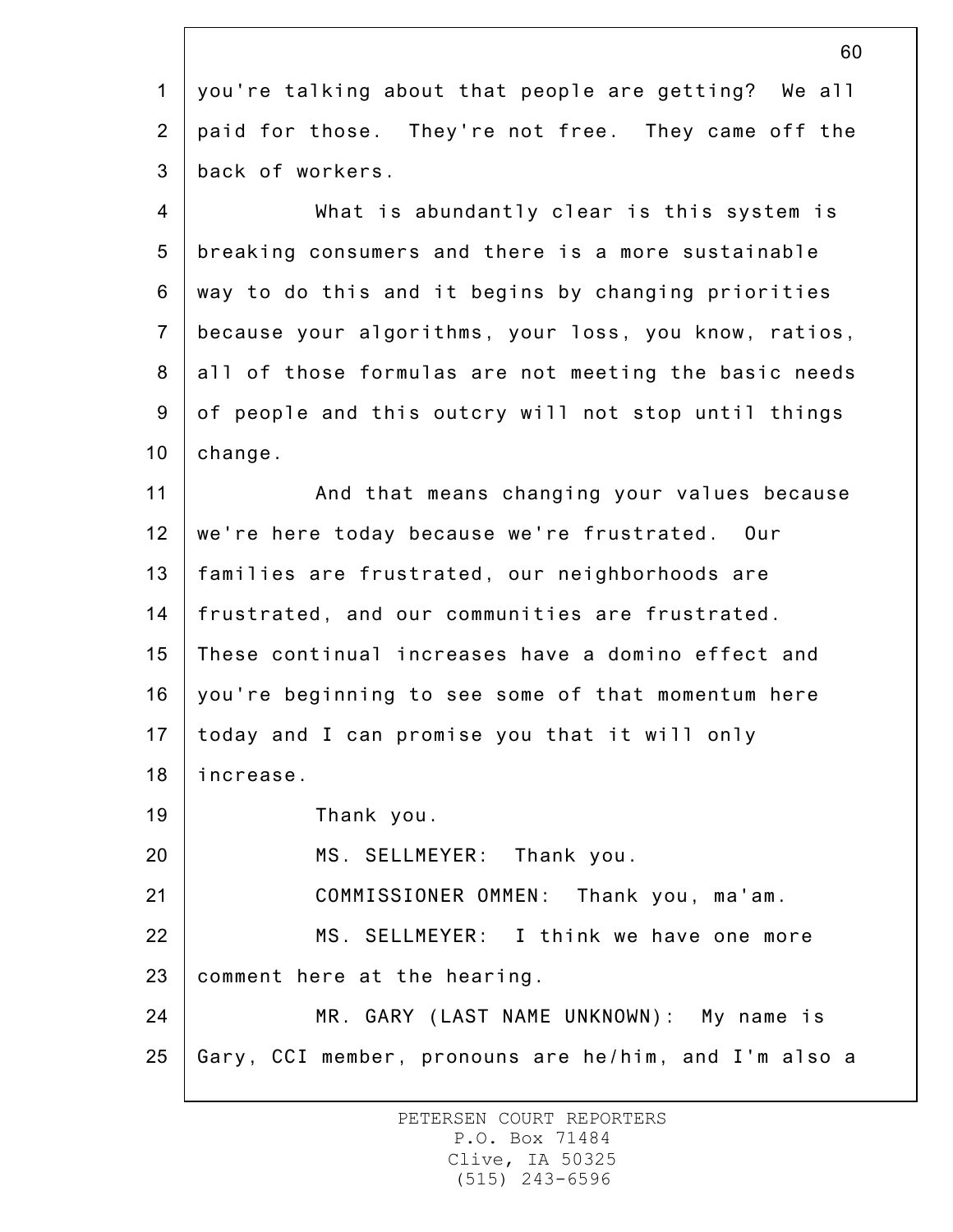1 2 3 4 5 6 7 8 9 10 11 12 13 14 15 16 17 18 19 20 21 22 23 24 25 Wellmark policyholder. Cherie touched on a lot of this. I want to say two things. It's, like-- One, again, that is our money that's going towards these increases, right, whether it's policyholders that are paying it through their individual plans or whether it's taxpayers. You know, why should we subsidize corporate greed? Why should we subsidize corporate greed? I'm going to ask it again, right? Because as Cherie said--or as Shari said, Shari Hawk, Wellmark's bank account grew by over 170 million dollars, right, over the pandemic. A lot of people's bank accounts decreased. My bank account decreased. I had to dip into my savings to pay rent when I lost my job, when I lost my health insurance, right? Wellmark wasn't there for me. Why should we be there for them? 170 million dollars. That is immoral for them to turn around and ask for a 21 percent increase for some plans. That's a slap in the face to every single policyholder when they claim to be a company that is run by policyholders. That 170 million should not have gone to their bank account. It should go back to the policyholders. It shouldn't be going to Cory Harris'

> PETERSEN COURT REPORTERS P.O. Box 71484 Clive, IA 50325 (515) 243-6596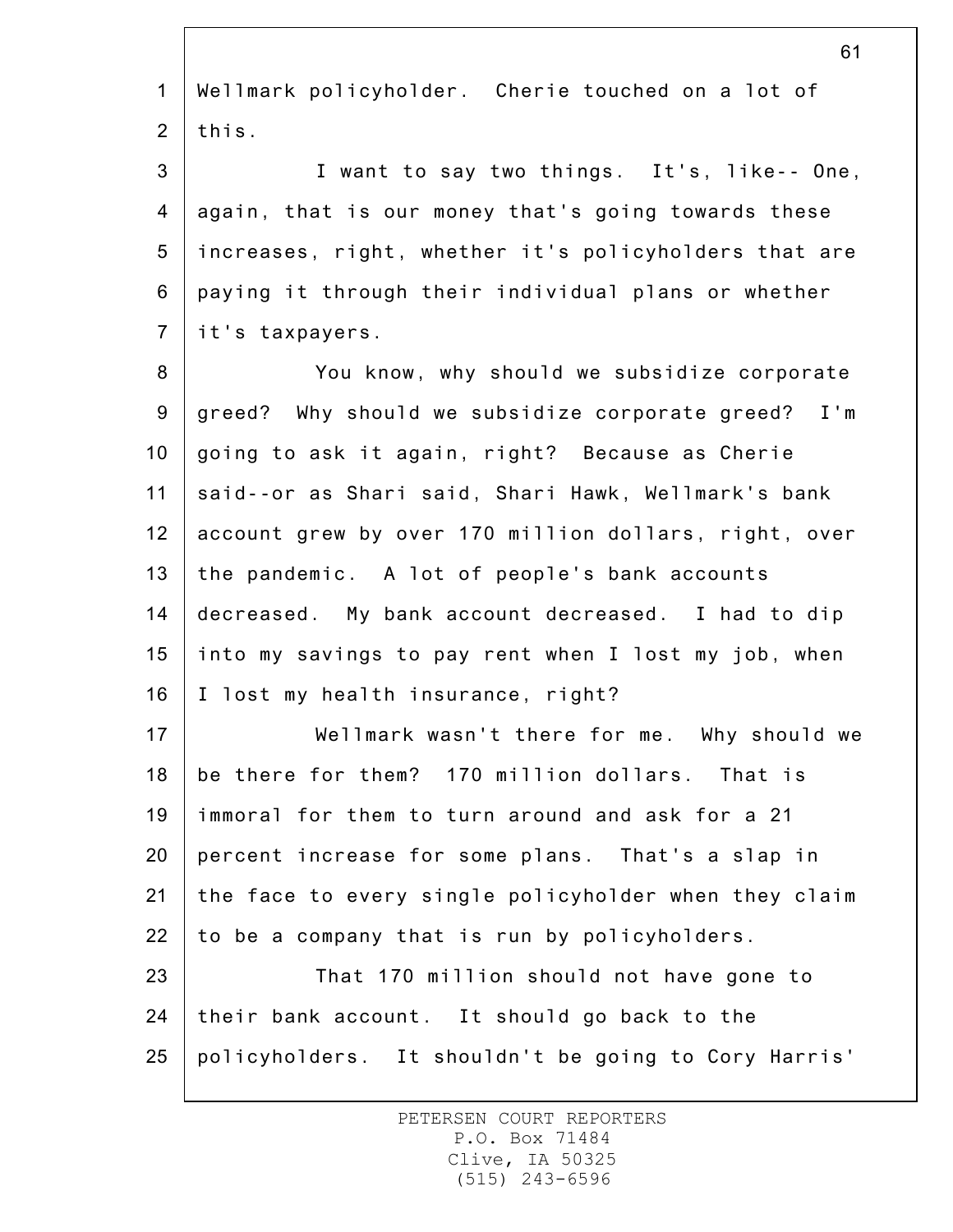|                  | ◡∠                                                   |
|------------------|------------------------------------------------------|
| $\mathbf{1}$     | and other executives' bank accounts, right? So I     |
| $\overline{2}$   | want us to consider this when making this plan.      |
| $\mathbf{3}$     | And the second thing I want to bring up is           |
| $\overline{4}$   | we're talking about upticks in health care costs.    |
| 5                | They're shutting down elective surgeries in          |
| $\,6$            | Des Moines. This pandemic is far from over. The      |
| $\overline{7}$   | Delta variant is raging in Iowa and we just had the  |
| $\bf 8$          | State Fair. Over one million people attended that.   |
| $\boldsymbol{9}$ | Who here thinks that the COVID cases are going to go |
| 10               | up after the State Fair two weeks from now?          |
| 11               | Yeah. Yeah. So when they're shutting down            |
| 12               | elective surgeries, what does that mean? That means  |
| 13               | policyholders cannot use their policies. That means  |
| 14               | that they are going to be paying premiums without    |
| 15               | requesting any payments from Wellmark.               |
| 16               | This increase, this proposed rate increase           |
| 17               | is ridiculous, right? And so we're not sitting here  |
| 18               | saying, like, "Oh, like, make them lose money,"      |
| 19               | right? Or "Make them, like, shut down their doors."  |
| 20               | We're saying that we want something reasonable,      |
| 21               | something that's people driven, right?               |
| 22               | Like 3 percent, a little over, is what               |
| 23               | people's wages increased, right? That's the          |
| 24               | inflation, supposedly.                               |
| 25               | And, you know, you mentioned that 5.4                |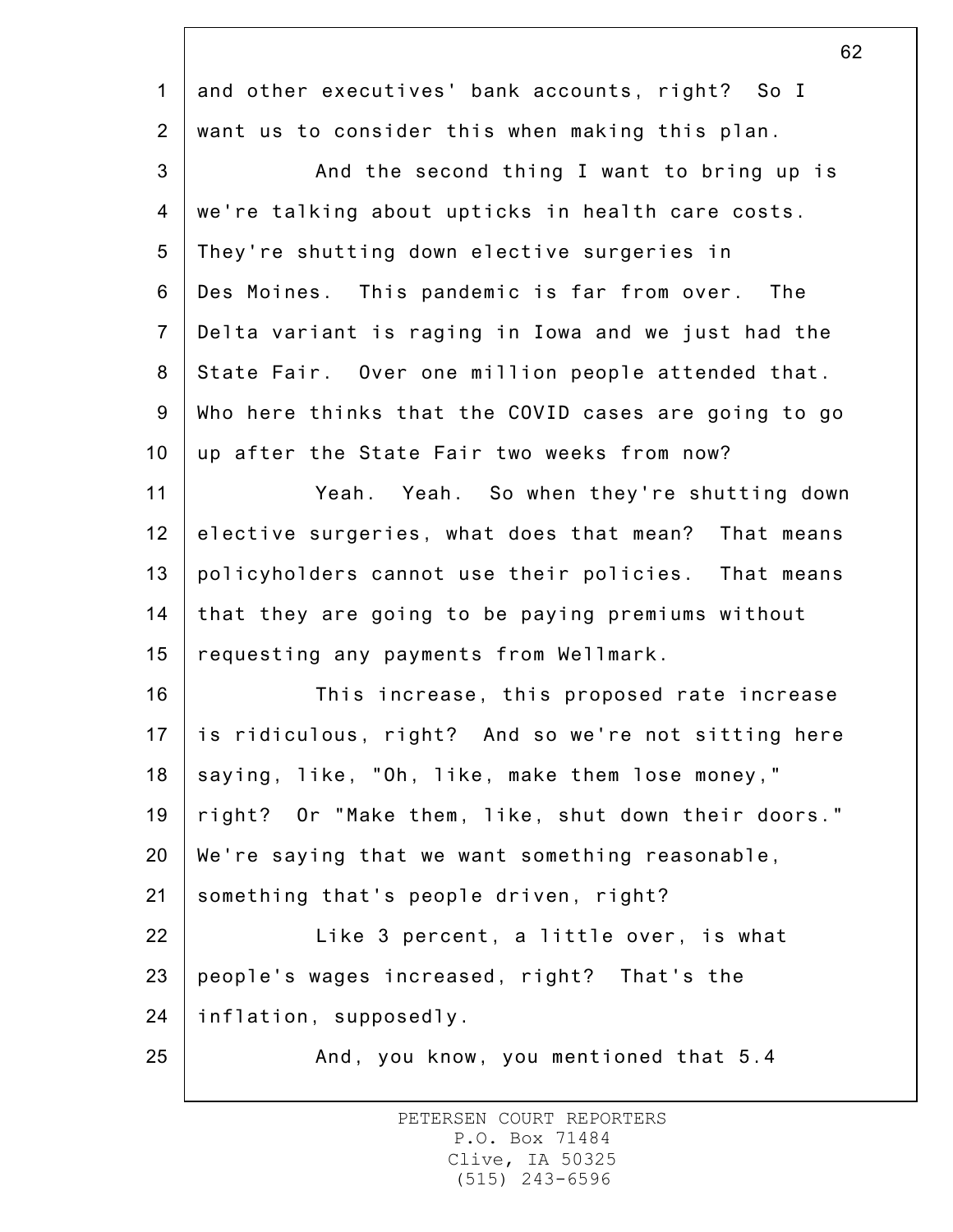|                 | 63                                                   |
|-----------------|------------------------------------------------------|
| $\mathbf{1}$    | percent. That's the increase in medical costs, the   |
| $\overline{2}$  | projected increase in medical costs. Well, then why  |
| 3               | is Wellmark proposing a rate increase of 21 percent? |
| 4               | Why is United Health Care proposing a rate increase  |
| 5               | of 25 percent?                                       |
| 6               | That's all I have to say.                            |
| $\overline{7}$  | MS. SELLMEYER: Thank you.                            |
| 8               | MR. GARY (LAST NAME UNKNOWN): Please do the          |
| $9\,$           | right thing.                                         |
| 10              | COMMISSIONER OMMEN: Thank you, sir.                  |
| 11              | MS. SELLMEYER: Is there anyone that's on             |
| 12              | the Zoom online feed that would like to make a       |
| 13              | comment? If so, feel free to put that in the chat or |
| 14              | raise your hand by using the reactions button.       |
| 15              | I do see one comment in the chat. "I am not          |
| 16              | eligible for Government subsidy." Sorry. It just     |
| 17 <sub>1</sub> | went away. "I am not eligible for government         |
| 18              | subsidy. The premium increase is too high for me."   |
| 19              | Is there anyone else in the Zoom room that           |
| 20              | would like to make a comment?                        |
| 21              | MR. RULLESTAD: There is one additional hand          |
| 22              | raised in there, Sonya. I think if you would         |
| 23              | recognize Kenn and invite him to speak.              |
| 24              | MS. PAT BOWEN: Hi. This is actually Pat              |
| 25              | Bowen. My husband Kenn and I are sitting here        |
|                 |                                                      |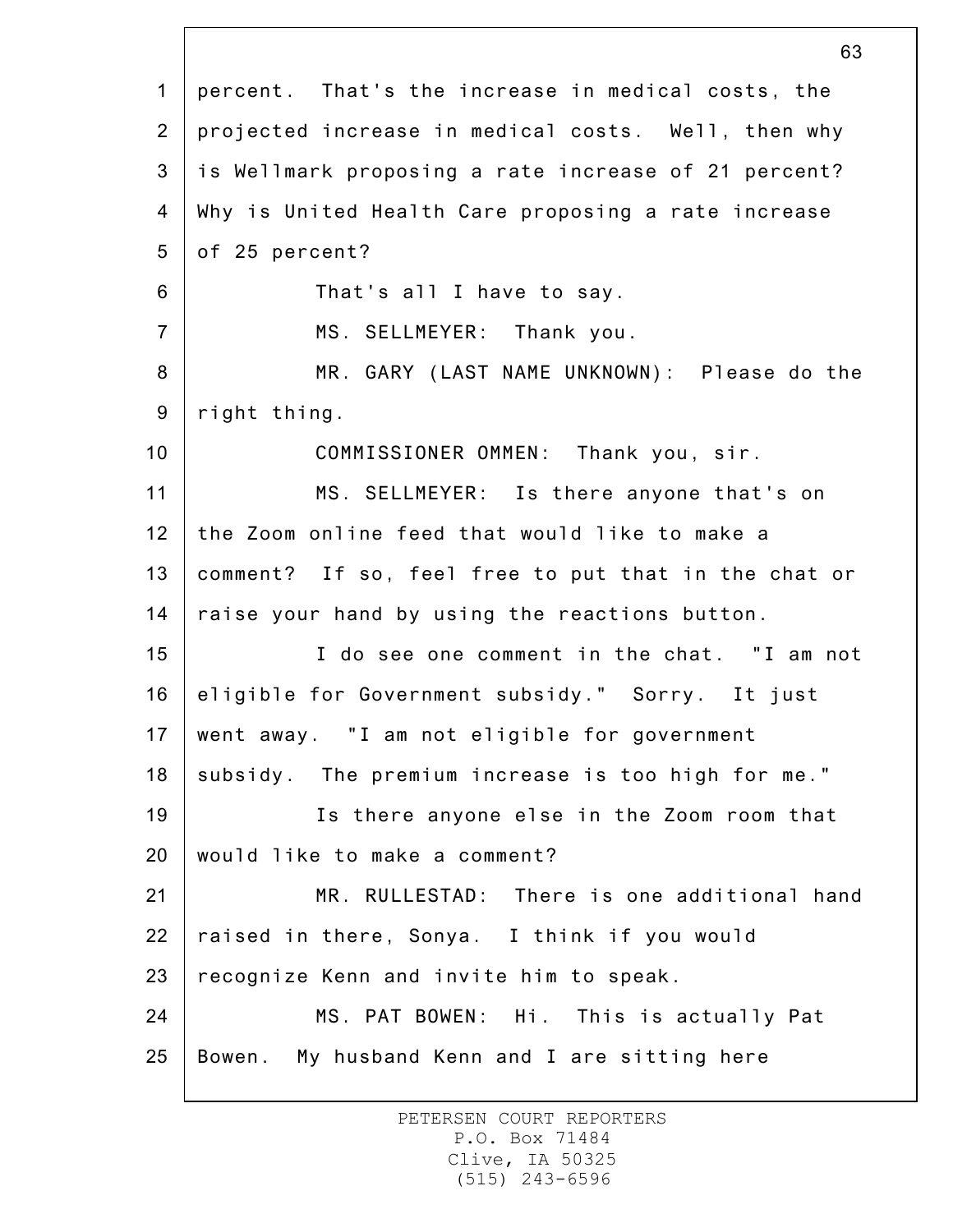| 64                                                    |
|-------------------------------------------------------|
| together on this Zoom from Iowa City and I am very    |
| moved by--also I use she/her pronouns and I'm a       |
| member of CCI also.                                   |
| And I guess I'm so moved by the fact that             |
| people have taken time to come and speak before this  |
| issue--this Commission.                               |
| And even though you may say you don't hear            |
| from very many people, I just want to say this: A     |
| lot of people are so busy struggling on their         |
| day-to-day life, they don't know about (A) this       |
| meeting, or the fact that they can make a complaint.  |
| They don't know about choices or subsidies.           |
| Just in general, I would like to say this,            |
| and I've said it many, many times to the air, and I   |
| don't know who can listen to me but I'm hoping        |
| somebody here on this call can hear this plea: We,    |
| as a society, have the most complicated health care   |
| system in the world, which includes insurance.        |
| Insurance plays a big part of that as long as--as     |
| well as our medical care from our own doctors and     |
| hospitals, the insurance companies, the               |
| pharmaceutical companies, and the government, whether |
| it be Medicaid or Medicare. It is complicated.        |
| And as Betty mentioned earlier in this                |
| meeting about being a SHIIP counselor--God bless      |
|                                                       |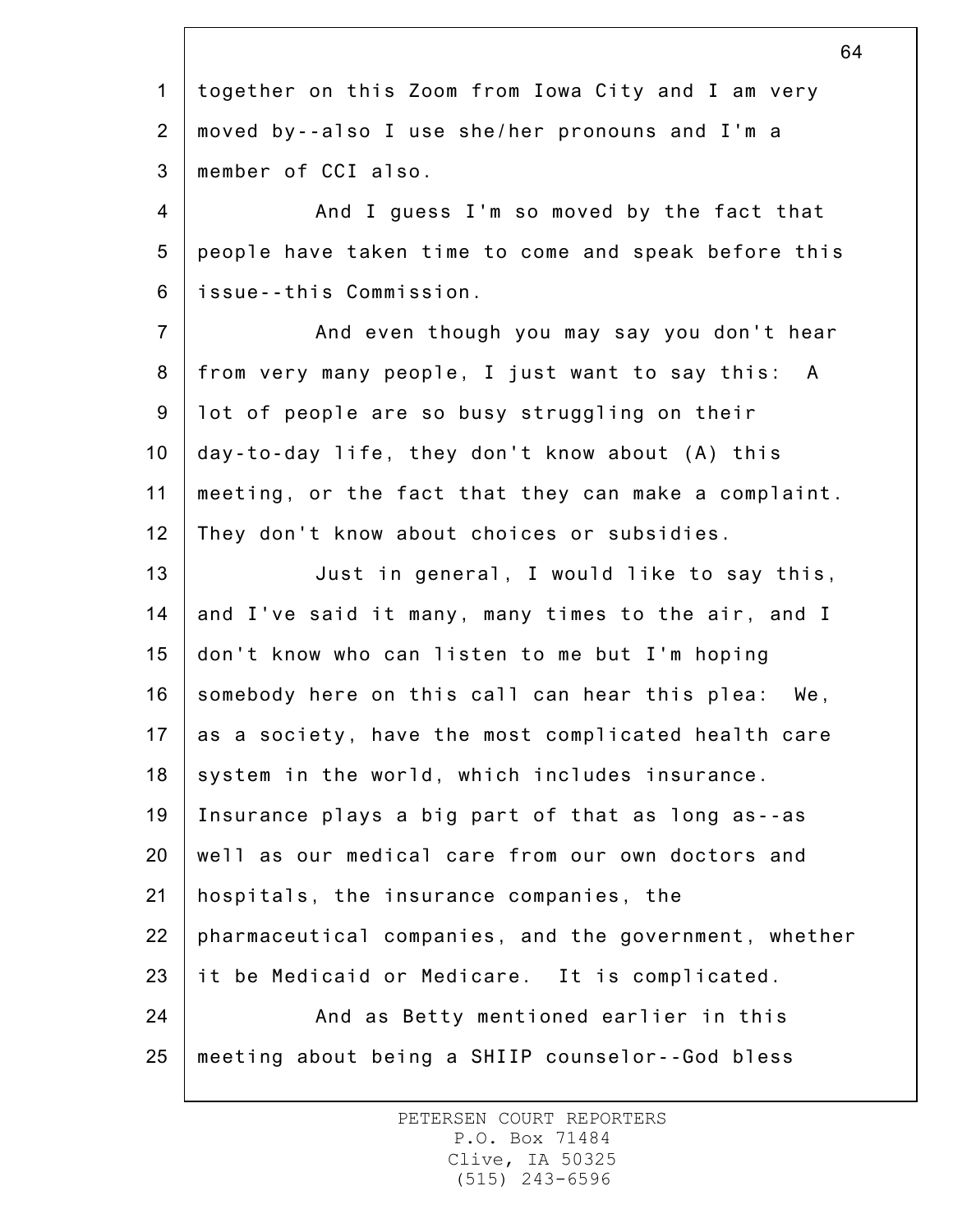1 2 3 4 5 6 7 8 9 10 11 12 13 14 15 16 17 18 19 20 21 22 23 24 25 those people that help people maneuver through moving from regular insurance, if they had it, to Medicare. It is not as easy as just saying "Yes, I want Medicare." There are so many options out there that we cannot even make a choice. And I say to my husband every time we do this, I am so happy I have my wits about me in order to make decisions on this very important part of my life. If I was the least bit not able to make a, you know, intelligent, cognizant thinking--I don't know what those people do. This is my plea and it may be way bigger than this particular Commission's purpose today, but I just wanted to get it on record that we have--we don't have the best health care in the world. We have the most expensive and the most complicated and it's just a pity that we have people from everyday living life, raising a family, all the way up to the elderly not knowing where to turn, where to get help, where to get assistance, and I plead for anybody on this call that can make a difference in that to please do so. Thank you. MS. SELLMEYER: Thank you. COMMISSIONER OMMEN: Thank you.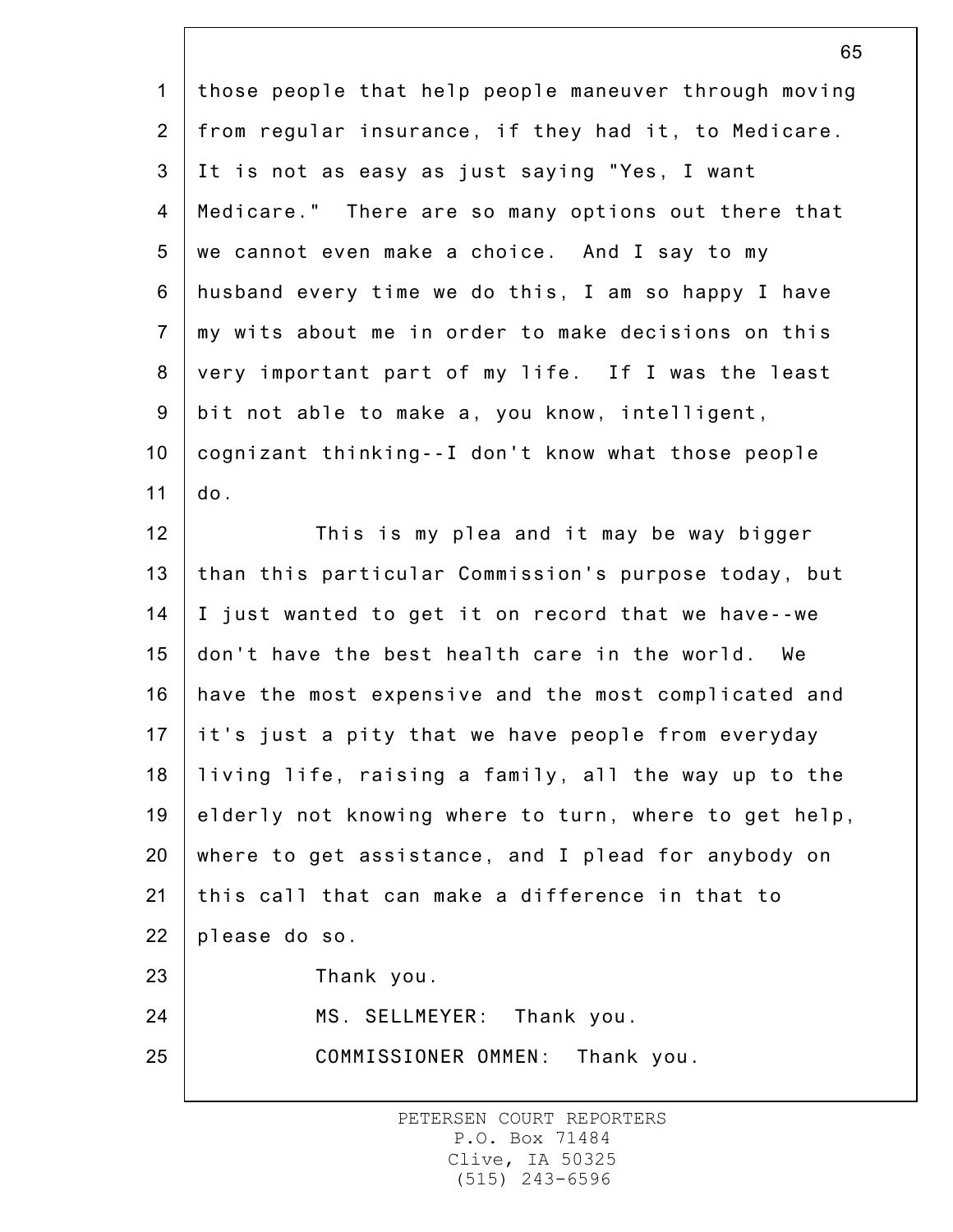1 2 3 4 5 6 7 8 9 10 11 12 13 14 15 16 17 18 19 20 21 22 23 24 25 66 MS. SELLMEYER: We do have a comment in the chat, Commissioner, from Kay. "These premium increases should not increase so much beyond the cost of living." And Mei-Ying also commented, "This is not a closed block, is this?" This is not a closed block, no. This is the ACA policy. COMMISSIONER OMMEN: All right. And, again, we will take all these comments into the record but the short answer is no, the ACA plans are not a closed block. That simply means that people can enroll. In fact, we, along with the Federal Government, we opened a special enrollment period throughout COVID and at the same time there is additional advance premium tax credits available to people with incomes--household incomes above the 400 percent Federal poverty level threshold. And so I haven't seen the final numbers from special enrollment, but my guess is that there are people, many people who are in this individual market who, if they haven't seen someone, whether it's a navigator or an insurance producer, there is an opportunity to really understand what those--how those tax credits work and we would encourage people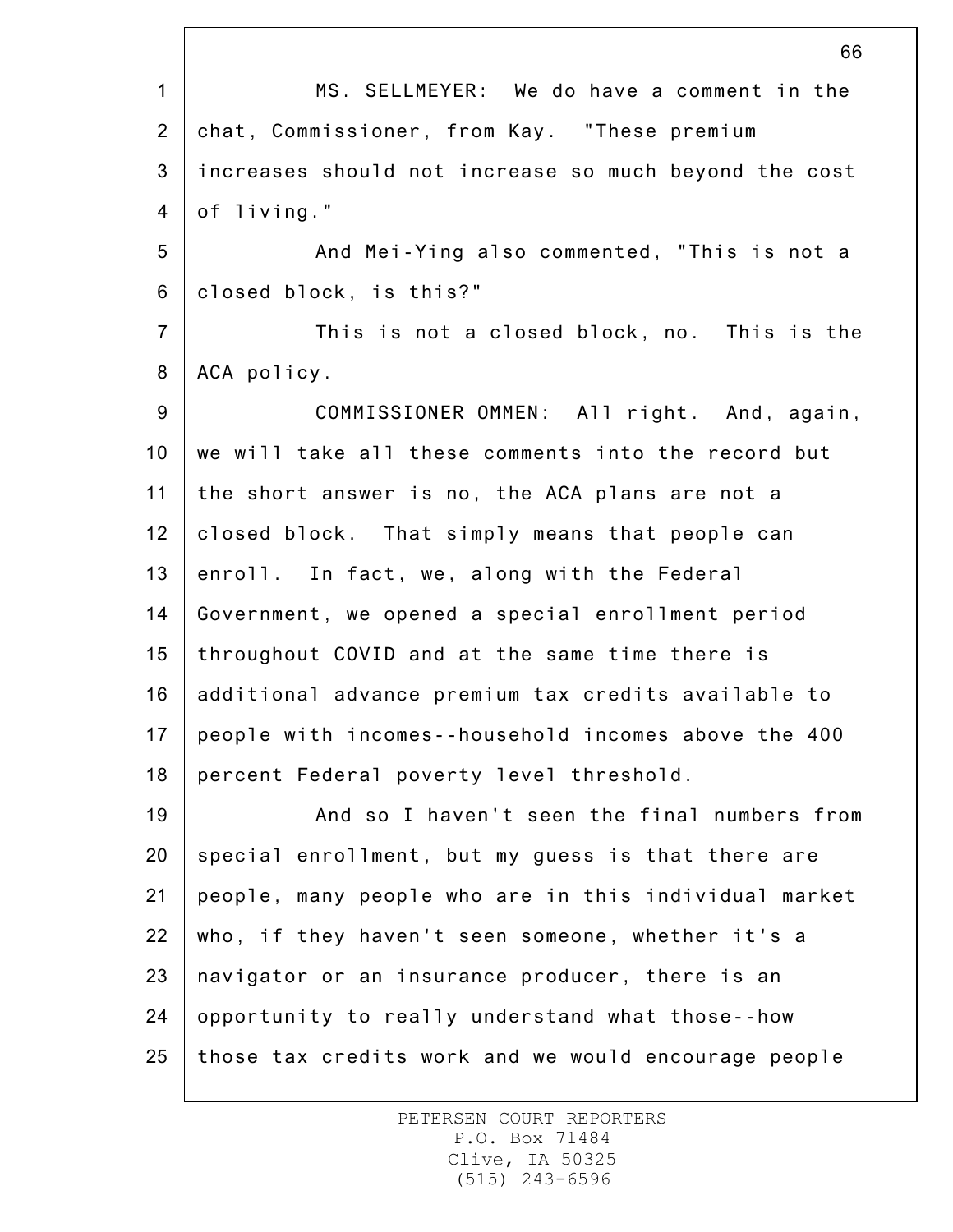1 2 3 4 5 6 7 8 9 10 11 12 13 14 15 16 17 18 19 20 21 22 23 24 25 67 to do so. But I guess I'm ready to close the hearing if there are no further comments. MS. SELLMEYER: We do have one more. Mary that is on the Zoom has her hand raised. So, Mary, if you would like to make a comment. COMMISSIONER OMMEN: All right. MS. MARY BURKE: Thank you. My name is Mary Burke, she/her, and I thank you for this opportunity to speak today. I also appreciate the tutelage you folks are doing. In 2014 the company I was working for folded in the middle of a personal health scare, one month before the ACA went into effect. I had to go without any insurance for the two months in between the time that it folded and the ACA going into effect. I had some testing that needed to be done and I had to wait and wonder what was really going on through that time. The ACA helped me to get that testing done and I was re-insured with my new employer by then. If the rates had been any higher, I might well have had to continue to be uninsured. I'm a registered nurse and I know what going uninsured and what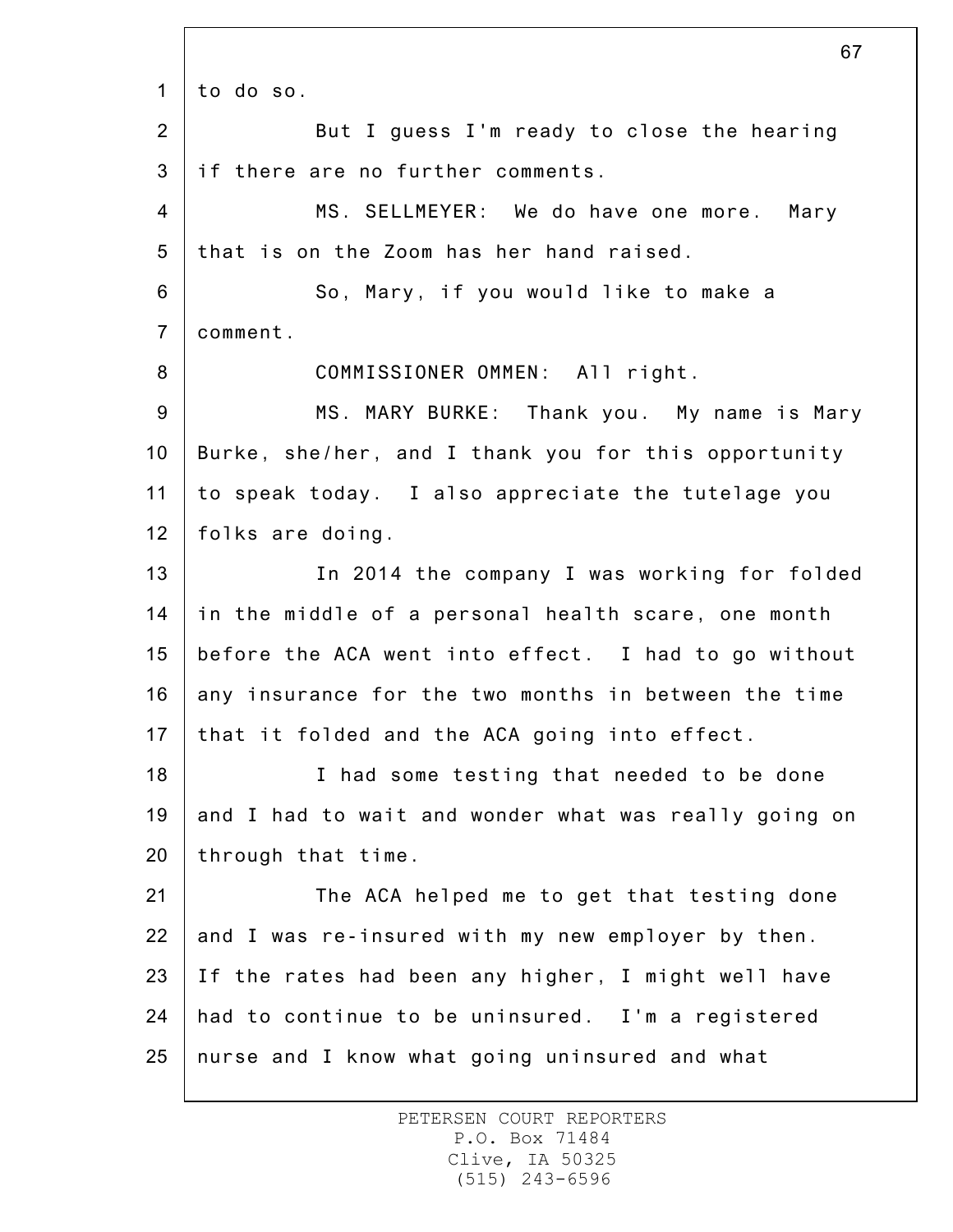1 2 3 4 5 6 7 8 9 10 11 12 13 14 15 16 17 18 19 20 21 22 23 24 25 ignoring health conditions can do without any insurance. On the 24th of July a very dear friend of mine, and an insurance agent, so understands the industry, died of cancer. She had a lengthy period of being uninsured because she was in business for herself as an insurance agent and she could only afford health care sometimes and she would have to drop out in the middle of the year once or twice because she just couldn't afford it. A month before she got her diagnosis, fortunately she was able to get reinsured under the ACA, and fortunately for her, had the rates been any higher or if there had been this increase--and she was also not eligible for subsidies because of her business income--she would have had to have died that same horrible death from cancer only without more than getting the diagnosis, without being able to get any care, in severe pain, unable to breathe for the four months she lived with it, the cancer diagnosis. I appreciate your listening to this and all that you are doing. MS. SELLMEYER: Thank you, Mary. COMMISSIONER OMMEN: Thank you. MS. SELLMEYER: We do have one more comment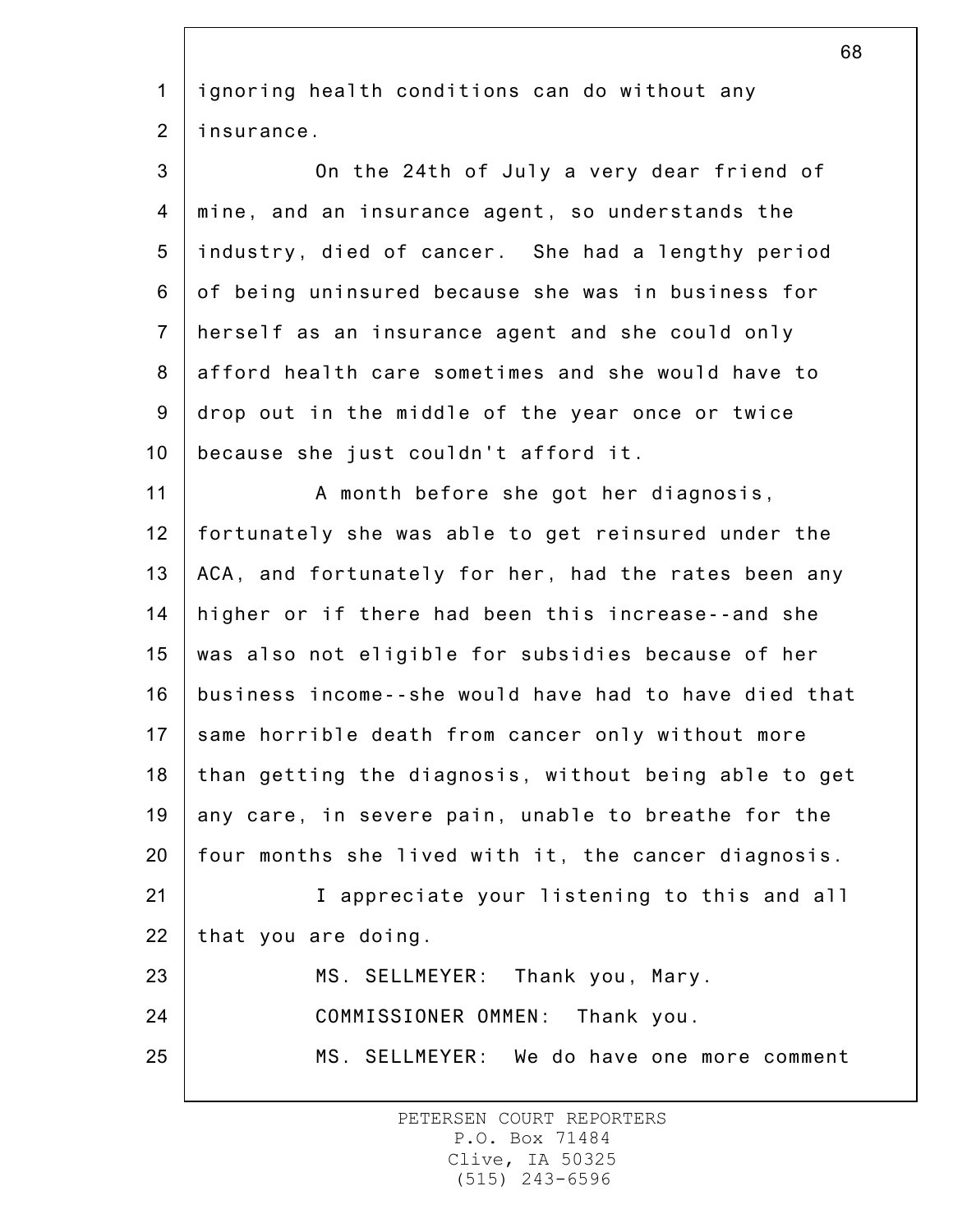1 here in person.

2

COMMISSIONER OMMEN: Sure.

3 4 5 LAURAL CLINTON: Thank you, Commissioner. My name is Laural Clinton, pronouns she/her, member of CCI.

6 7 8 9 10 11 12 I just want to talk about when my husband died in 2008 just before the ACA became an option for us. Five days after he died, I was without insurance for my two sons. It was the scariest time in my life. This company he worked for for 30 years offered me a COBRA program that paid zero. My premiums for each child was \$642.

13 14 15 16 17 18 19 20 I've never been so afraid of not having medical coverage for my family in my life in this medical crisis that we're experiencing now with COVID and I understand that companies have to profit but people have to be taken care of as well. We have to look at the human strain and not the profits for these companies that very rarely pay out any services for their clients and their customer base.

21 22 23 24 I'm going to ask the Commissioner, I know that numbers are numbers, but when your bank account shows zero and there's no numbers to pay for your insurance, we're out of options.

25

So you have to look at the humanity of the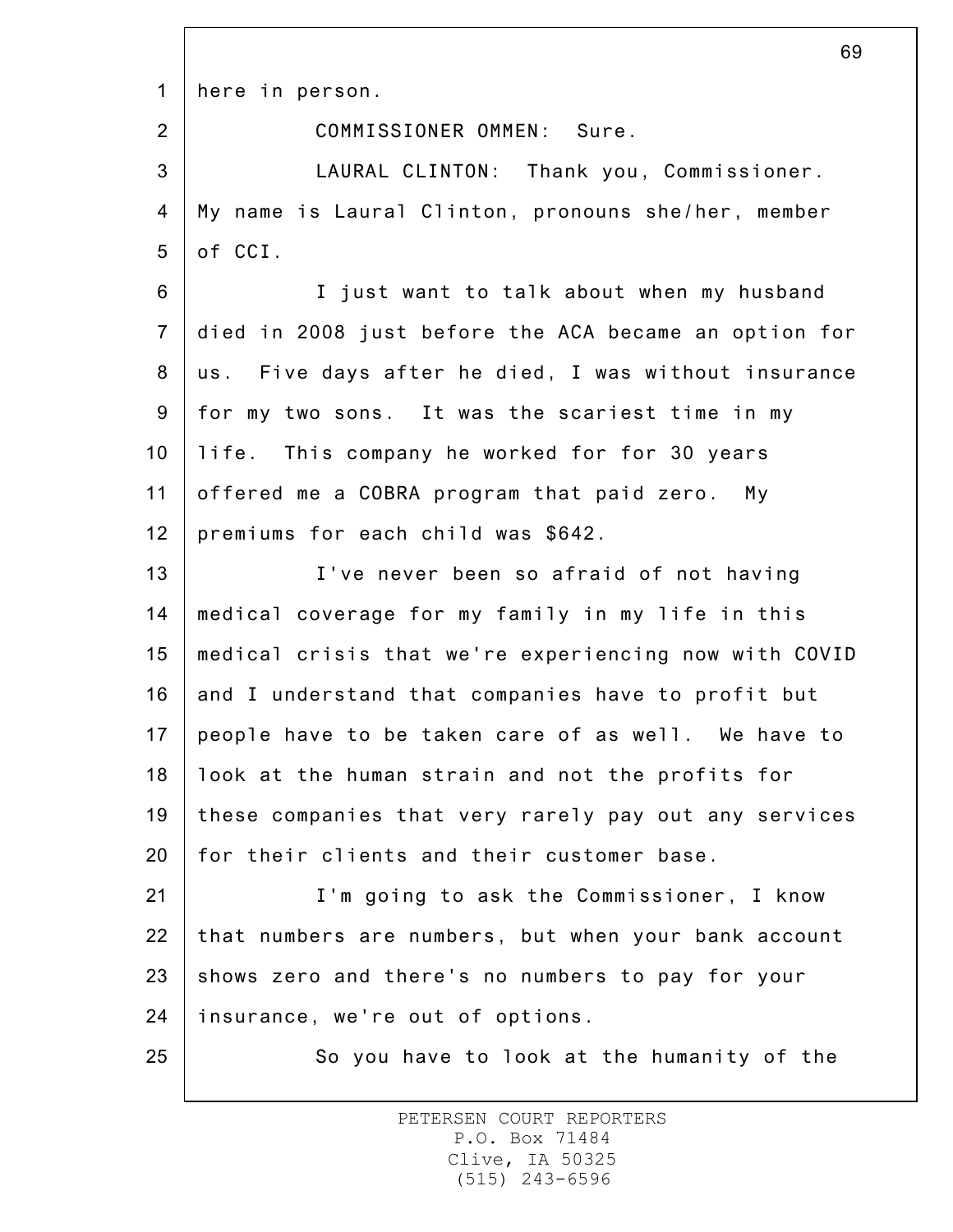1 2 3 4 5 6 7 8 9 10 11 12 13 14 15 16 17 18 19 20 21 22 23 24 25 people that need the health care services and not just the profits for the company. So I'm going to ask that you take all of that into consideration when you think about denying the increase to these companies at this current time. Our country can't take it. There's got to be some better options for us as humans. We have to do better for each other. Thank you. MS. SELLMEYER: Thank you. I don't see any other hands raised online. COMMISSIONER OMMEN: All right. With that, I think I'm ready to close the hearing. I do have, again, some additional observations and one of the benefits of being there in person in the past is to actually, after we conclude the hearing, to be able to provide some guidance. I heard a number of complaints today from some of the advocacy--from the advocacy group that is in attendance about Medicare. Clearly I don't regulate Medicare. I do regulate to some degree Medicare supplement sales and have involvement in those products as well and take, you know, responsibility for that, but that's not the matter that we're--I'm considering today. So to the degree

> PETERSEN COURT REPORTERS P.O. Box 71484 Clive, IA 50325 (515) 243-6596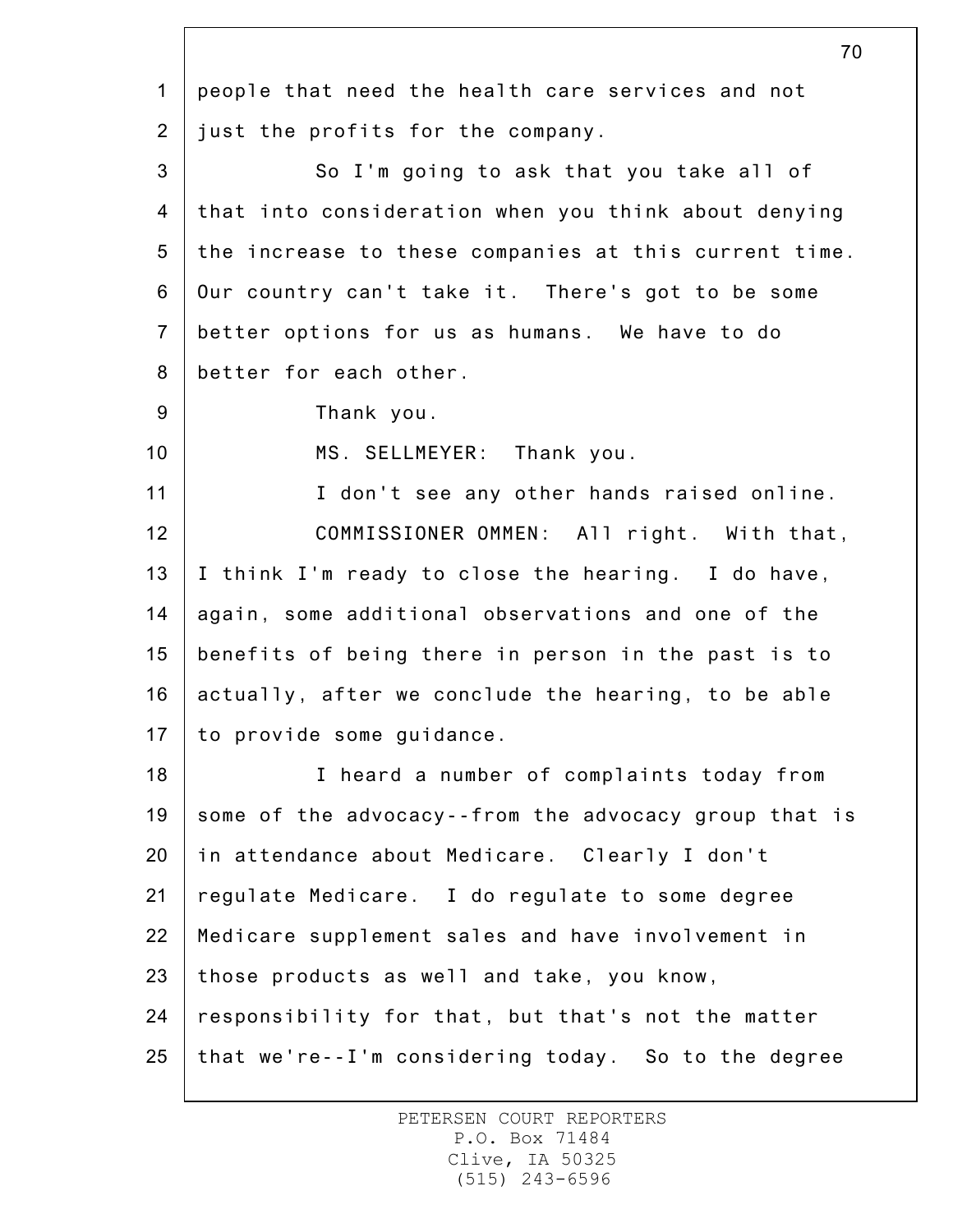1 2 3 I'm hearing concerns expressed about Medicare, I have to suggest that that's a different issue. It is a different issue.

4 5 6 7 8 9 10 11 12 13 14 The Affordable Care Act did some really valuable things for a lot of people and that's really what we're talking about under this last issue. It did valuable things in terms of really putting in place a benefit for--and they're called essential health benefits. But there's a lot of political debate about what those benefits ought to be. But you have to appreciate, as well, as you increase benefits, when you start to count up claims, the claims go up, and therefore the premiums need to go up.

15 16 17 18 19 20 21 22 23 24 25 What happened in the individual market is the premiums went up so high there was clearly a recognition that a large number of Iowans and Americans aren't going to be able to afford it. So as part of that process of the ACA, they added in these premium subsidies--this premium subsidy structure. It's currently available to anyone in this ACA market and I couldn't agree more with those expressing concern about the impact on taxpayers because the impact on taxpayers is very large. But at the same time on balance, my

> PETERSEN COURT REPORTERS P.O. Box 71484 Clive, IA 50325 (515) 243-6596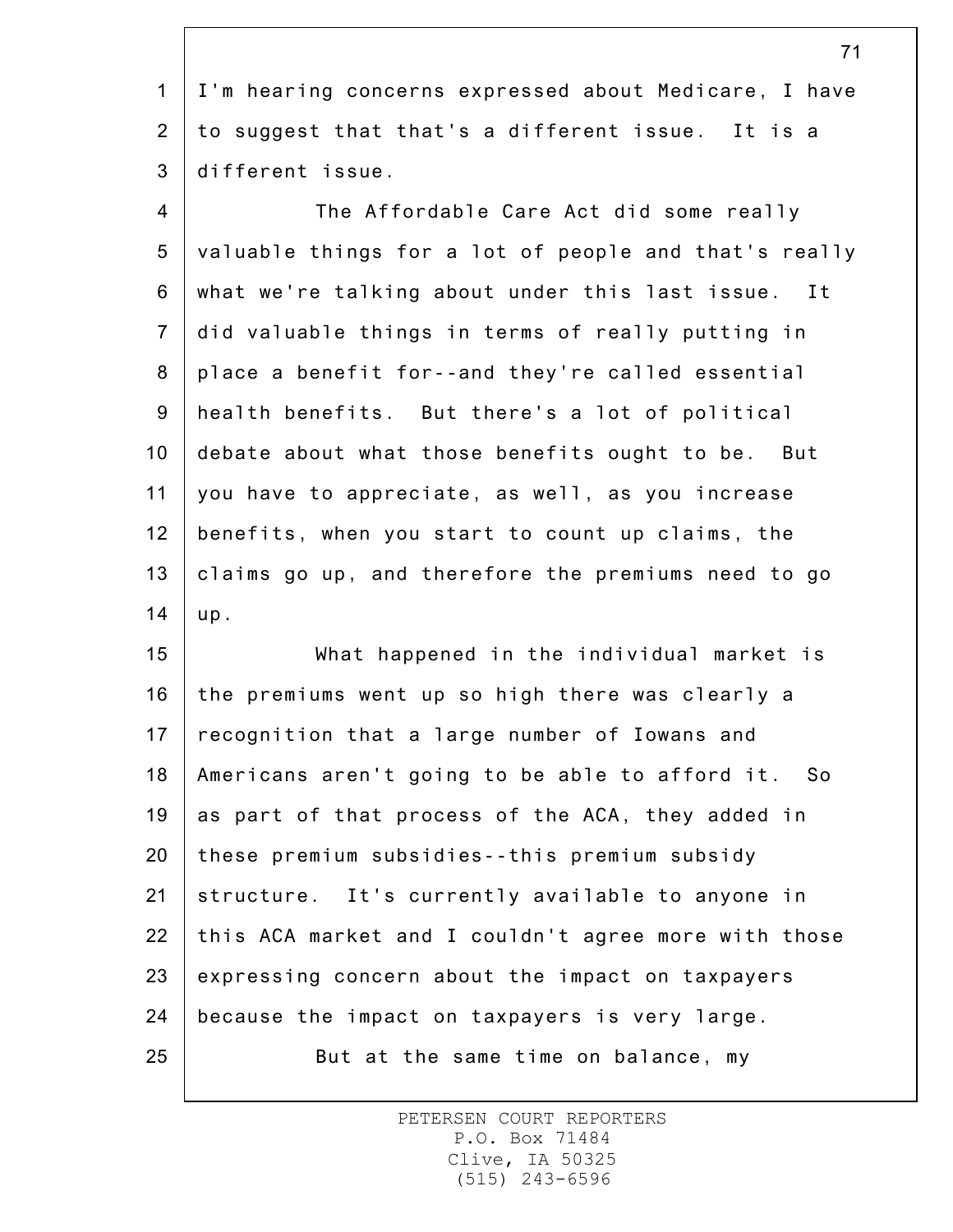1 2 3 4 5 6 7 8 responsibility is to actually look at claims, to look at what the insurance company is paying out. And that comes back to that issue of medical loss ratio and what that means. And it sounds bureaucratic but my duty is to look at the particular pool, the particular group of people that are in these plans, and make an evaluation as to is Wellmark paying out claims? And I assure you, they are.

9 10 11 12 13 The way insurance works is just like to some degree the way oftentimes taxes work. You pay for things that you don't get the benefit immediately because you're buying the protection in the event that down the road something happens.

14 15 16 17 18 19 20 21 22 23 24 I heard a number of comments with regards to group coverage and the impact of that, you know, this idea of COBRA and how that can affect things. The system that we do have in this country is a largely employer-based system. The reason for that's kind of historic but it has to do with you don't pay income tax on the benefits that you receive through your employer. So there's a lot of motivation for companies to offer that coverage that way, but it's getting more expensive. So you'll see reductions in benefits in those areas as well.

25

But I don't have authority over ERISA plans.

PETERSEN COURT REPORTERS P.O. Box 71484 Clive, IA 50325 (515) 243-6596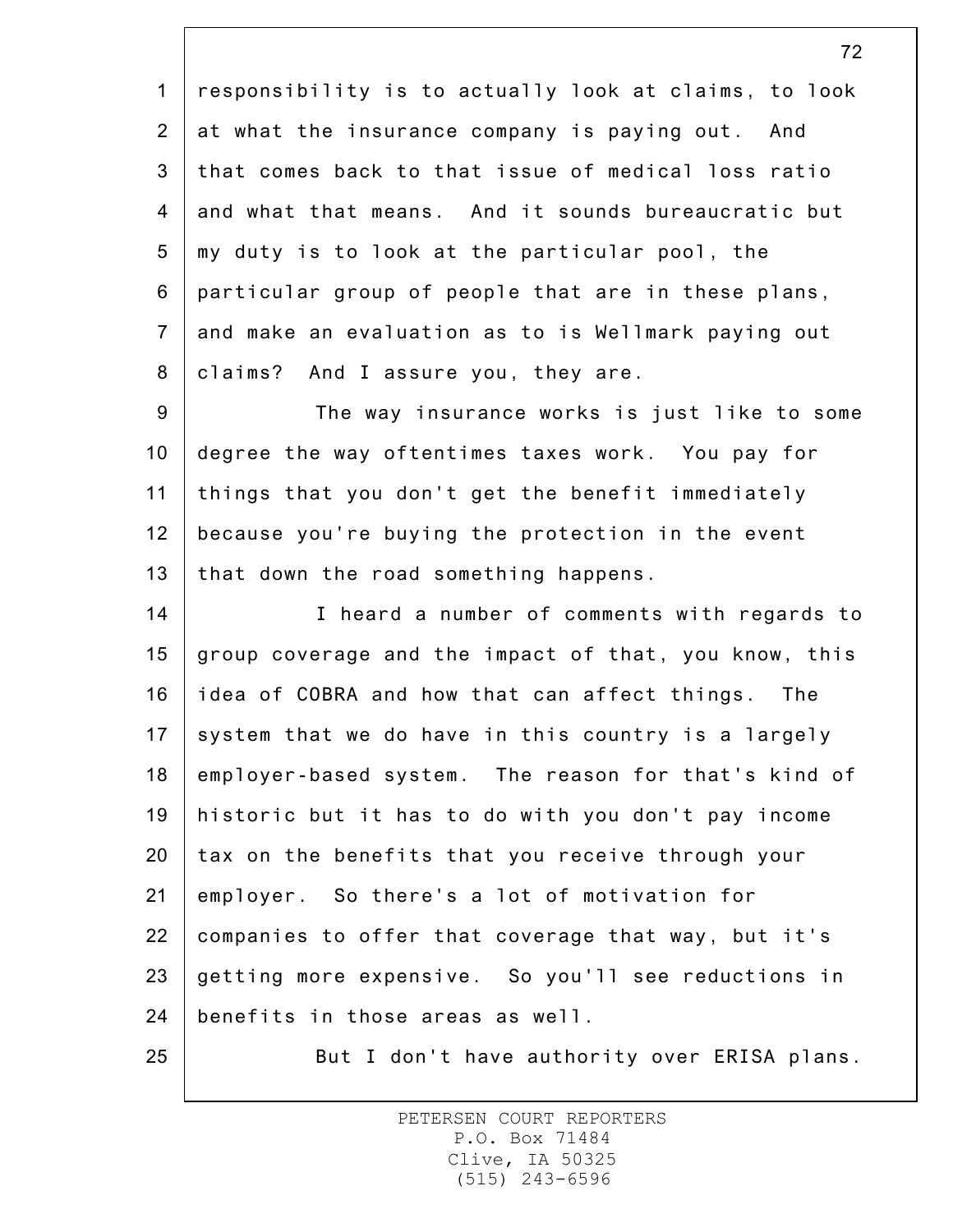1 2 3 4 Those are regulated by the Department of Labor. I understand the complaints, I can appreciate the complaints and the frustration, but I don't regulate those.

5 6 7 8 9 10 11 12 13 14 15 16 17 18 I do regulate large group plans but I can tell you that those plans, we don't see the same sort of changes that we've seen in the individual ACA market. You know, to be frank, I can't recall ever, you know, having seen a year where rates dropped 42 percent and the next year they're trying to recoup and go back to an increase of 11 percent. I mean, that's certainly, you know, due to some of the political debates, that's due to some of the changes that are occurring. And one thing a market doesn't do well when it's responsible for predicting the future, which is what insurance does, is deal with a lot of changes, especially changes that sometimes seem to change from time to time.

19 20 21 22 23 24 25 And so, anyway, I want to thank everyone for being here today. I really appreciate it. I want you to know that, you know, as the Commissioner, I am responsible for SHIIP and we do the best we can when it comes to Medicare. But my responsibilities when it comes to insurance rates is to actually make sure they're actuarially sound based upon that particular

> PETERSEN COURT REPORTERS P.O. Box 71484 Clive, IA 50325 (515) 243-6596

73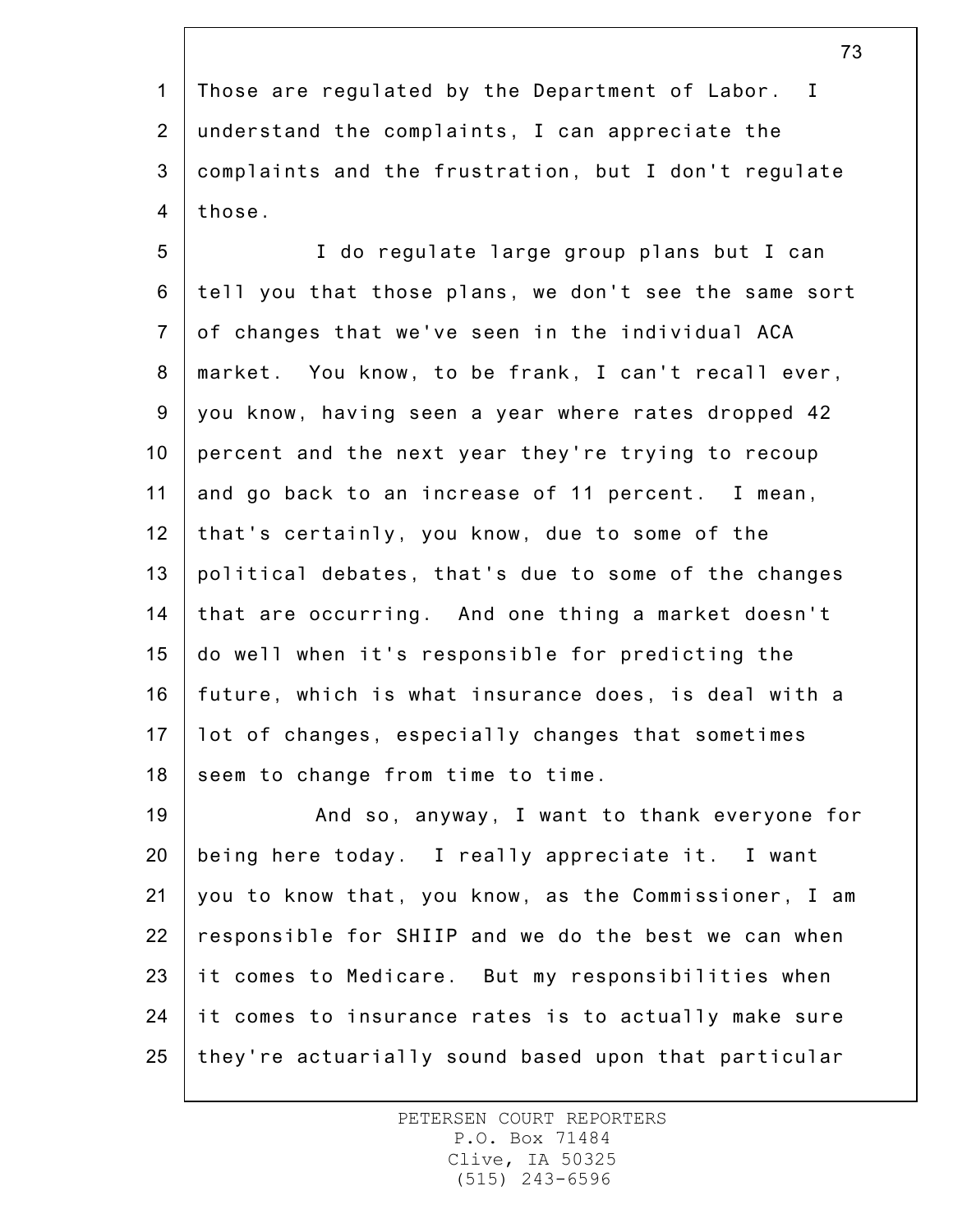1 segment of the market.

2 3 4 5 6 7 8 9 10 11 12 13 14 15 16 17 18 19 20 21 22 23 24 25 So, again, thank you very much for being here. I will, based on my comments, you know--if you have additional comments, I'm going to hold the record open. You can continue to submit information, if you'd like, but with that we are ready to adjourn. Sonya, before we adjourn, is there anything further from the Consumer Advocate? MS. SELLMEYER: No. Thank you, Commissioner. COMMISSIONER OMMEN: All right. So with this, the hearing is adjourned and, again, thank you all for being here, thank you for your passion and your comments, but with that we will go off the record. Thank you. MS. SELLMEYER: Thank you, Commissioner. Thank you, everyone, for coming and attending online. (Proceedings concluded at 10:34 a.m.)